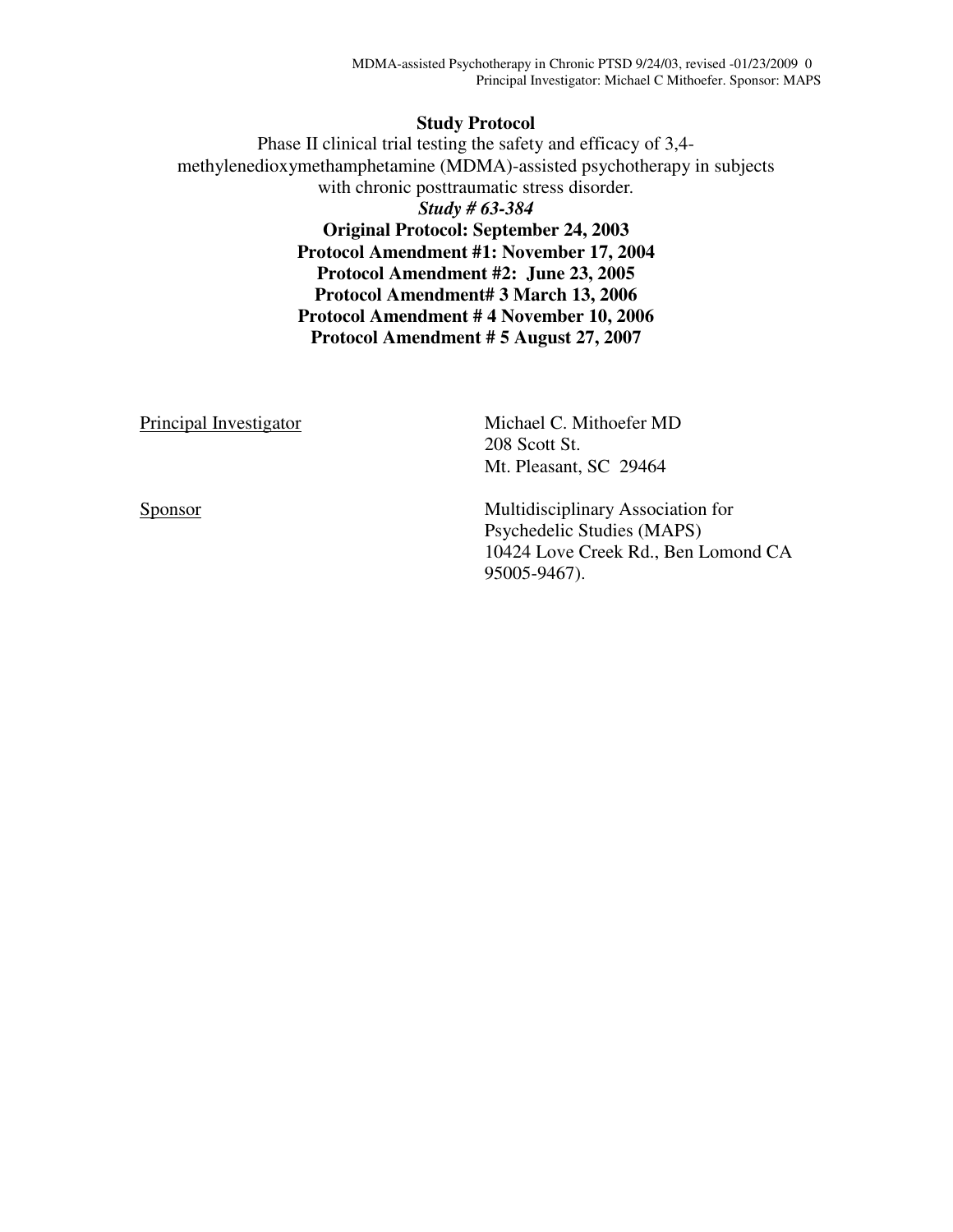| Risks and Discomforts Associated with the Experimental Intervention  29 |  |
|-------------------------------------------------------------------------|--|
|                                                                         |  |
|                                                                         |  |
|                                                                         |  |
|                                                                         |  |
|                                                                         |  |
| Appendix B: Procedures used for Audio and Video Recording 49            |  |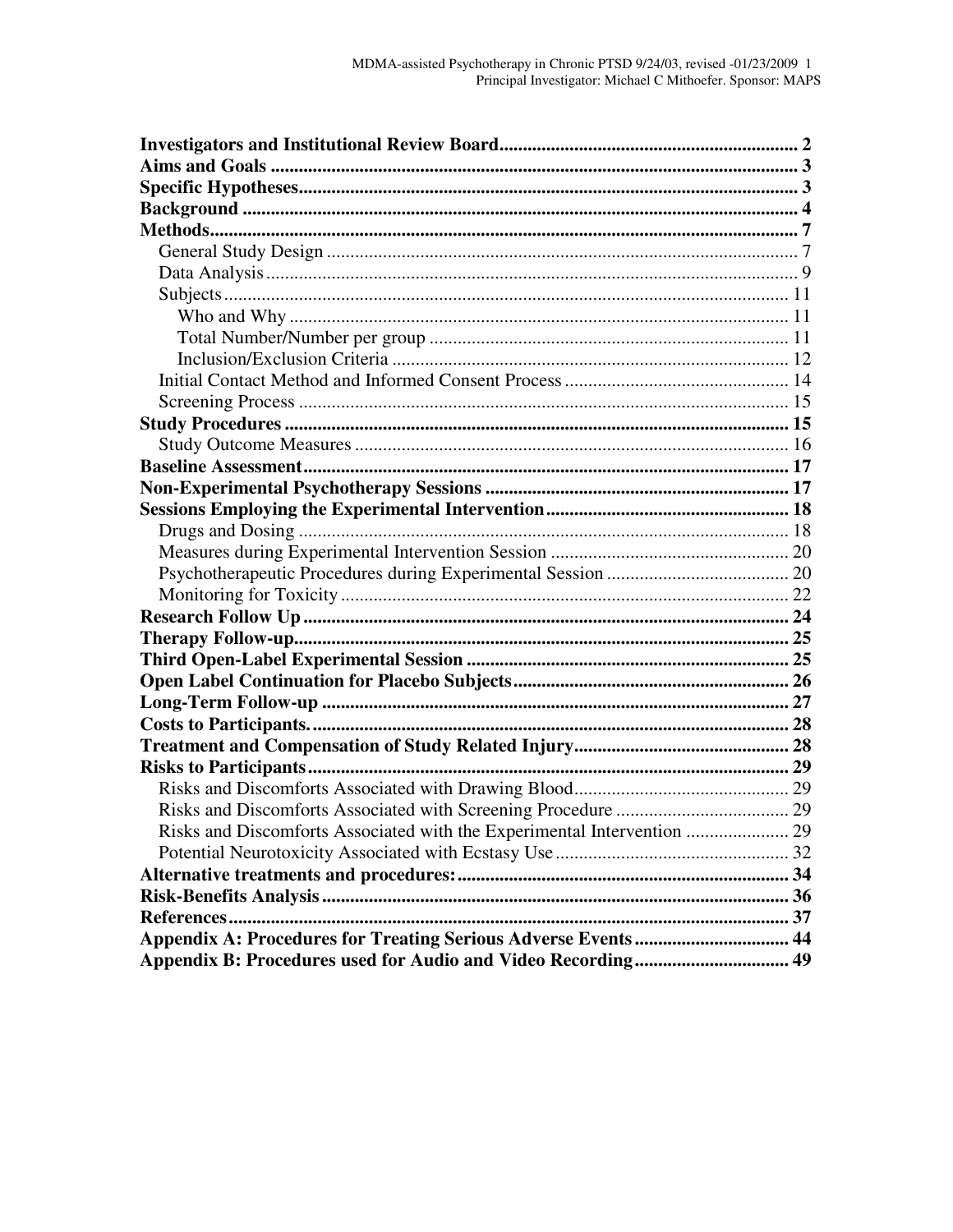#### Investigators and Institutional Review Board

#### Principal Investigator

Michael C. Mithoefer MD 208 Scott St., Mt. Pleasant, SC 29464

#### Other Investigators

Ann T. Mithoefer BSN 208 Scott St., Mt. Pleasant, SC 29464

Mark T. Wagner, Ph.D. Director, Neuropsychology Section Associate Professor of Neurology Medical University of South Carolina 96 Johathan Lucas Street Charleston, SC 29425-9691.

Melinda Edwards MD, 208 Scott St. Mt. Pleasant SC 29464

Michal Baird, MD 308 Sta. 191/2 Sullivan's Island, SC 29482

Institutional Review Board

Coperrnicus Group IRB 118 MacKenan Dr., Suite 400 Cary NC 27511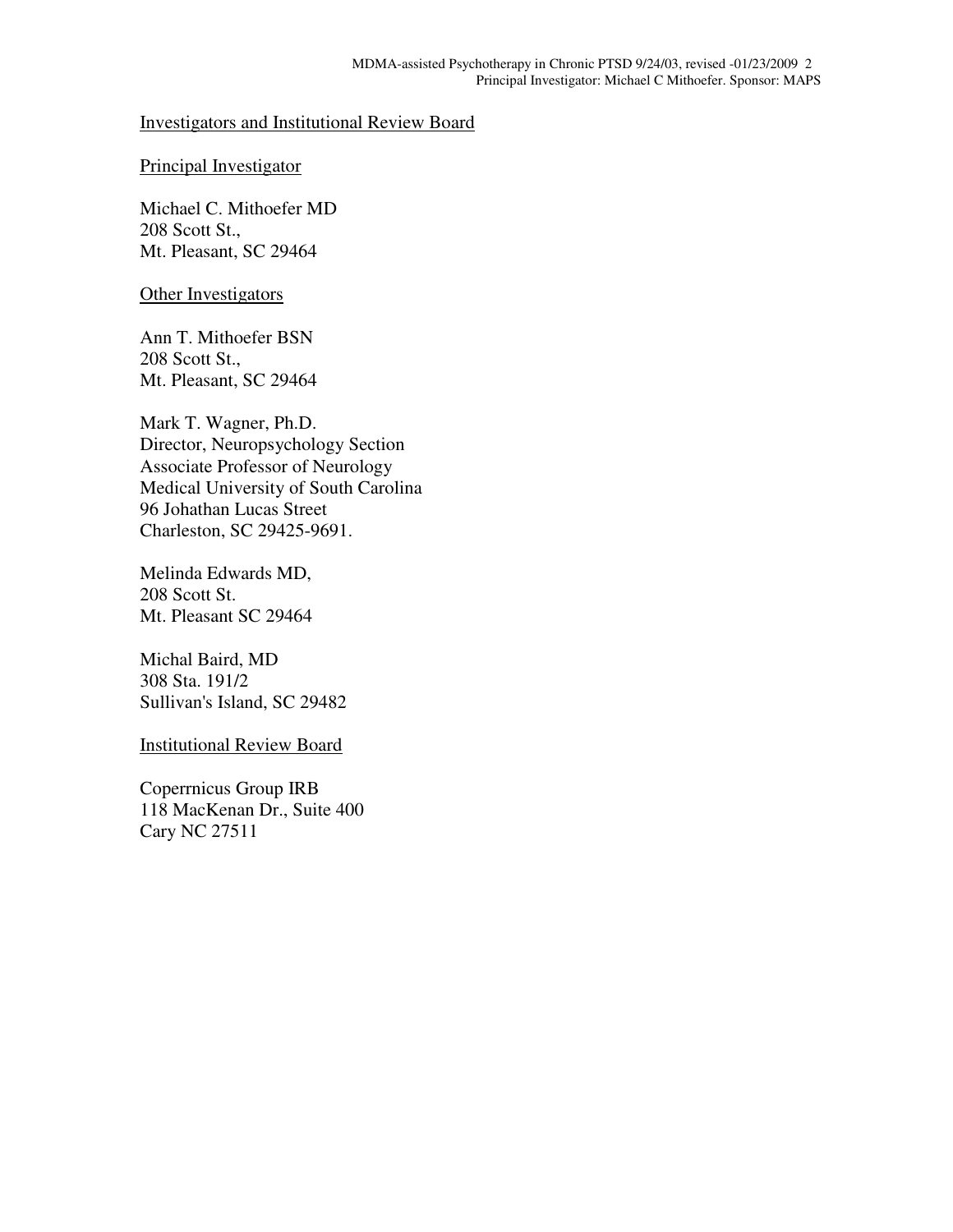### Aims and Goals

The current protocol is a randomized double-blind placebo-controlled pilot study of the safety and effects of MDMA-assisted psychotherapy on symptoms of chronic, treatmentresistant posttraumatic stress disorder (PTSD). This study follows three FDA-approved Phase I safety studies (one sponsored by MAPS and two by the National Institute on Drug Abuse), is endorsed by the principal investigators of all three of these studies, and is the first FDA-approved scientific study of MDMA-assisted psychotherapy in any patient population.

Findings from this study will be used to guide development of a second pilot study to refine and standardize MDMA-assisted psychotherapy for PTSD patients. If results of both of these pilot studies, plus another small pilot study to be conducted in Israel, are promising, the data gathered will be used to inform the design of two large (N= at least 280) multi-site Phase III studies of MDMA-assisted psychotherapy as a treatment for PTSD. MAPS' Clinical Plan (Doblin 2002) will require at least 5 years and will involve at least 600 subjects.

### Specific Hypotheses

The proposed study is intended to test whether MDMA-assisted psychotherapy can be safely administered to people with treatment-resistant PTSD or veterans with PTSD symptoms that have endured for one to five years who are unable or unwilling to undergo conventional psychotherapy or pharmacotherapy for PTSD, and if it will produce improvement in PTSD signs and symptoms four days after each of two experimental intervention sessions and again at a follow-up evaluation conducted two months after the second experimental session. Improvement will be indicated by lower scores on established outcome measures of PTSD symptoms that were used in prior studies which formed the basis of FDA decisions to approve Zoloft and Paxil for the treatment of PTSD, with participants in the MDMA condition expected to have lower scores than participants in the placebo condition. It is also expected that MDMA will not affect cognitive function when measured two months after the second experimental session. The hypotheses to be tested by the proposed study are stated below:

- 1. Volunteers receiving MDMA-assisted psychotherapy will experience (trends toward) a greater decrease in signs and symptoms of PTSD than controls after each experimental session, as measured by the clinician-rated PTSD Scale (CAPS), the self-reported Impact of Events Scale (IES) and Symptoms Checklist-90-R (SCL-90-  $R$ ).
- 2. Volunteers receiving MDMA-assisted psychotherapy will experience (trends toward) a greater decrease in signs and symptoms of PTSD than controls at two months after the second drug-assisted (MDMA or placebo) session.
- 3. Exposure to MDMA will not be associated with neurocognitive toxicity as assessed by the Repeatable Battery for Assessment of Neuropsychological Status (RBANS), the Paced Auditory Serial Addition Task (PASAT) and the Rey-Osterrieth Complex Figure Test.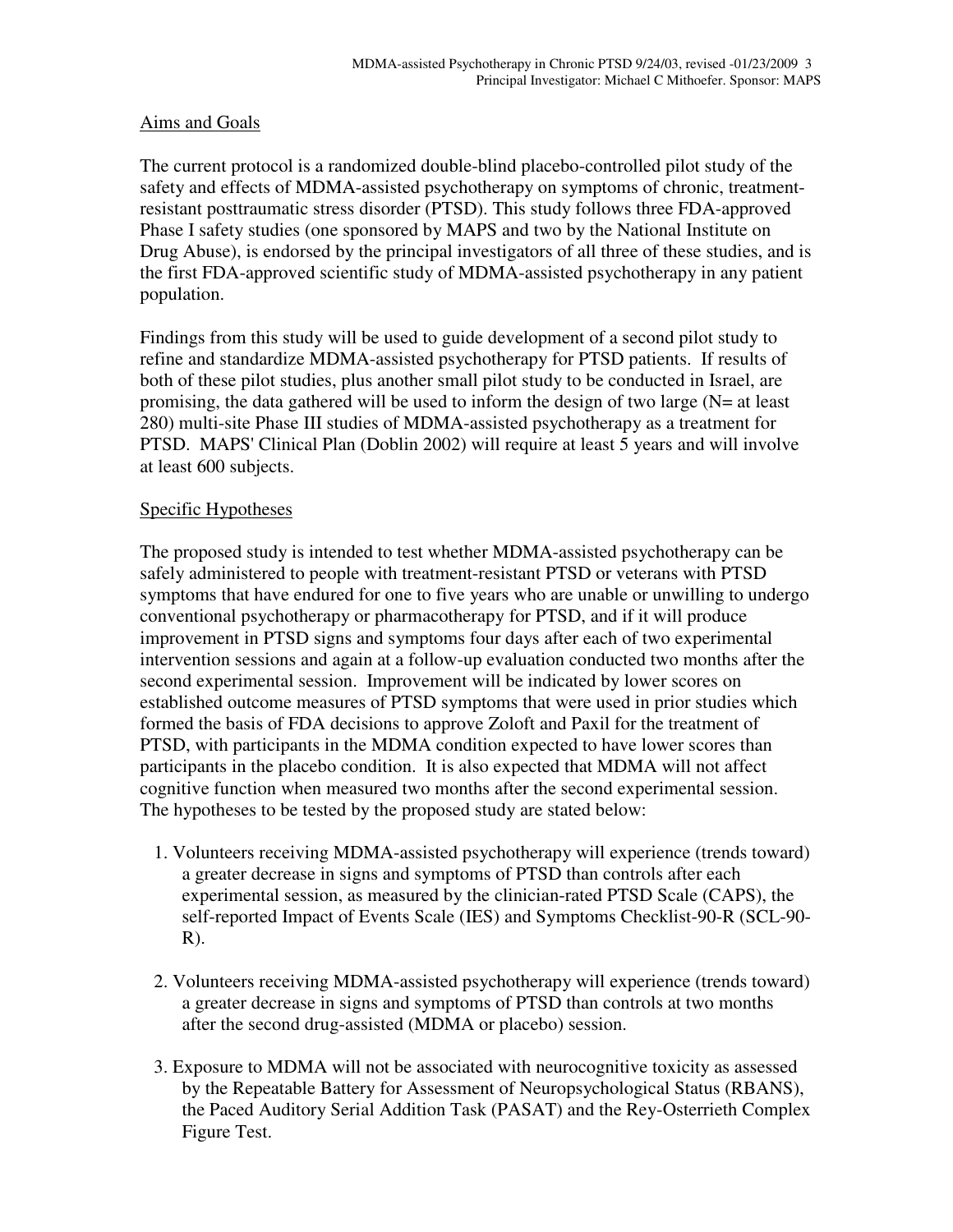The primary outcome measure evaluating efficacy will be the Clinician-Administered PTSD Scale (CAPS). Secondary outcome measures evaluating efficacy will be the Impact of Event Scale (IES) and the Symptom Checklist 90-R.

The assessment of neuropsychological status serves as a means of safety evaluation and is measured by the Repeatable Battery for the Assessment of Neuropsychological Status (RBANS), the Paced Auditory Serial Addition Task (PASAT), and the Rey-Osterrieth Complex Figure. The NEO Personality Inventory is a neuropsychological measure of personality that is also part of our safety evaluation.

### Background

MDMA is a ring-substituted phenylisopropylamine derivative with a unique profile of psychopharmacological effects that make it well suited to intensive psychotherapy. MDMA has been hypothesized to represent a new class of psychoactive agents, called entactogens (Nichols 1986; Nichols 1990), producing feelings of closeness to others, empathy, well being, and insightfulness, with little perceived loss of control (Grinspoon and Bakalar 1986; Hegadoren et al. 1999; Nichols 1986; Shulgin and Nichols 1978). There is considerable previous human experience with the use of MDMA in the context of psychotherapy. Before MDMA was classified in 1985 as a controlled substance, a number of therapists employed it as an adjunct to psychotherapy in the United States and Europe (Adamson 1985; Gasser 1994; Greer and Tolbert 1998; 1986; Grinspoon and Bakalar 1986). Although no properly controlled trials were conducted, these therapists concluded that MDMA could be safely administered and was clinically useful in treating various sub-clinical or clinical psychiatric conditions, including posttraumatic stress disorder. More recently, placebo-controlled clinical trials have confirmed reports from therapists that MDMA produces an easily-controlled intoxication characterized by euphoria, increased well being, sociability, self-confidence, and extroversion (Cami et al. 2000; Harris et al. 2002; Liechti et al. 2001a; Tancer et al. 2001; Vollenweider et al. 1998).

Posttraumatic stress disorder (PTSD) occurs in response to a traumatic event or events. It is most likely to occur following an event involving perceived personal threat, such as rape or physical assault (Breslau 1998). Approximately 10% - 20% of people who experience a major trauma go on to develop PTSD, giving it an estimated 8% prevalence in the general population (Kessler et al. 1995). In the National Comorbidity Study, the median time to remission was 36 months with treatment and 64 months without treatment. In either subgroup, more than one-third still had symptoms several times per week 10 years later (Kessler et al. 1995). People with PTSD frequently develop other comorbidities, particularly affective and substance abuse disorders (Kessler et al. 1995). In addition to the psychiatric manifestations, individuals with PTSD have an increased incidence of physical problems and impairments in social and occupational functioning that lead to increased healthcare utilization and decreased quality of life (Brady et al. 2000: Kessler et al. 1999; Solomon and Davidson, 1997). PTSD is clearly a public health problem that causes a great deal of suffering and accounts for a significant portion of health care costs. It is also a disorder for which there are, to date, two FDA-approved medications [both selective serotonin reuptake inhibitors (SSRIs)] about which there are still many unanswered questions regarding psychological and pharmacological effects (Montgomery and Bech 2000). The search for more effective treatments and a wider array of treatments is of substantial public health importance.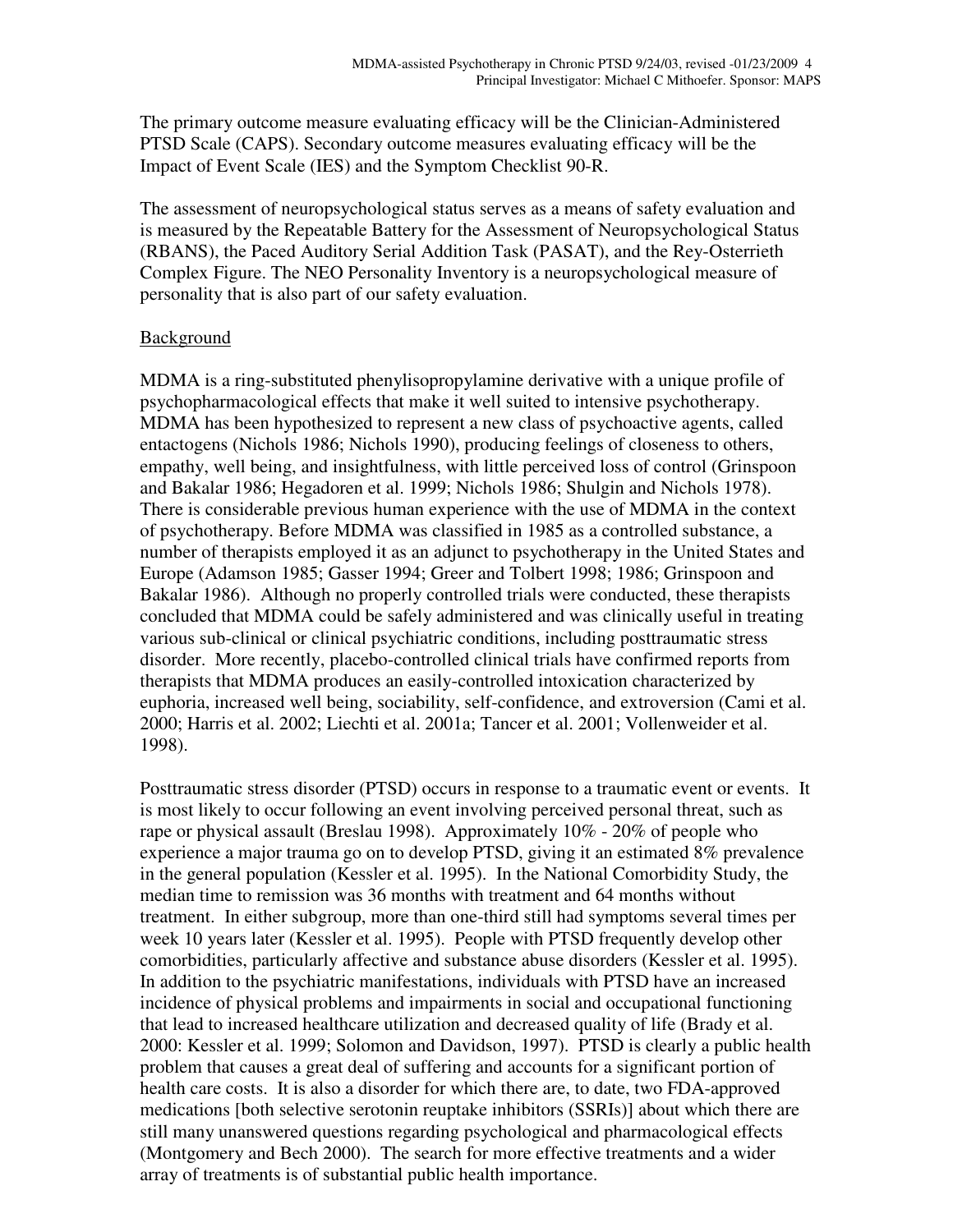Treatment goals for posttraumatic stress disorder include alleviating symptoms and interrupting the stress-induced neurochemical abnormalities produced by the condition. Developing drugs and psychotherapeutic treatments that will indirectly interrupt the destructive neurobiological changes by decreasing or eliminating the stress reactions to triggers and the chronic hyperarousal of PTSD may be one means of treating PTSD. Anecdotal reports of past experience with MDMA-assisted psychotherapy suggest that it could serve as such a treatment. On the basis of past reports of successful treatment of PTSD with MDMA-assisted therapy and on the basis of its reported entactogenic effects, we expect that psychotherapy conducted in combination with MDMA should produce symptomatic improvement in this population.

Anecdotal accounts of the use of MDMA in people with PTSD-like symptoms (no formal diagnoses or evaluations were conducted) can be found on the MAPS website at the bottom of the MDMA page (http://www.maps.org/research/mdma/index.html#healing), in the Accounts of Healing section, and include an account of a woman treated for PTSD after rape and sexual abuse (http://www.maps.org/research/mdma/moaccount.html). Other anecdotal reports not dealing specifically with therapy in people with PTSD have also included accounts of people treated for PTSD-like symptoms (Metzner and Adamson 2001).

Further reports of the therapeutic use of MDMA can be found in the testimony from the 1985-1986 DEA Administrative Law Judge hearings on the scheduling of MDMA. Testimony was submitted by Dr. Greer (who had administered MDMA to about 80 individuals and reported apparent benefits to the therapeutic alliance and to outcomes), Dr. Downing (who reported use of MDMA with 8 patients, 5 of whom he considered to have shown accelerated therapeutic progress), and Dr. Ingrasci (who reported successfully conducting approximately 150 MDMA sessions with about 100 patients), and others. Transcripts and documents from of these hearings can be found on the MAPS website at: http://www.maps.org/dea-mdma/ (in Section 6). No formal FDA-approved study of the therapeutic use of MDMA in any patient population has yet to be conducted, despite considerable efforts to obtain permission for such studies.

Samuel Widmer, MD, Peter Gasser, MD, and other members of the Swiss Medical Society for Psycholytic Therapy received permission from the Swiss Ministry of Health to administer MDMA to patients from 1988 to 1993. During this time, 171 patients received MDMA with no significant adverse effects reported. In a follow-up survey, 85.1% of 121 responding patients reported good or slight improvement during therapy, which included  $6.8 \pm 4.3$  (1 - 16) MDMA sessions administered in the context of ongoing therapy. Unfortunately, no formalized research was conducted with these patients. Dr. Gasser's report on the follow-up survey was published in the MAPS Bulletin and can be found at: http://www.maps.org/news-letters/v05n3/05303psy.html.

The subject population of chronic PTSD patients was selected in part because these individuals have failed to obtain relief from currently available treatments and because of patient and therapist reports of benefits of MDMA-assisted psychotherapy in treating PTSD, from treatments conducted prior to the criminalization of MDMA in 1985. The qualities that have been associated with MDMA in anecdotal reports (i.e. decreased defensiveness and enhanced therapeutic alliance) seem to have the potential to be particularly useful in the treatment of this disorder. PTSD is a condition that involves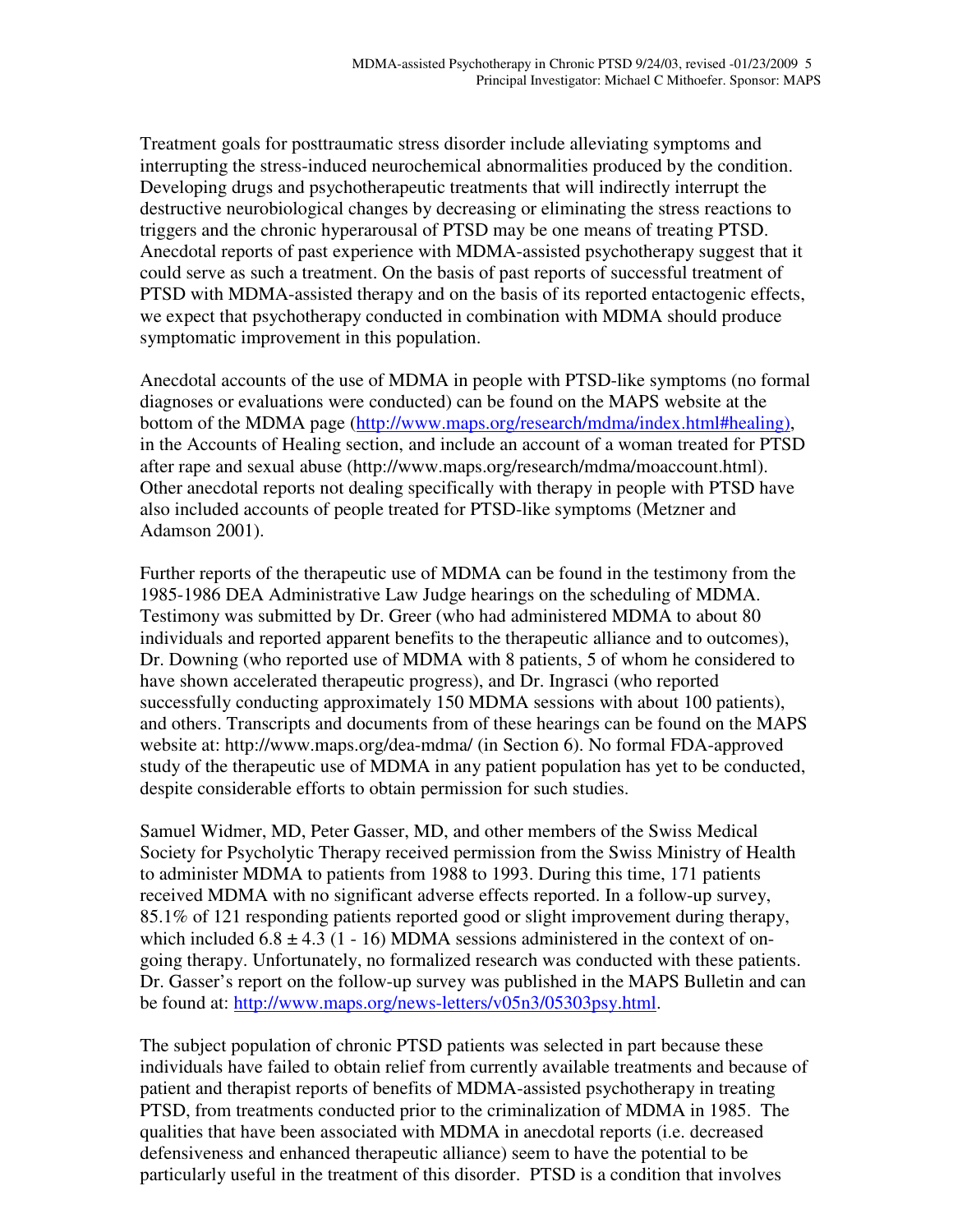prominent fear responses. Revisiting traumatic experiences in psychotherapy is recognized to be of therapeutic value. Early clinical experience with MDMA is consistent with the hypothesis that it can increase therapeutic effectiveness in this population. The combination of anxiolysis (reduction in fear and anxiety), euphoria, feelings of interpersonal closeness and facilitated recall for past events would seem to have the potential to maximize or amplify the benefits of psychotherapeutic interventions.

MDMA primarily acts as a monoamine releaser, as well as possessing some direct effects on various neurotransmitter receptor sites (for further details, see Chapter 1 in the Investigator's Brochure and Liechti and Vollenweider, 2001). The relationships between the neurochemical and physiological effects of MDMA are poorly understood, but studies of subjective effects in humans indicate that potentially therapeutic actions may be at least partly due to monoamine releasing properties and to moderate activity at the serotonin 5HT2A receptor. An imaging study also noted lower activity in the left amygdala after MDMA (Gamma et al. 2000), suggesting that MDMA inhibits or alters activity in areas of the brain that process fear-related stimuli.

To date, several Phase I trials have been conducted in the United States, Spain and Switzerland. MDMA has been administered to over 100 participants in controlled studies conducted within the United States, and to over 100 more individuals in controlled studies conducted in Europe. When MDMA is used in therapeutic doses in a controlled setting, the risk/benefit ratio is favorable (Cami et al. 2000; de la Torre et al. 2000a; de la Torre et al. 2000b; Grob et al, In Preparation, Data presented to FDA; Grob et al. 1996; Harris et al. 2002; Lester et al. 2000a; b; Liechti and Vollenweider 2000a; b; Liechti et al, 2001a: b; Mas et al. 1999; Pacifici et al. 2001; 2000; Tancer et al. 2001; Vollenweider et al. 1998; 1999). MDMA appears to have risks that are similar to those of other structurally-related sympathomimetic compounds, such as methamphetamine, that have been used clinically for many years.

Since the late 1970s, MDMA has been used by a growing number of individuals in nonmedical settings. Illicit use of ecstasy (material sold as MDMA) is most commonly reported at dance events such as "rave" parties and at nightclubs but is not confined to these situations or subcultures. In the United States, prevalence of ecstasy use reported in 2000 was estimated to be 11.6% for young adults (ages 19-28). While a number of serious adverse events, including fatalities, have been reported after illicit use of ecstasy in uncontrolled conditions, these are events are relatively rare when considering the prevalence of ecstasy use (Gore 1999; Baggott, 2002).

There has been no evidence of significant acute or lasting toxicity in Phase I studies. This is noteworthy because animal studies have indicated a possibility of long-term serotonergic brain changes after high dose MDMA regimens (e.g., Hatzidimitriou et al. 1999; Lew et al. 1996; Sabol et al. 1996) and some studies suggest clinically subtle neurocognitive changes may occur in a subset of repeated users of illicit MDMA and other drugs (e.g., Croft et al. 2000; Gouzoulis-Mayfrank et al. 2000). In contrast, all available Phase I data indicate that it is unlikely that the MDMA exposures proposed in this protocol cause persisting measurable reduction in serotonin function or lasting neurocognitive deficits. Tests of neurocognitive function have found that performance is not affected by participation in clinical MDMA trials (Boone et al. In Preparation, see also **Table 2.5** in Investigator's Brochure; Vollenweider et al. 2001; 2000). Vollenweider and colleagues (2000) presented positron emission tomography (PET) data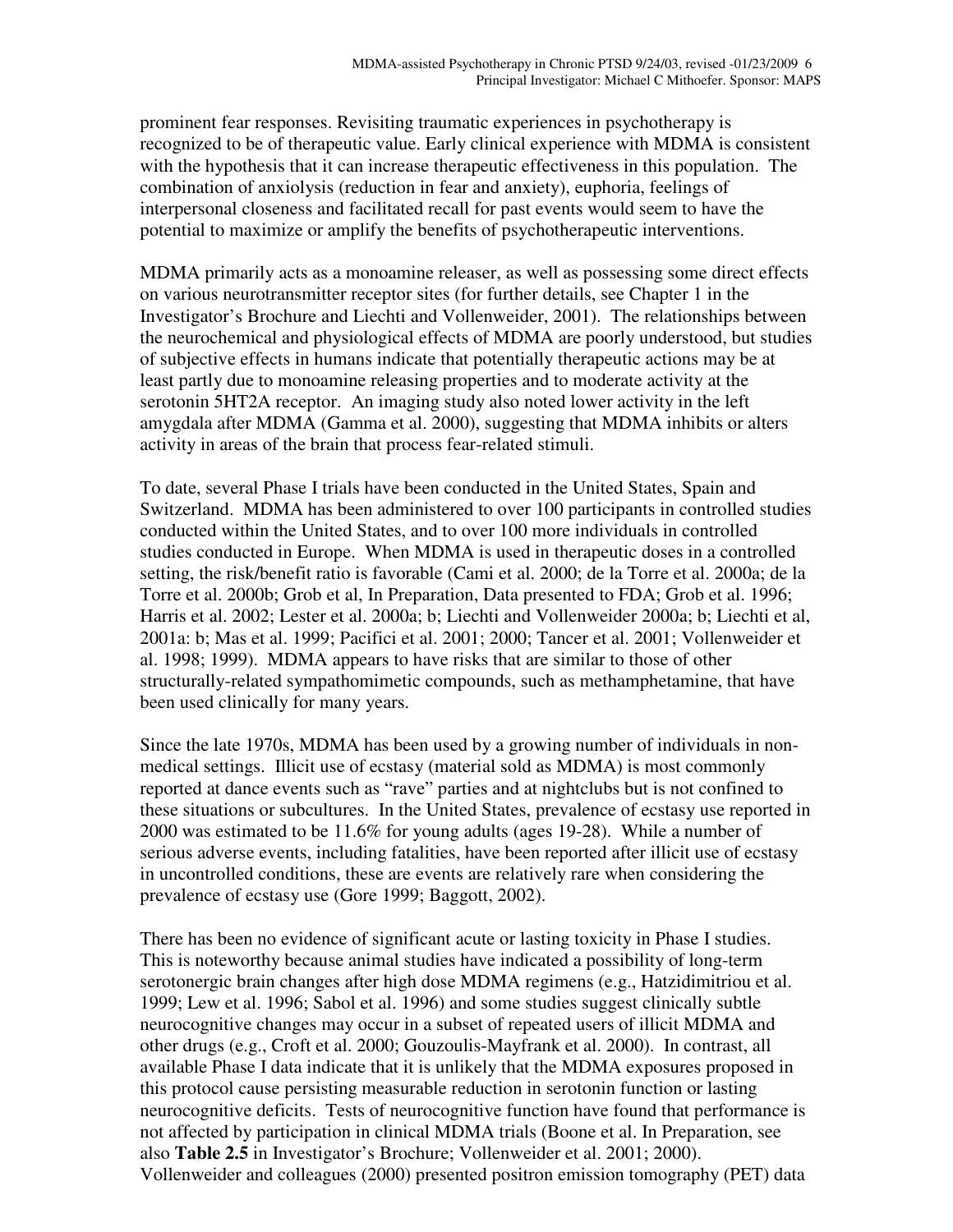at the 2000 conference of the German Society for Psychiatry, Psychotherapy and Neuromedicine that found no change in estimated serotonin transporter binding sites four weeks after a dose of MDMA similar to our proposed dose of 125 mg was given to MDMA-naïve volunteers.

Based on these data and on an extensive review of the MDMA literature, we conclude that MDMA-assisted psychotherapy may have the potential to serve as a novel treatment for chronic PTSD, and that the modest risks of administering MDMA within a therapeutic context are greatly outweighed by the possibility that this treatment may offer significant benefits.

### **Methods**

### **General Study Design**

Twenty-one individuals with chronic PTSD will be recruited for a double-blind, placebocontrolled pilot study in which MDMA or placebo is administered in the context of ongoing psychotherapy. The first 20 individuals will have treatment-resistant PTSD, and the additional participant will be a veteran with war-related PTSD that has lasted for at least a year but no longer than five years. This last subject will not be required to be treatment resistant if he has been unable or unwilling to undergo conventional therapy. Twelve participants will be randomly assigned to receive MDMA, while eight participants will receive inactive placebo. The additional participant will be randomly assigned to receive MDMA or placebo, with a 60% chance of receiving MDMA anda 40% chance of receiving placebo. Following baseline measures and two introductory psychotherapy sessions, participants will receive two MDMA or placebo-assisted sessions spaced 3-5 weeks apart. During these two experimental sessions, participants will receive an initial dose of 125 mg MDMA followed by a supplemental dose of 62.5 mg MDMA, or they will receive initial and supplemental doses of inactive placebo. Participants assigned to receive MDMA will undergo a third "open label" session as soon as can be arranged after the blind is broken for the participant 2 months after the second experimental session. Participants assigned placebo who choose to enroll in "Stage 2" will undergo three open-label sessions scheduled as indicated in the tables below. One day after each experimental session, a non-drug psychotherapy session will occur. In addition, three or four non-drug psychotherapy sessions will be conducted between the two experimental sessions, three or four non-drug psychotherapy sessions will be conducted after the second experimental session, and three non-drug therapy sessions will be scheduled after the third "open label" session. Outcome measures will be administered two months after the second MDMA or placebo session in Stage 1 and four to six weeks after the second MDMA session in Stage 2. A final data-collection session will take place at two months after the third experimental session. Participants who consent to the longterm follow-up scheduled to occur at least ten months after completing the study will be assessed with the CAPS by the independent rater and will complete a questionnaire assessing the impact of study participation.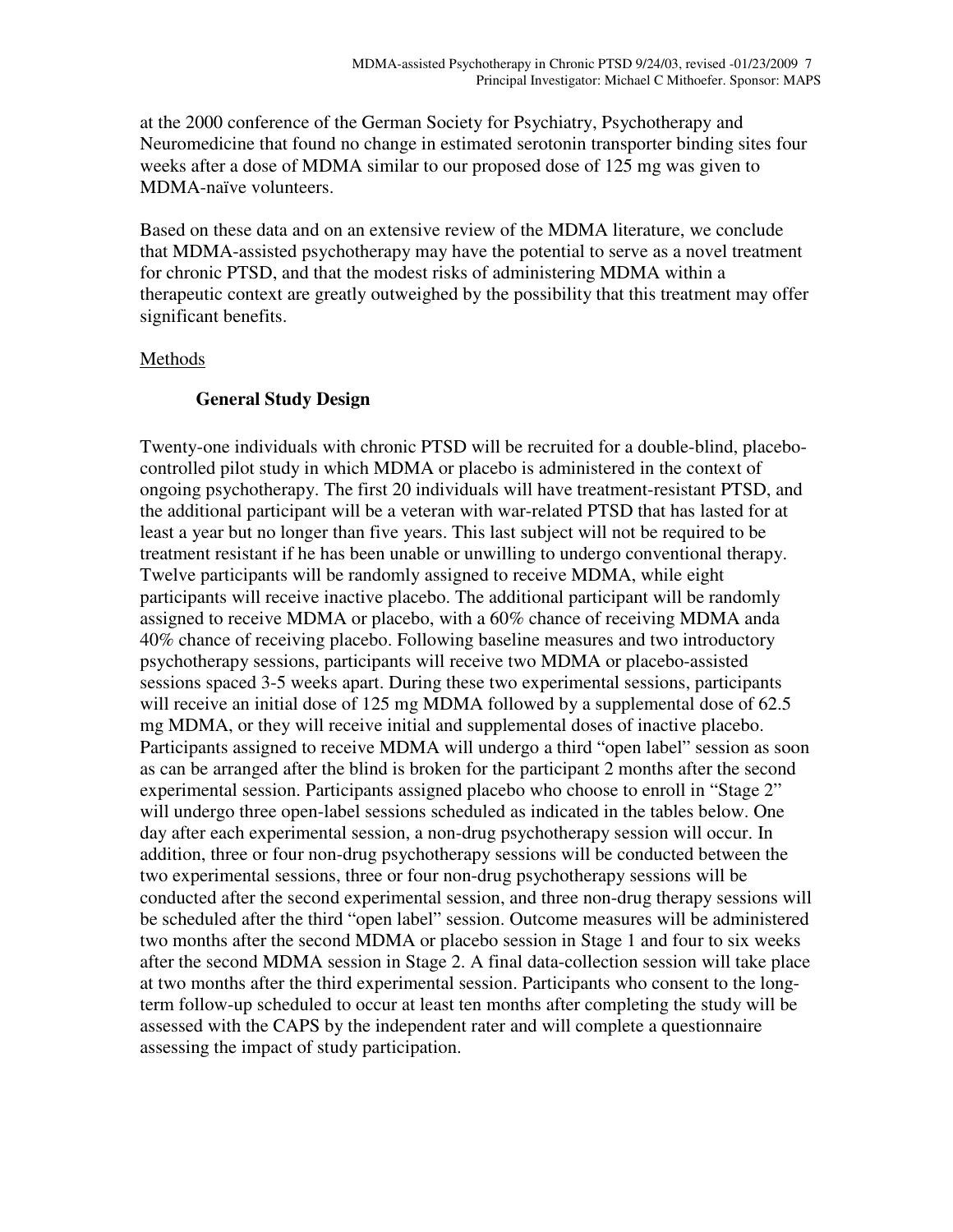| Time:<br>$p = post$<br>d=days<br>w=week<br>m=month |              | <b>Before Visit</b><br>4 |   | Aft<br>er<br>Eli<br>gibi<br>lity | Aft<br>er<br>V.4 | $\mathbf{1}$<br>$\mathbf d$<br>$\mathbf{p}$<br>$\mathbf{v}$<br>5 | $3-$<br>$7\mathrm{d}$<br>$\mathbf{p}$ v<br>$\overline{\mathbf{5}}$ |         | <b>Between</b><br>Visit 4 and<br>Visit 11 |    | $3 - 5$<br>w p<br>visit<br>11 | 1 <sub>d</sub><br>$\mathbf{p}$ v<br>11 | $3 - 7$<br>dp<br>v11 |    | <b>Between Visit 11</b><br>and Visit 17 |    | 2m<br>$\mathbf{p}$<br>$\overline{v11}$ |
|----------------------------------------------------|--------------|--------------------------|---|----------------------------------|------------------|------------------------------------------------------------------|--------------------------------------------------------------------|---------|-------------------------------------------|----|-------------------------------|----------------------------------------|----------------------|----|-----------------------------------------|----|----------------------------------------|
| Visit                                              | 1            | $\overline{c}$           | 3 | $\overline{4}$                   | $\overline{5}$   | $\overline{6}$                                                   | $\overline{7}$                                                     | $\,8\,$ | 9                                         | 10 | 11                            | 12                                     | 13                   | 14 | 15                                      | 16 | 17                                     |
| Pre-<br>Study<br>Screenin<br>g                     | $\mathbf X$  |                          |   |                                  |                  |                                                                  |                                                                    |         |                                           |    |                               |                                        |                      |    |                                         |    |                                        |
| <b>Baseline</b><br>Eval.                           |              |                          |   | $\mathbf X$                      |                  |                                                                  |                                                                    |         |                                           |    |                               |                                        |                      |    |                                         |    |                                        |
| Psycho<br>Therapy                                  |              | X                        | X |                                  |                  | X                                                                |                                                                    | X       | $\mathbf X$                               | X  |                               | $\mathbf X$                            |                      | X  | $\mathbf X$                             | X  | $\mathbf{X}$                           |
| <b>MDMA/</b><br>Placebo<br>Session.                |              |                          |   |                                  | $\mathbf X$      |                                                                  |                                                                    |         |                                           |    | $\mathbf X$                   |                                        |                      |    |                                         |    |                                        |
| Psycho<br>Logical<br>Measure                       | X            |                          |   | $\mathbf X$                      |                  |                                                                  | $\mathbf X$                                                        |         |                                           |    |                               |                                        | $\mathbf X$          |    |                                         |    | X                                      |
| Neuro<br>Psych.<br>Measure                         |              |                          |   | $\mathbf X$                      |                  |                                                                  |                                                                    |         |                                           |    |                               |                                        |                      |    |                                         |    | $\mathbf{X}$                           |
| Metaboli<br>c profile                              | $X +$        |                          |   |                                  |                  |                                                                  |                                                                    |         |                                           |    |                               |                                        |                      |    |                                         |    |                                        |
| Electro-<br>Lytes                                  | $\mathbf X$  |                          |   |                                  |                  |                                                                  |                                                                    |         |                                           |    |                               |                                        |                      |    |                                         |    |                                        |
| Liver<br>FCT                                       | $\mathbf X$  |                          |   |                                  |                  |                                                                  |                                                                    |         |                                           |    |                               |                                        | $X^*$                |    |                                         |    |                                        |
| Drug<br>Screen &<br>$\operatorname{B-HCG}$         | $\mathbf{X}$ |                          |   |                                  | $\mathbf{X}$     |                                                                  |                                                                    |         |                                           |    | X                             |                                        |                      |    |                                         |    |                                        |
| Medical<br>exam                                    | $\mathbf X$  |                          |   |                                  |                  |                                                                  |                                                                    |         |                                           |    |                               |                                        | $\mathbf X$          |    |                                         |    |                                        |
| Working<br>Alliance<br>Measure                     |              |                          |   | $\mathbf X$                      |                  | $\mathbf X$                                                      |                                                                    |         |                                           |    |                               | $\mathbf X$                            |                      |    |                                         |    |                                        |
| <b>RRPQ</b><br>measure                             |              |                          |   |                                  |                  |                                                                  |                                                                    |         |                                           |    |                               |                                        |                      |    |                                         |    | X                                      |

# **Schedule of Visits: Stage 1**

 $+$  = Liver FCT included in metabolic profile for visit 1.

 $* = ALT$  only unless otherwise directed by examining physician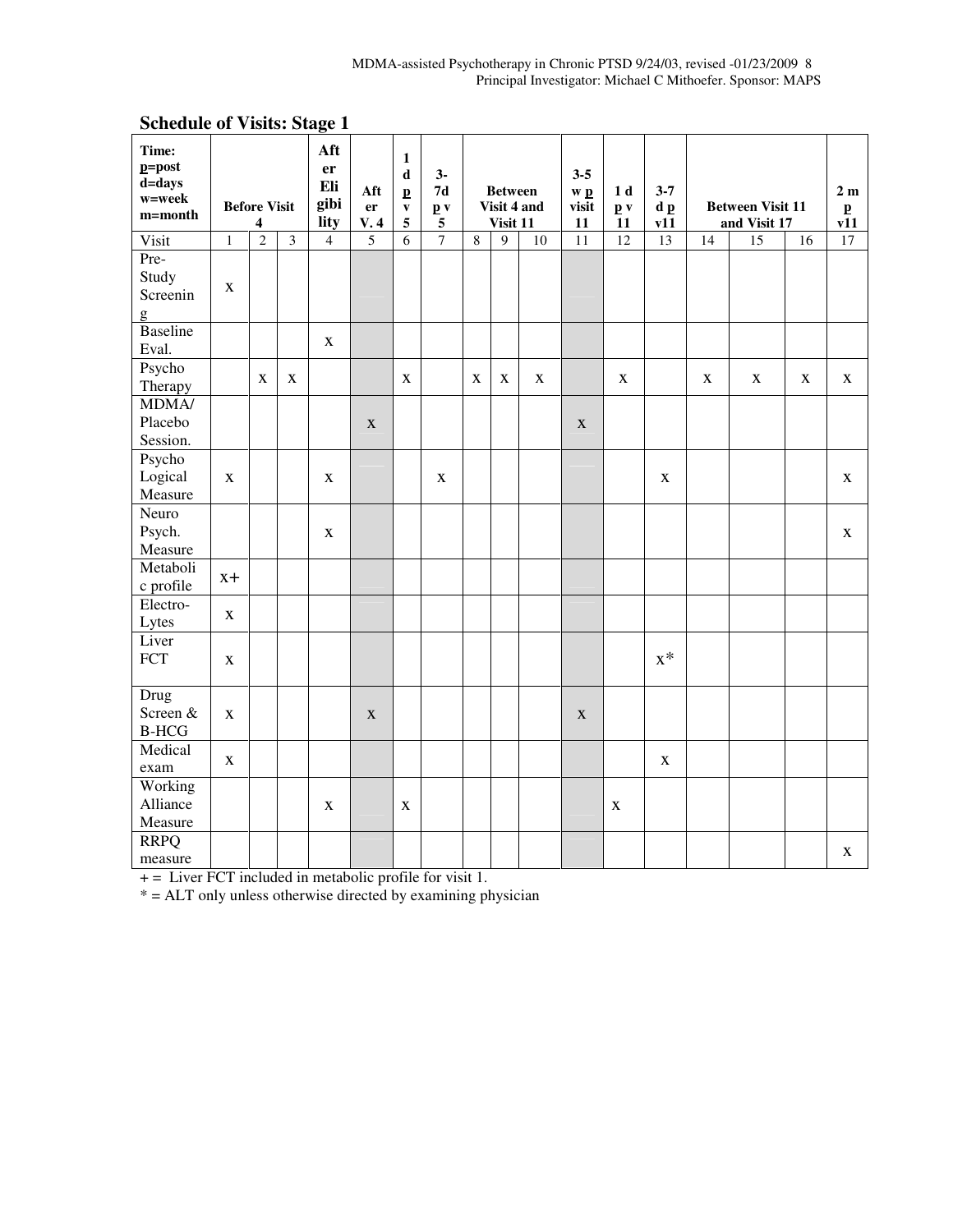| Time: p=post<br>d=days, w=week<br>$m = month$ | After<br>V <sub>17</sub> | 1 d p<br>v18 | Between v18 and<br>v22 |          | $2 \mathbf{m} \mathbf{p}$<br>v18 | 10 <sub>m</sub><br>v. 18 |
|-----------------------------------------------|--------------------------|--------------|------------------------|----------|----------------------------------|--------------------------|
| Visit                                         | $1 - 18$                 | $1-19$       | $1-20$                 | $1 - 21$ | $1-22$                           | $1-23$                   |
| Psycho<br>Therapy                             |                          | X            | X                      | X        | X                                |                          |
| <b>MDMA</b><br>Session                        | $\mathbf{X}$             |              |                        |          |                                  |                          |
| Psycho<br>Logical<br>Measure                  |                          |              |                        |          | X                                | X                        |
| Drug Screen &<br><b>B-HCG</b>                 | $\mathbf{X}$             |              |                        |          |                                  |                          |

**Schedule of Visits – Stage 1 continued**

\*\*= Closing session

Primary outcome measures were selected to be well-validated, clinically-relevant, and repeatable. These include observer-rated measures of PTSD symptoms, subject-rated measures of symptoms and discomfort, and neuropsychologist-administered tests of neurocognitive function. Observer-rated and subject-rated measures of symptoms will be made at baseline, at four days after each experimental session, and at two months after the second experimental session. Neurocognitive function will be assessed at baseline and at two months after the second experimental session. A complete medical examination will be performed at baseline and at four days after the second MDMA or placebo session. During experimental sessions, participants will be supervised at all times by trained medical personnel, including a physician who will be present throughout each experimental session. Measures of physiological status and participant distress intended to monitor participant safety will be made at frequent, scheduled intervals. Participants who had received placebo during this study will be offered an opportunity to receive MDMA-assisted psychotherapy upon completion of the study. Participants who consent to the open-label continuation would receive two experimental sessions with 125 mg MDMA, with experimental session scheduled 3 to 5 weeks apart. They would receive one non-drug therapy session prior to the first experimental session, non-drug therapy follow-up sessions after each experimental session, and a final follow-up scheduled two months after the second experimental session. Participants would complete outcome measures two months after the second experimental session.

At least ten months after completing the study, defined as either completing Stage 1 or Stage 2, as applicable, consenting participants may take part in a long-term follow-up that will include re-assessment with CAPS and a questionnaire addressing the positive and negative effects of taking part in the study, any enrollment in new therapies, and use of "ecstasy" subsequent to study participation. The independent rater will conduct the CAPS assessment over the telephone and the questionnaires will be mailed to participants.

### **Data Analysis**

The current study is a Phase II pilot study primarily designed to provide an estimate of the effect size of MDMA-assisted psychotherapy in relieving symptoms of PTSD. As such, this study has sufficient power only to detect large effects. However, it is hypothesized that participants receiving MDMA-assisted psychotherapy will tend to have greater decreases in observer-rated and self-rated symptoms and associated problems at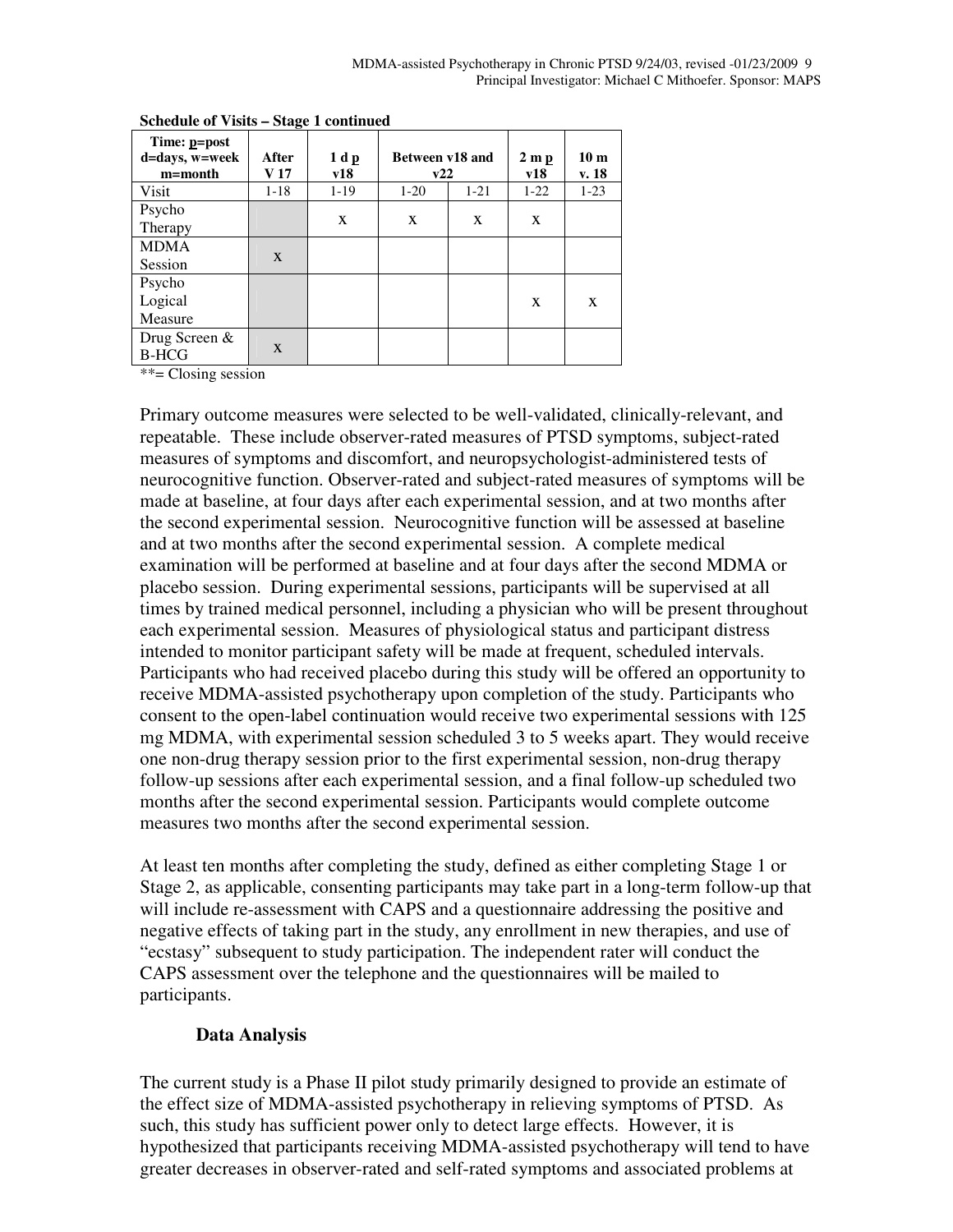four days and two months after the final experimental session compared to participants receiving placebo.

The first thirteen participants have been stratified prior to randomization according to whether or not they have been Dr. Mithoefer's patients. Since it is unlikely that many more of Dr. Mithoefer's patients will be enrolled in this study, stratification will cease for the last seven participants. Results will be analyzed for the entire 20 subjects, and they may also include the additional subject. A separate analysis will be conducted comparing results between those subjects who were Dr. Mithoefer's patients and those referred by other psychiatrists and psychotherapists. The purpose of this sub-analysis is to gather some information about whether subjects who have already established a therapeutic alliance with Dr. Mithoefer prior to the start of the study (his patients) will respond more favorably than the other subjects.

Data will be analyzed by mixed analysis of variance (ANOVA), with experimental intervention condition (MDMA versus placebo) serving as a between-group factor and time of measurement, or experimental session (first or second) serving as within-subjects factors. Statistical significance will be set at 0.05. Separate analyses will be performed for systolic blood pressure, diastolic blood pressure, heart rate, body temperature, Subjective Unit of Distress scores, the CAPS-2, the IES, the SCL-90-R, each RBANS scale score, the PASAT, and the Rey-Osterrieth Complex Figures Test scores. Of these measures, it is expected that statistically significant changes will only be detected in heart rate and blood pressure and will last several hours when MDMA-assisted psychotherapy is compared to placebo psychotherapy sessions, but that no other statistically significant changes will be detected. In particular, neurocognitive measures are not hypothesized to suggest potential toxicity in participants receiving MDMA.

The statistics that we will be doing on this project are not complex given the small sample size. Analyses will consist of descriptive statistics, inferential group comparisons, and exploratory correlations. The first step will be to descriptively summarize the data. We will quantitatively characterize the final study by obtaining mean scores and percentiles for all the variables, including the demographic characteristics and outcome variables. The second phase of the data analysis will be to compare the control group with the experimental group. We will perform some exploratory group comparison analyzes to determine if there are any systematic biases in the data. This is not expected to be the case, but since this is not a randomized design, the possibility exists. In order to control for this possible confounding effect, we will use covariate statistical techniques if a systematic bias does exist. Another method for controlling for any systematic bias is a repeated-measures design where subjects will also serve as their own controls. After the data has been summarized and reviewed, we will undertake the main statistical analyses. A series of ANOVA's will be performed on our main outcome variables. This will include the CAPS, Impact of Events, NEO, neurocognitive toxicity measures, biochemical markers, etc. We will be using a mixed within/between analysis where the control group will be compared to the experimental group and where the subject's baseline will be compared with post treatment scores. We will perform exploratory analyses to compare participants who received supplemental doses with those who received single doses, and within/between analyses comparing PTSD symptoms after the second experimental session and the third, "open label" session. We will perform exploratory analyses that will compare the last CAPS score obtained during participation in Stage 1 and, if applicable, Stage 2, and CAPS score at the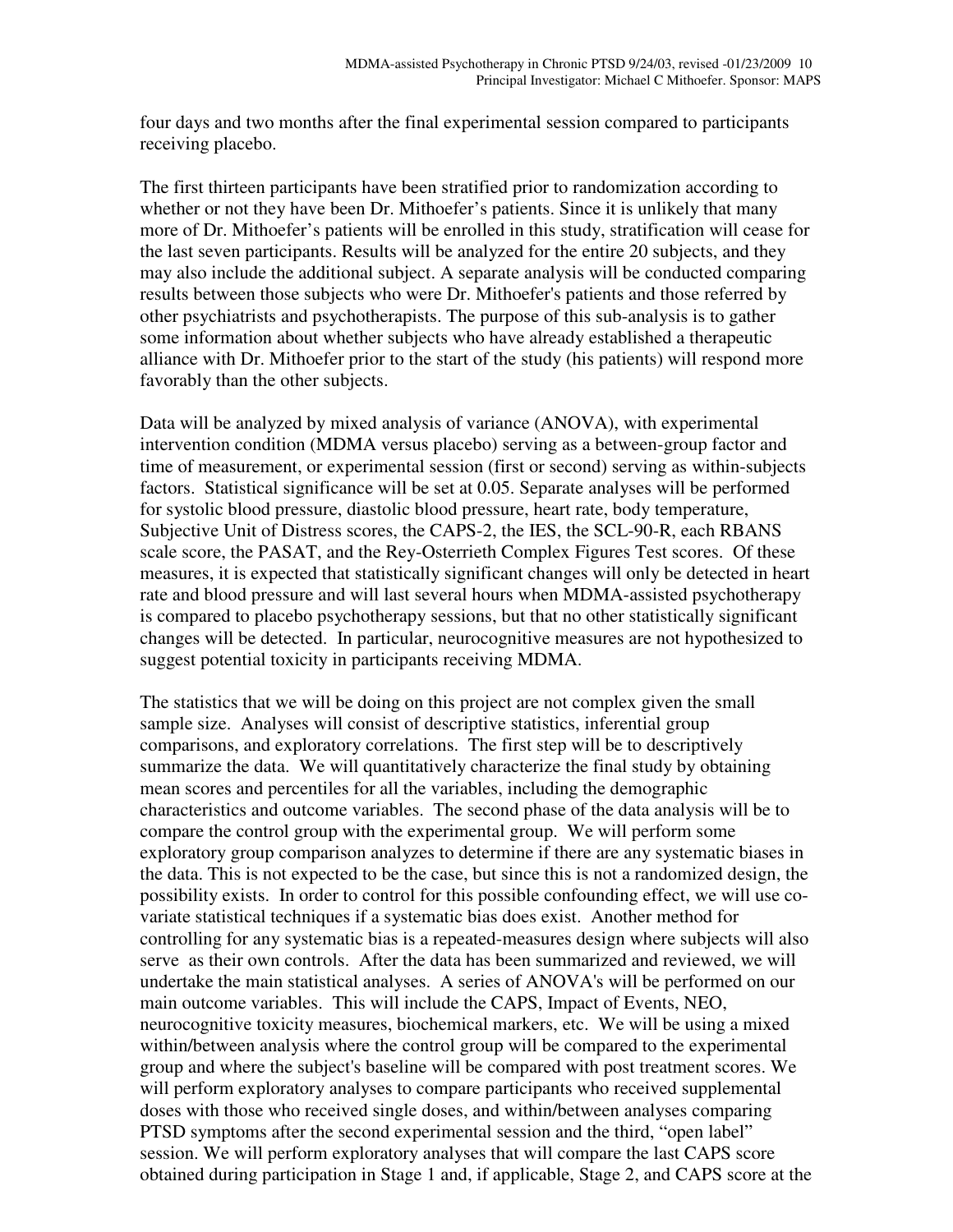long-term follow-up for any participants assessed at long-term follow-up. All of these analyses will be performed to test for our hypothesized outcomes. Interactions in the data will also be investigated. Finally, since this project is a pilot study, we will also perform exploratory data analysis in attempt to discover any finding that emerge outside of our predicted theories.

## **Subjects**

## **Who and Why**

Participants will be unpaid individuals, male or female, ages 18 through 70, who have been diagnosed with current PTSD using DSM-IV criteria, including a score of 50 or above on the Clinician-Administered PTSD Scale (CAPS), a recognized measure of PTSD severity. PTSD was selected for study because it is among the most debilitating of conditions for which there is evidence that MDMA may be effective. There are only two FDA-approved treatment for PTSD (e.g., Zoloft and Paxil) and these treatments are not effective in all patients. There is therefore a substantial need for improved treatments for this debilitating and degenerative illness.

We will recruit twenty subjects who have failed to achieve remission after treatment with a selective serotonin reuptake inhibitor after at least three months, and after receiving psychotherapy lasting for at least six months, with at least twelve psychotherapy sessions in the course of treatment. We will also accept one veteran whose war related PTSD symptoms have lasted from a year to five years and who does not have access to conventional treatment or who refuses to undergo conventional treatment. Our intention is to recruit participants who, aside from having PTSD, are physically healthy, as confirmed by detailed medical evaluation, and will not be posed untoward risks by exposure to MDMA. Because of the high co-morbidity of mood and anxiety disorders among people with PTSD, it is necessary to include individuals with these additional diagnoses (excluding bipolar affective disorder). As discussed below, we will only include persons who are not taking or can be safely withdrawn from other prescription medications that might present difficult-to-evaluate risks of drug-drug interaction and that might confound any findings of therapeutic benefit.

## **Total Number/Number per group**

Twenty-one men and women will be recruited for study participation. The first twenty who meet inclusion criteria without any exclusion criteria will be included in the study. An additional subject will be a veteran who meets all other initial inclusion criteria but is unable to obtain psychotherapy and is unwilling to undergo pharmacotherapy. Any volunteers who drop out or are excluded between the first and the second experimental intervention (MDMA or placebo) sessions will be replaced. Researchers will, nevertheless, attempt to collect outcome data on PTSD symptoms, neurocognitive function and the experience of being a research subject in drop-outs and excluded volunteers.

Because no previous properly-controlled studies have assessed the efficacy of MDMAassisted psychotherapy, this pilot study is necessary to estimate the effect size this experimental intervention so that we may later design a larger, properly-powered study.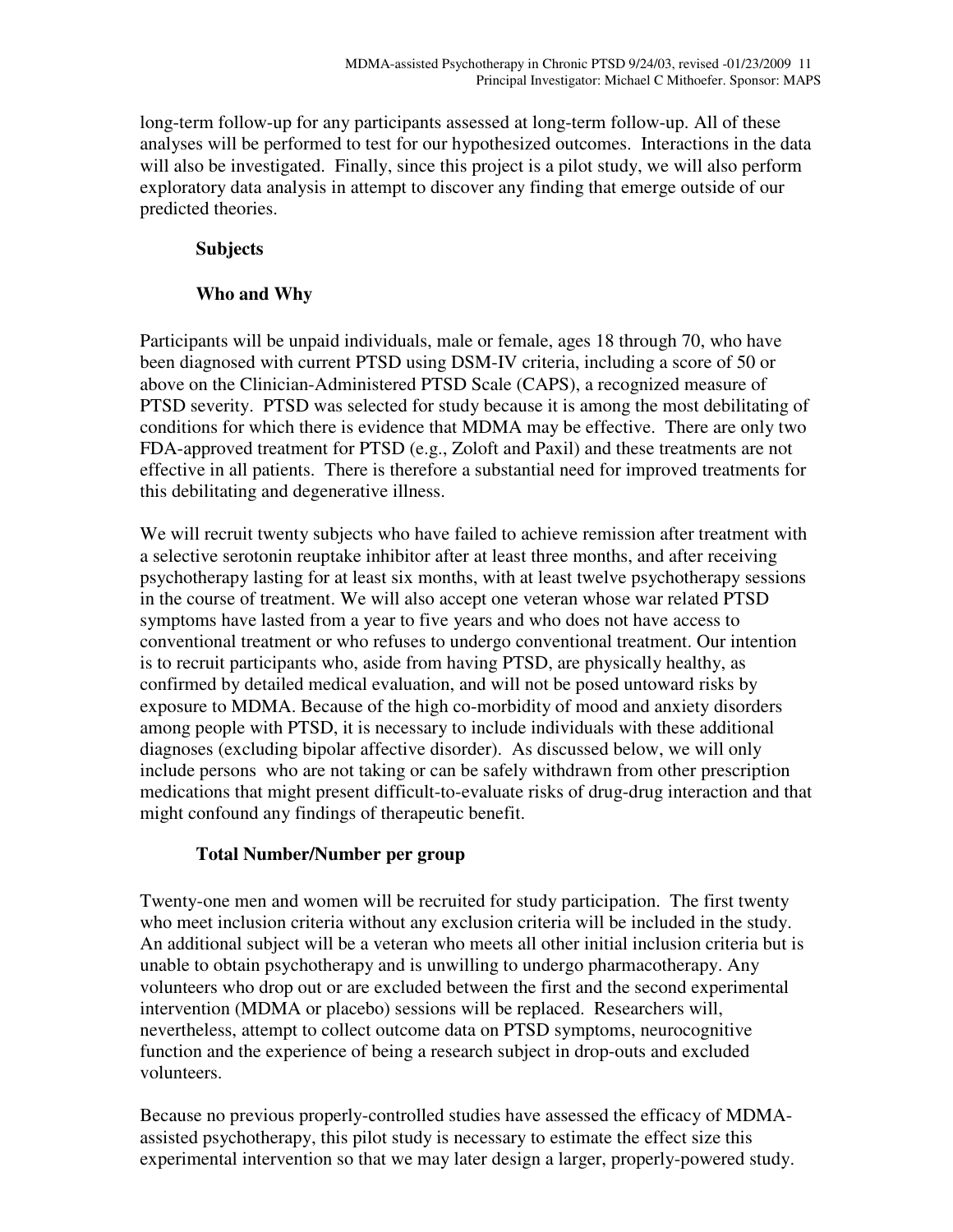This pilot study will also allow the researchers to evaluate the instruments used for outcome measures and the timing of these measures. We recognize that this study is under-powered for all but large effects and that trends seen in this study must be interpreted with caution. This pilot study will be followed by a second pilot study to further refine and standardize the therapeutic intervention prior to the initiation of any large Phase III trials.

## **Inclusion/Exclusion Criteria**

Individuals will be included as potential participants if they meet the following conditions:

- 1. Participants must meet DSM IV criteria for current PTSD (within the past 6 months) in response to crime victimization (CR-PTSD), including childhood sexual or physical abuse, or meet criteria for PTSD in response to combat, with the diagnosis lasting no more than five years in duration. A subject would not be excluded for having more than one traumatic event, but would be excluded if a non-crime-related or noncombat-related traumatic event were a significant contributor to the PTSD symptoms. They must have a CAPS score of 50 or higher, indicating moderate to severe PTSD symptoms.
- 2. They must either:
	- a. have had at least one unsuccessful attempt at treatment with a selective serotonin uptake inhibitor (SSRI) and one unsuccessful treatment with any form of psychotherapy for which there exist a controlled trial indicating efficacy in the treatment of PTSD. This includes cognitive-behavioral therapy (including exposure therapy), stress inoculation training, including anxiety management, and insight-oriented psychotherapy (Foa et al. 2003; Jaycox et al. 2002; Krupnik 2002; Resick and Schenk 1992). Treatment with an SSRI must have lasted for at least three months, and psychotherapy must have lasted for six months and included at least twelve sessions. Treatment will be deemed to have been unsuccessful if the participant continues to meet criteria for current PTSD following the treatment.
	- b. Be a veteran with PTSD symptoms that have endured for no less than one year but no more than five years. One such subject may be included without prior treatment if he or she is unwilling or unable to undergo psychotherapy or pharmacotherapy.
- 3. Participants may also meet criteria for a mood disorder (except bipolar affective disorder, see exclusions) and for other anxiety disorders. The inclusion of subjects with other mood and anxiety disorders is essential because there is marked frequency of co-existence of other psychiatric disorders among people with PTSD (Brady et al. 1994; Faustman and White 1989).
- 4. Participants must also be willing to commit to medication dosing, experimental sessions, and follow-up sessions and to complete evaluation instruments.
- 5. Participants must be willing to refrain from taking any psychiatric medications during the study period, with the exception of gabapentin when prescribed for pain control. If they are being treated with psychoactive drugs at the time they are recruited into the study, the prospective participant will be encouraged to discuss medication withdrawal with his or her outside treating physician, and will be required to give Dr. Mithoefer permission to do so as well. The drugs will then be tapered in an appropriate fashion to avoid withdrawal effects. They will be discontinued long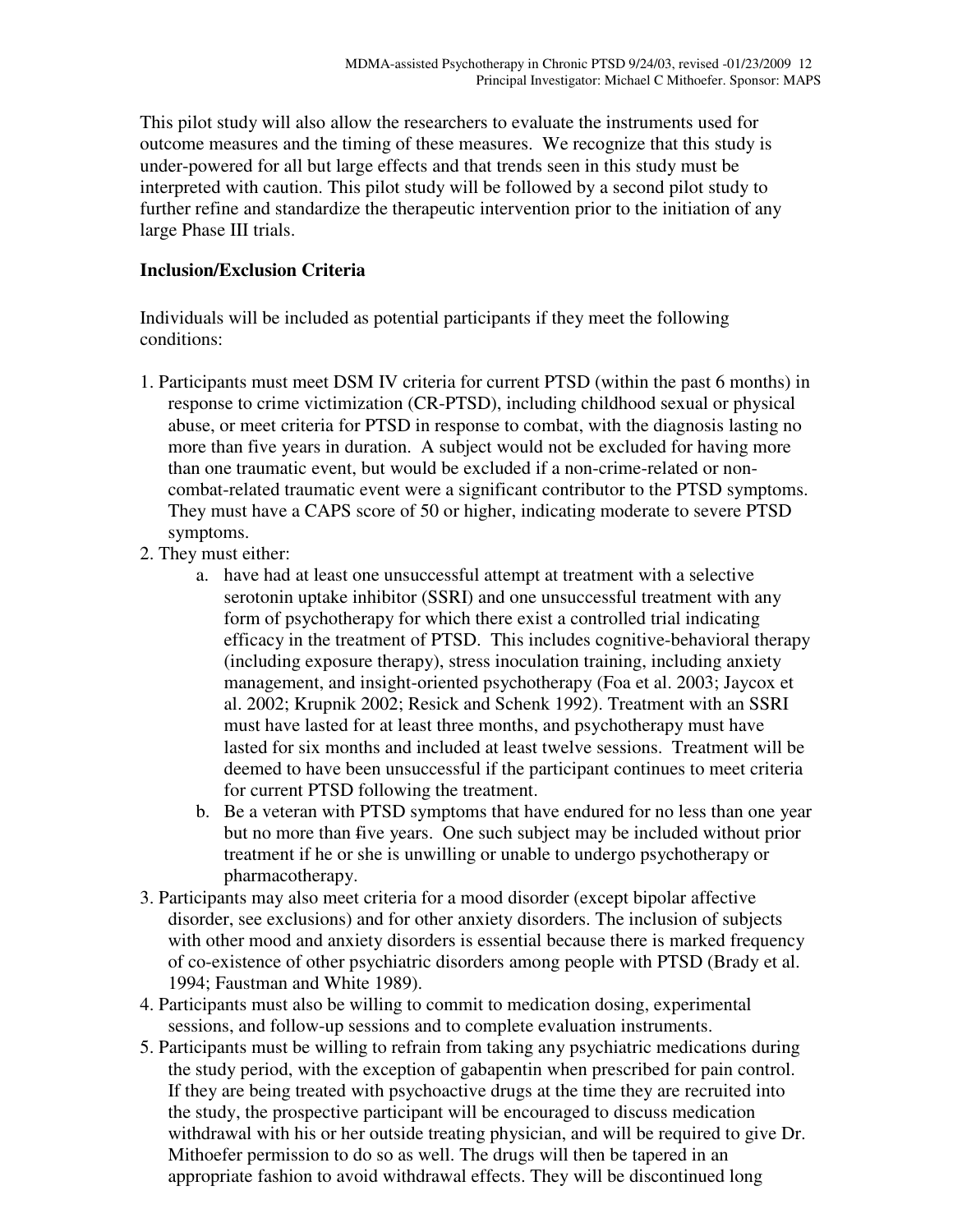enough before the first MDMA/placebo session to avoid the possibility of any drugdrug interaction (the interval will be at least 5 times the particular drug's half-life). No new medications may be started until after the evaluation session, which will occur 2 months after the second experimental session. An exception to this may arise in the case of designated rescue medication that may be administered in the event of a crisis during the experimental session.

- 6. Participants who are in ongoing psychotherapy at the time they are recruited into the study may continue to see their outside therapist during the course of the study. If they desire to do so, they must sign a release for the investigators to communicate directly with their therapist. They may not change therapists, increase the frequency of therapy or commence any new type of therapy until after the evaluation session 2 months after the second experimental session.
- 7. Participants must agree that, for one week preceding each MDMA/placebo session:
	- c. They will refrain from taking any herbal supplement (except with prior approval of the research team)
	- d. They will not take any nonprescription medications (with the exception of non-steroidal anti-inflammatory drugs or acetaminophen unless with prior approval of the research team).
	- e. With the permission of their physician they will not take any prescription medications (with the exception of birth control pills, thyroid hormones or other medications approved by the research team).
- 8. Participants must agree to take nothing by mouth except alcohol-free liquids after 12:00 A.M. (midnight) the evening before each experimental intervention session. Participants must also refrain from the use of any psychoactive drug, with the exception of caffeine or nicotine, within 24 hours of each MDMA/placebo session. They must agree not to use caffeine or nicotine for 2 hours before and 6 hours after each dose of drug (MDMA or placebo).
- 9. Participants must be willing to remain overnight at Dr. Mithoefer's clinic after each experimental session until the non-drug session occurring the next morning**.** An attendant will be present to assist with personal needs if requested and offer dinner and breakfast. The attendant will be a registered nurse (RN) and of the same sex as the participant, and he or she will be trained for assisting in this study. The attendant will be instructed to contact Dr. Mithoefer at the request of the participant or if there are signs that the participant is under physical or psychological distress. At the participant's request and with Dr. Mithoefer's approval, a significant other can remain with the participant for support between the end of the experimental session and the non-drug session the next morning.
- 10. Participants will be asked to locate an individual willing to drive them home the morning after the experimental sessions, after the non-drug therapy session. If a participant is unable to locate someone to transport them home, the investigators will assist the participant in obtaining transport from the clinic to the participant's home or any other location where he or she is staying temporarily.
- 11. Participants must be willing to be contacted via telephone on a daily basis by one of the investigators for a week after each experimental session.
- 12. Female participants of childbearing potential must have a negative pregnancy test and must agree to use an effective form of birth control.
- 13. Participants must be literate. They must be proficient in reading documents written in English.

Individuals will be excluded from study participation if they are: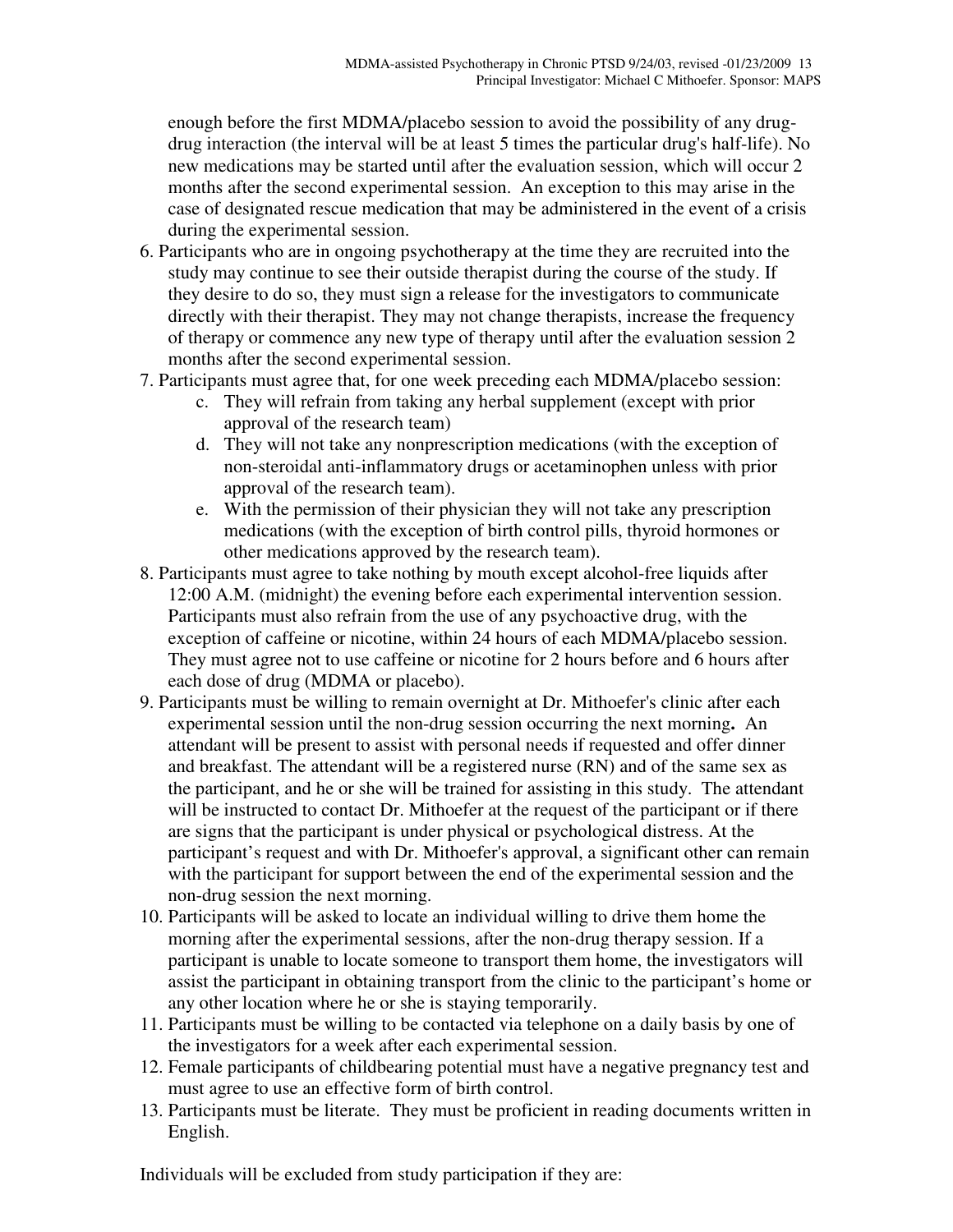- 1. People who indicate that a non-crime or non-combat related traumatic event is a significant contributor to their PTSD symptoms, as assessed by the CAPS.
- 2. Women who are pregnant or nursing, or of child bearing potential and are not practicing an effective means of birth control.
- 3. People with a history of or current primary psychotic disorder or bipolar affective disorder type 1 or borderline personality disorder.
- 4. People with dissociative identity disorder or an eating disorder with active purging, or borderline personality disorder.
- 5. People with evidence or history of significant hematological, endocrine, cerebrovascular, cardiovascular, coronary, pulmonary, renal, gastrointestinal, immunocompromising, or neurological disease, including seizure disorder. (Participants with hypothyroidism who are on adequate and stable thyroid replacement will not be excluded).
- 6. People with hypertension, peripheral vascular disease, hepatic disease (with or without abnormal liver enzymes), or history of hyponatremia or hyperthermia.
- 7. People weighing less than 50 kg or more than 105 kg.
- 8. People with prior use of "Ecstasy" (illicit drug preparations purported to contain MDMA) more than 5 times or at any time within the previous 6 months.
- 9. People who would present a serious suicide risk or who are likely to require hospitalization during the course of the study.
- 10. People requiring ongoing concomitant therapy with a psychotropic drug.
- 11. People meeting DSM-IV criteria for substance abuse or dependence for any substance save caffeine or nicotine in the past 60 days.
- 12. Any person who is not able to give adequate informed consent.

### **Initial Contact Method and Informed Consent Process**

Potential participants will be recruited through referrals made by physicians or psychotherapists (see referral letter), including referrals selected from among the patients of Dr. Mithoefer, and advertisements. Letters of referral specifically request the participation of crime victims experiencing symptoms of PTSD. Prospective participants will contact the investigators for information about the research, usually initially by telephone. Prospective participants will visit the researchers' office, discuss and review the study procedures (including risks, potential benefits, and alternatives) before giving written informed consent. Individuals will be encouraged to ask questions and consider their alternatives. The prospective participant's comprehension of material in the informed consent will be assessed through a 16-item quiz administered after the prospective participant has read the consent form. The investigators will address any misunderstandings identified through incorrect quiz responses, and will use the quiz as a guide for further discussion of the study if necessary. Potential participants can include current and past patients of the researchers. Subjects from the researchers' patient pool must have an interview with another psychiatrist not involved in the design or administration of the study before engaging in the informed consent process. The researchers will be careful when discussing the study with these individuals to ensure that the pre-existing patient-physician relationship does not unduly influence their decision concerning study participation. It is anticipated that this study will generate widespread interest and that potential participants from other regions may be willing to temporarily relocate in order to participate in the study. We will accept no one who, because of illness, intelligence, language or cultural differences, appears unable to understand the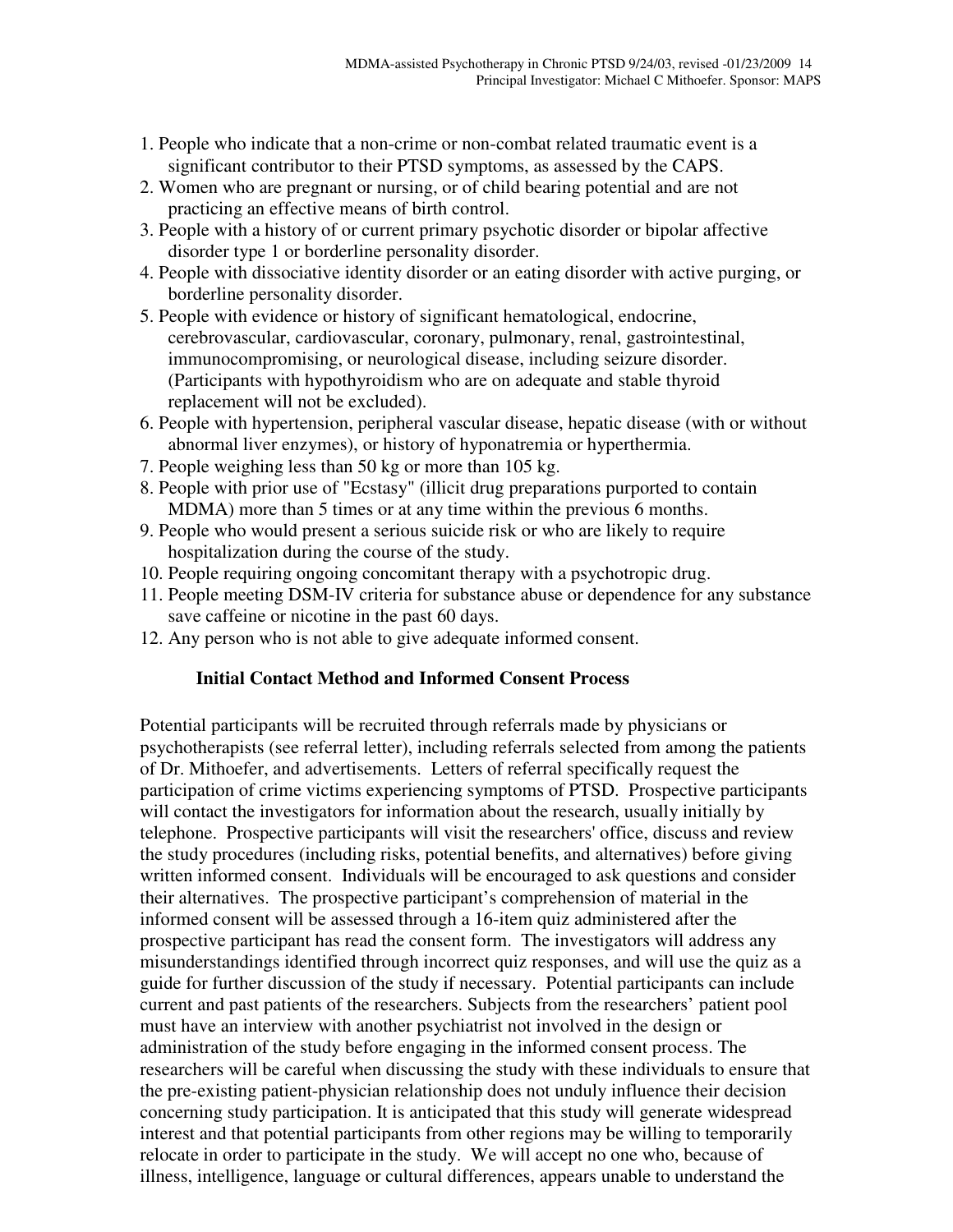nature and risks of the experiment, or who is unable to read (or, if blind, be read to) and follow the informed consent.

## **Screening Process**

The 1998 version of the Clinician Administered PTSD Scale (CAPS: Blake et al. 1990) will be used to provide a DSM-IV CR-PTSD diagnosis. Individuals with a score of 50 or above will be considered eligible for study participation (Weathers et al. 2001). If the subject meets DSM-IV PTSD criteria, the rest of the Structured Clinical Interview for Diagnosis (First et al. 1994) wil7l be administered for the purpose of ruling out exclusionary Axis I diagnoses (i.e., exclusion criteria of substance dependence, psychotic disorder, dissociative disorder, eating disorder, or bipolar disorder). Relevant modules of the SCID II (First et al. 1997) will be administered for the purpose of ruling out the presence of borderline personality disorder, an exclusionary Axis II disorder.

Any subject who appears at imminent risk for trauma and victimization as assessed by information gathered during the screening assessment will be evaluated by the principal investigator (PI) or a study co-investigator. He or she will be counseled in specific riskreduction strategies, and referred for immediate protection or care as needed. These subjects would not be eligible for study participation. Subjects who do not meet eligibility criteria at this point or who do not wish to participate will be referred for alternative treatment.

There will be no gender exclusions or racial/ethnic exclusions. Because the incidence of crime related PTSD is higher in women, it is anticipated that a majority of the subjects will be female. We will attempt to recruit both men and women into this study. Similarly, it is anticipated that the racial/ethnic composition will be close to that of the regional population. We will attempt to reach individuals of different ethnic or racial backgrounds in our recruitment efforts.

Individuals who meet the psychiatric criteria and agree to participate in the study will receive further medical evaluation. The examination will involve the following procedures: general medical history and physical exam, electrocardiogram (EKG), metabolic profile, assessment of serum electrolytes, thyroid hormone levels and levels of TSH, HIV serology and urine pregnancy test for females. A physician not directly involved in administering the therapeutic treatments will perform the medical examination. Results of HIV serology will be kept confidential, and appropriate referral for counseling will be made if necessary.

After giving written informed consent to participate in the study, participants will receive information on a separate document concerning videorecording of study sessions. Participants can either consent or decline to consent to have their sessions recorded to video.

## Study Procedures

Following pre-study evaluation, individuals who meet the study criteria and agree to participate will be scheduled for a baseline assessment battery to be administered within 14 days prior to their first MDMA session. They will also be scheduled for the two introductory psychotherapy sessions that will occur within this same time period. After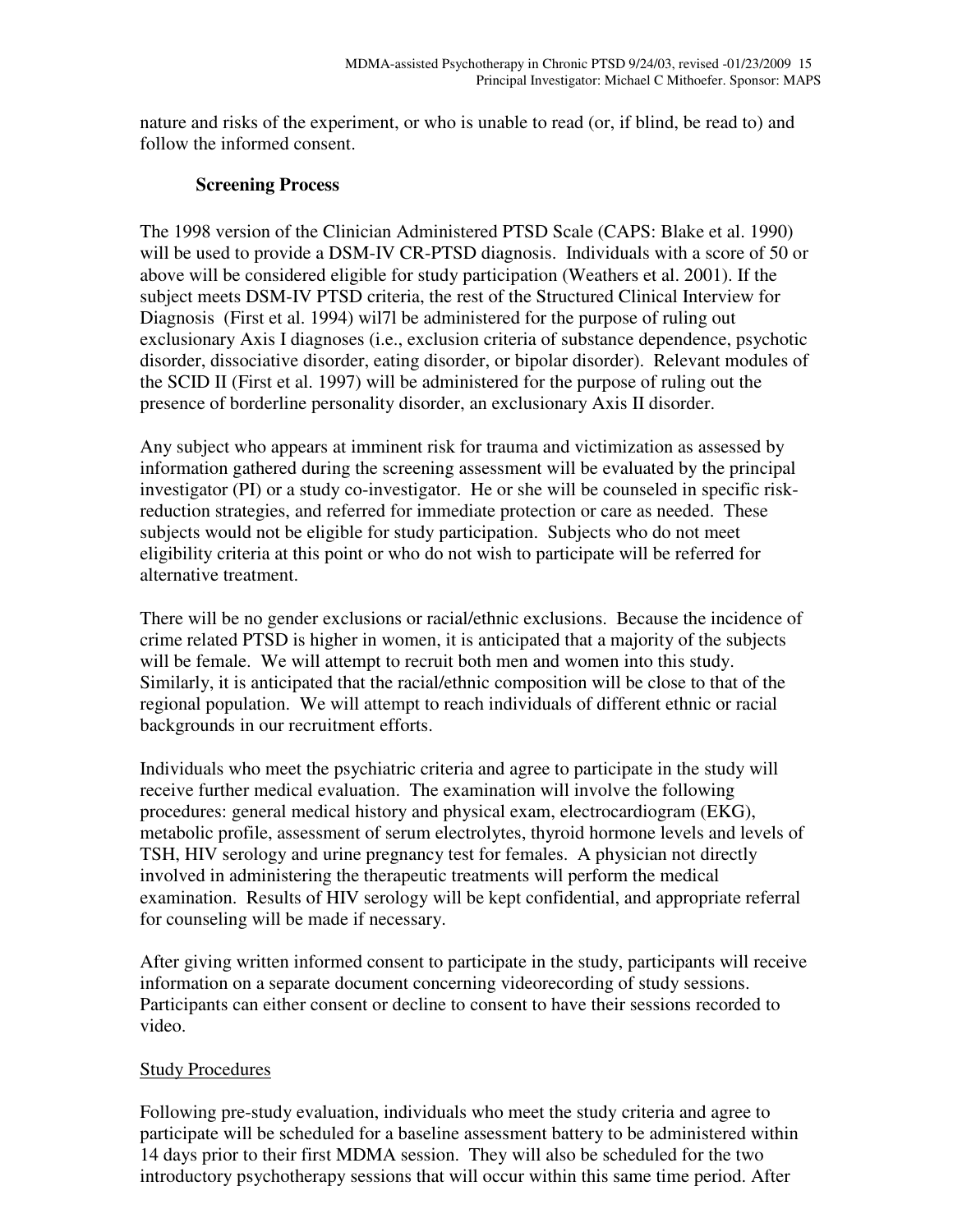these sessions, participants will receive MDMA or placebo during two experimental sessions. If both the participant and the principal investigator deem it is safe and appropriate to do so, participants will receive a supplemental dose of 62.5 mg MDMA or placebo approximately 2 to 2.5 hours after the initial dose. Experimental sessions will be followed by research follow-up sessions and psychotherapy follow-up sessions, as described below.

## **Study Outcome Measures**

The measures that will be used in the course of this study are listed below.

- 1. Clinician-Administered PTSD Scale, 1998 Revision. (CAPS: Blake et al., 1990). The CAPS is a structured clinical interview designed to assess the seventeen symptoms of PTSD along with eight associated features.
- 2. Impact of Event Scale (IES; Horowitz et al, 1979). The Impact of Event Scale is a 22 item self-report scale designed to measure the extent to which a given stressful life event produces subjective distress.
- 3. Subjective Units of Distress. This is a standardized subjective rating scale by which a subject can quickly rate comfort level throughout the session (l-7 scale).
- 4. Symptom Checklist 90-R: This is a standardized instrument used to measure subjective feeling states. It gives subscales on several dimensions.
- 5. Working Alliance Inventory (WAI) (Horvath and Greenberg 1989) is a 36-item selfreport scale designed to assess the quality of working alliance existing between patient and therapist.
- 6. Reactions to Research Participation-Questionnaire-Short Form (Revised) (Newman and Kaloupek, 2001). This is a 24-item assessment of participants' experience of study participation, reasons for participation, and perceived costs and benefits of participation. The measure contains items addressing participation due to perceived coercion or undue influence by the investigators.
- 7. Long-term Follow-Up Questionnaire: This is an 11-item questionnaire designed by the principal investigator (Michael Mithoefer MD) that assesses presence and perceived benefits of study participation, perceived harm from study participation, commencement of new psychotherapy or pharmacotherapy, and use of ecstasy subsequent to study participation.

Neuropsychological Measures that will be used are:

- 1. The Repeatable Battery for the Assessment of Neuropsychological Status (RBANS) (Randolph 1997) has two parallel forms, with identical administration but different stimulus content, ideal for measuring change in neuropsychological status over time.
- 2. The Paced Auditory Serial Addition Task (PASAT) (Roman et al. 1991) is a sensitive measure of information-processing speed and efficiency, concentration skills, and immediate memory which has an extensive literature associated with the effects of brain dysfunction.
- 3. Rey-Osterrieth Complex Figure (Mitrushina et al 1999) consists of a complex twodimensional line drawing. The subject's task is to copy the design with pencil on paper. The Rey-Osterrieth assesses visuoperceptual skills, spatial organizational skills and memory.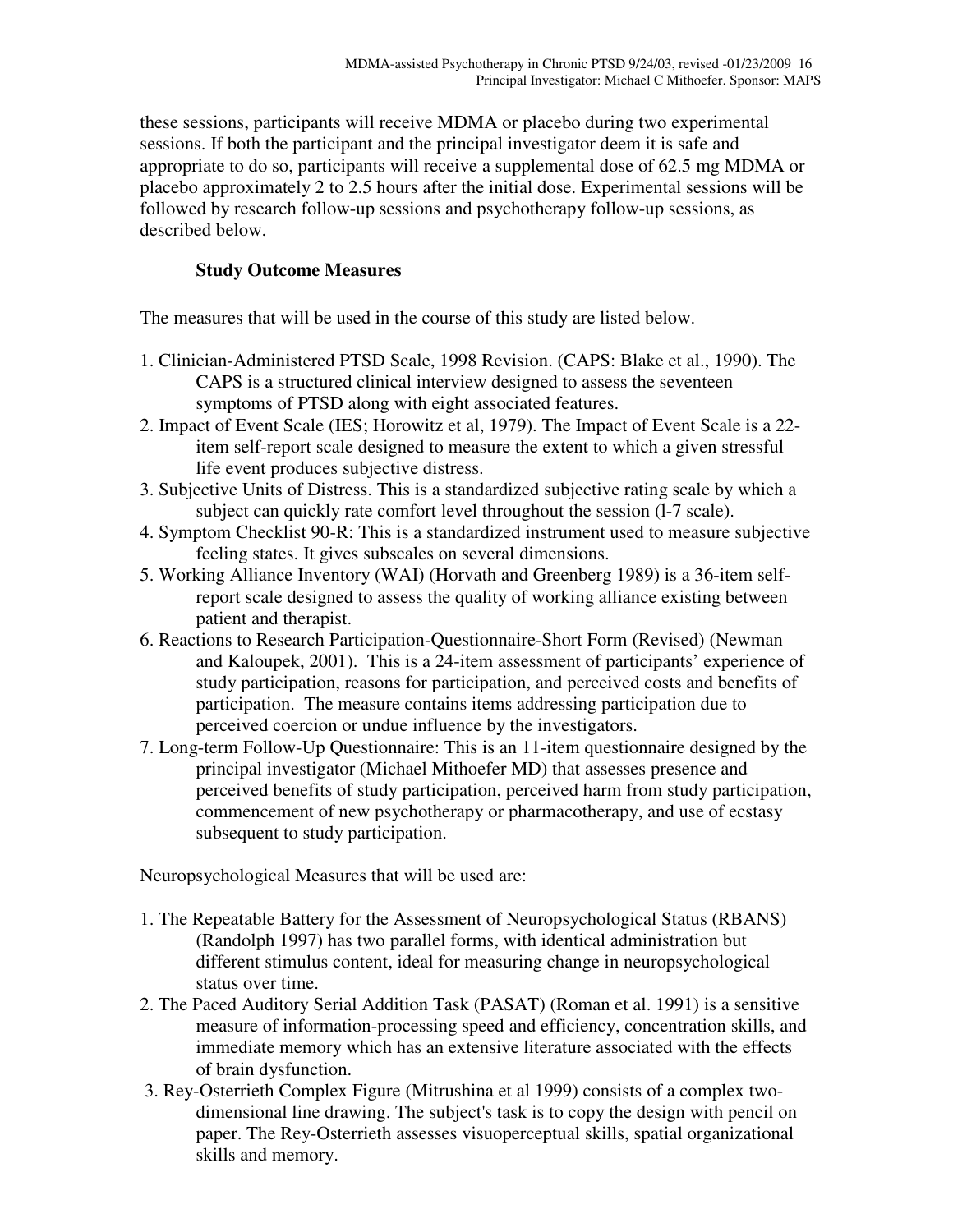- 4. NEO Personality Inventory (Piedmont 1998). The NEO is a well-established measure of personality with sound properties of reliability and validity that operationally define personality structure according to a five-factor model.
- 5. Subject Beliefs on Condition Assignment: All subjects will be asked to indicate whether they believe they have received MDMA or placebo during the experimental sessions.

Safety Monitoring Measures that will be used are:

- 1. Automated blood pressure and pulse monitoring equipment
- 2. Thermometer for reading body temperature at regular intervals.
- 3. Subjective Units of Distress, a 1-item self-report measure of subjective experience of degree of distress, with responses given via 7-point likert scale, with this short measure administered repeatedly throughout the MDMA/placebo session.
- 4. Standard assay of liver enzymes ("liver panel"), assessed with blood sampled at follow up after the second MDMA/placebo session, as a means of detecting changes in liver function.

As noted in discussing the specific hypotheses of the proposed study, the CAPS will serve as a primary outcome measure, and the IES and SCL-90-R serve as secondary outcome measures. All measures of neurocognitive function and the NEO serve as means of safety evaluation.

The Working Alliance Inventory (WAI) is intended to assess a process variable (therapeutic alliance) that may be related to efficacy. The Subjective Units of Distress (SUD) will also be administered in order to assess a process variable, subject comfort level throughout the experimental session. The Reactions to Research Participation-Questionnaire-Short Form (Revised), another measure of a process variable, will be administered at the final follow-up to evaluate subject reactions to the study itself. The long-term follow-up questionnaire will be administered to assess any positive or negative effects of study participation and use of ecstasy subsequent to study participation.

### Baseline Assessment

A battery of psychological and diagnostic assessments will be performed during the two weeks prior to the first experimental session in order to provide baseline measures of PTSD symptomatology, mood state and global functioning. All study measures described above, except WAI and the measure of subject beliefs on condition assignment, will be administered during baseline assessments.

### Non-Experimental Psychotherapy Sessions

Following the initial screening and data collection at baseline, all subjects will receive two ninety-minute introductory sessions with the therapists. The WAI will be administered during the second introductory psychotherapy session. There will then be two individual experimental sessions conducted 3-5 weeks apart, each lasting approximately six to eight hours depending upon the participant's response. Three or four sixty to ninety-minute non-drug psychotherapy sessions will be conducted in the time intervening between the two experimental sessions. Participants will also see the investigators in a ninety-minute follow up session a day after each experimental session,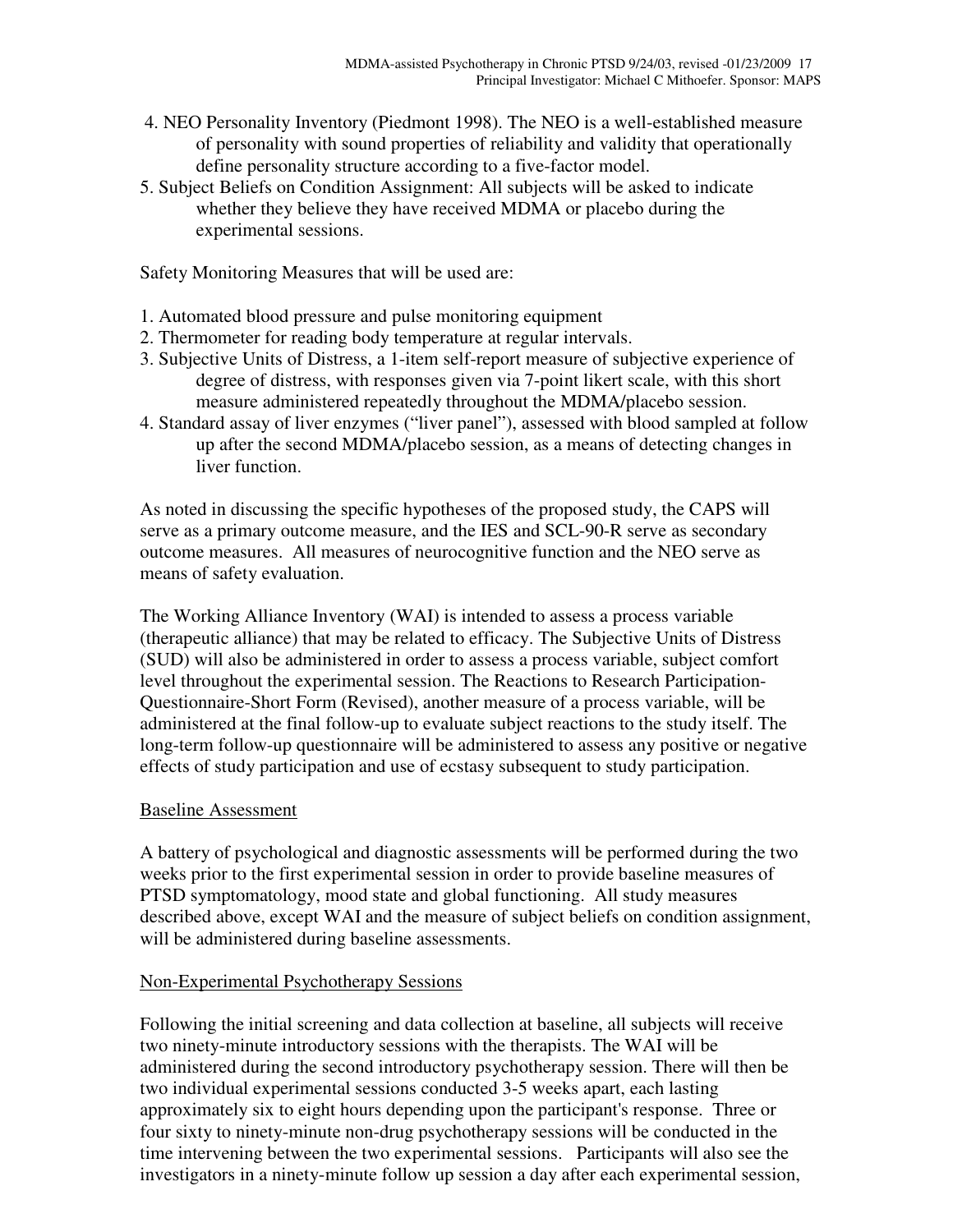and in two or three more psychotherapy sessions after the second experimental (MDMA or placebo) session but before the study has been completed. A final psychotherapy session will occur at the time of the final research follow-up two months from the second experimental session.

Non-drug psychotherapy sessions will be recorded to video and audio. These recordings will be used for manual development and potentially for training therapists to perform MDMA-assisted therapy. They are intended to record the events occurring during therapy, and will not serve as outcome measures. Full names and addresses, if they appear in these recordings, will be edited out of the recording before the tape is seen by anyone other than the study participant and the investigators present at the session. Facial images will not be removed from the video tapes to be viewed by the sponsor or investigators for review of the therapeutic process and for manual development. However face shots will be obscured on any tapes used for training purposes unless the subject gives his or her written permission (via "Video and Audio Use Permission IC") to retain face shots (for more details of recording, see Appendix B).

The attendant referred to above will be an RN, will always be of the same sex as the subject he or she will be staying with, and will be trained by Dr. Mithoefer to be on duty at the office following each experimental session. The attendants will be selected for their ability to act as reliable and compassionate attendants to the study subjects, and to recognize when to call Dr. Mithoefer in the event that a subject is experiencing physical or emotional distress during the night following an experimental session. A necessary quality for these individuals will be the ability to tolerate being in the presence of other people's emotions without becoming emotionally reactive themselves. Attendants will be taught to be attentive to the subject's needs for food or liquids, and to offer companionship by sitting with them or taking a walk according to the subject's desires. They will be instructed to listen compassionately if the subject wants to talk, but not to attempt to interpret the subject's experiences or otherwise act as therapists. The emphasis will be on listening rather than talking and on being quietly present. The attendant will be taught to avoid initiating long conversations with the subject or being intrusive in any way on the subject's experience, other than to inquire about their physical or emotional needs and their comfort. This role will be further described below under Psychotherapeutic Procedures during Experimental Session.

### Sessions Employing the Experimental Intervention

### **Drugs and Dosing**

Twelve individuals will receive 125 mg MDMA and eight individuals will receive lactose placebo in gelatin capsules on two occasions, 3-5 weeks apart. The additional participant enrolled in the study will have a 60% chance of receiving 125 mg MDMA. An initial dose of 125 mg MDMA has been selected for use in this study on the basis of prior reports of therapeutic effectiveness and tolerability. Doses equal to or greater than 125 mg have been well-tolerated in previous studies of MDMA in humans (Cami et al, 2000; Freedman et al. 2005; Grob et al, In preparation; Harris et al. 2002; Lester et al. 2000; Mas et al, 1999; Tancer et al, 2001; Tancer et al. 2003; Vollenweider et al. 1998). The supplemental dose of 62.5 mg was chosen on the basis of prior reports of such doses extending potentially therapeutic effects of MDMA in psychotherapy (Stolaroff 2004) and in an uncontrolled study (Greer and Tolbert 1986). The cumulative dose of 187.5 mg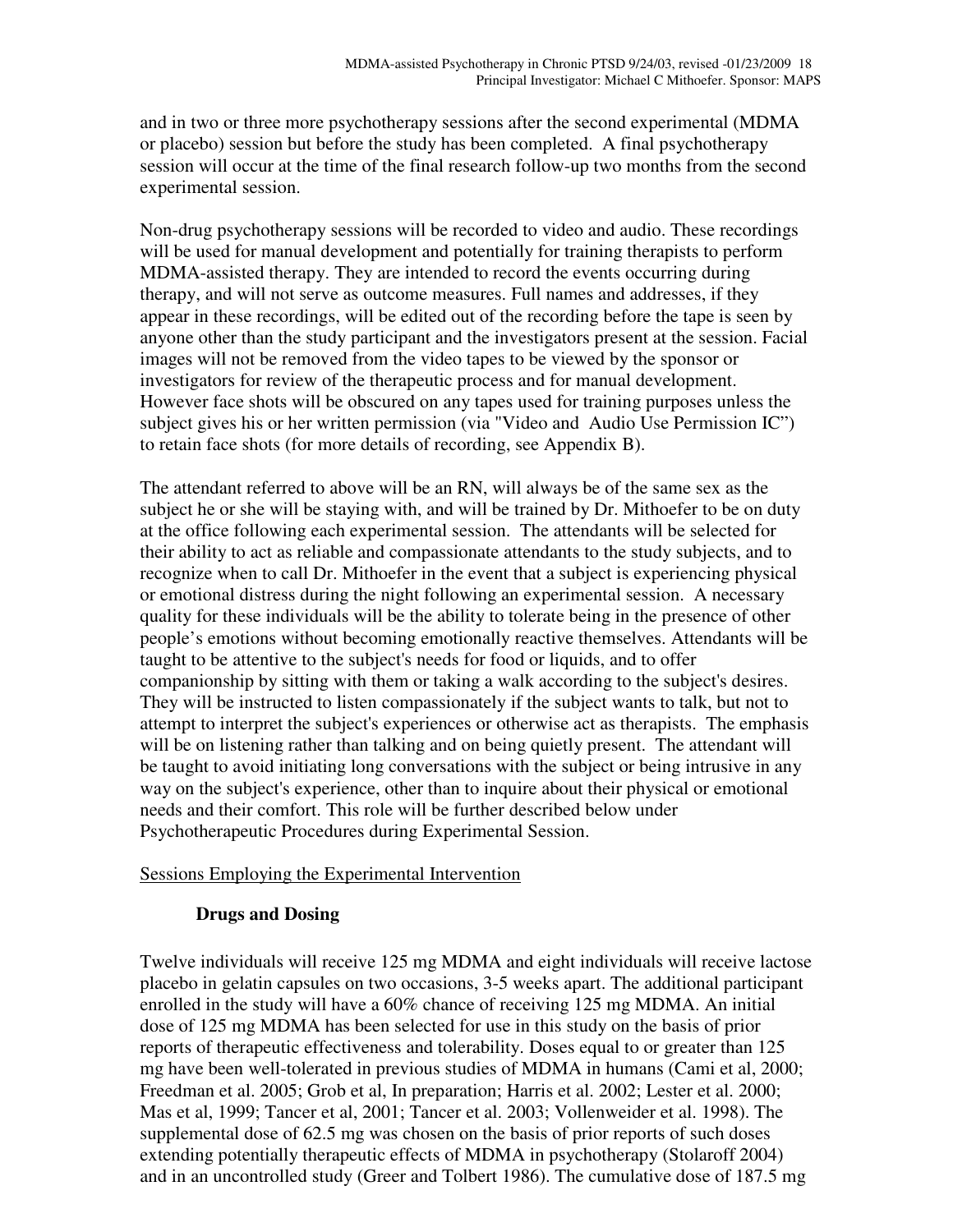has been exceeded by single doses in some previous research studies without any adverse events (Grob et al., unpublished see p. 52 of initial submission to FDA, IND #63,384). MDMA will be supplied by David Nichols, Ph.D., Department of Medicinal Chemistry and Pharmacognosy, Purdue University. This MDMA is of confirmed identity and purity and has been used in all three Phase I clinical trials conducted in the United States.

Currently three studies of MDMA-assisted psychotherapy will use supplemental dosing. This includes two studies of MDMA-assisted psychotherapy in people with PTSD. One study is to take place in Israel and has gained final approval from the Israeli Ministry of Health, an Israeli ethics committee, and the Israeli Anti-Drug Authority. The other study will take place in Switzerland. The protocol and informed consent have gained full approval from the local ethics board and the protocol design has obtained approval from the national health agency Swissmedic, with only the supply of MDMA remaining to be approved. Additionally, in December 2004, FDA permitted a study of MDMA-assisted psychotherapy in people experiencing anxiety as a result of advanced-stage cancer and short estimated life expectancy that will use supplemental dosing.

Condition assignment will be randomized. The first thirteen participants have been stratified prior to randomization according to whether or not they have been Dr. Mithoefer's patients, but owing to the low likelihood of many other patients of Dr. Mithoefer's being enrolled in the study, the last seven participants will not be stratified. The blind will be broken for each subject upon completion of the study. If there is an adverse event or other emergency, the blind may be broken for an individual participant.

All experimental (MDMA or placebo) sessions will begin at 10:00 AM and will take place in the clinical treatment office of Dr. Michael Mithoefer, located in South Carolina. Participants will have had nothing by mouth except alcohol-free liquids since 12:00 AM the evening before. Participants will not have consumed caffeine or nicotine for two hours before or six hours after drug administration. They will be asked to arrive at 9:00 AM for collection of a urine specimen for drug screening and, for females, a pregnancy test. These results must be negative for the participant to continue with the experimental session. Prior to drug administration, the researchers will verbally confirm that the participants have not recently ingested any medications (including herbal, over-thecounter, or prescription) that are not approved by the researchers or allowed in the protocol. After preliminary measurements (described in Monitoring for Acute Toxicity below) have been made and the researchers have discussed goals for this session and general procedures, participants will ingest gelatin capsules containing drug or placebo along with a glass of water. Subjects will remain overnight in the clinic until after the non-drug psychotherapy session the next morning. A subject's decision to withdraw from the study at any time will be respected as is accepted practice in human research. In the event of withdrawal during an experimental session the subject will not be permitted to leave the clinic until Dr. Mithoefer has assured that he or she is in a safe and stable condition. Rules of withdrawal apply to the entire 2 experimental sessions while subjects are potentially on study medication. If they do withdraw from study participation, they will not leave the clinic until the study staff feels it is safe for them to do so, and when they leave, a friend or family member will drive them home. If transport is unavailable, the study staff will assist the subject in finding transport from the clinic.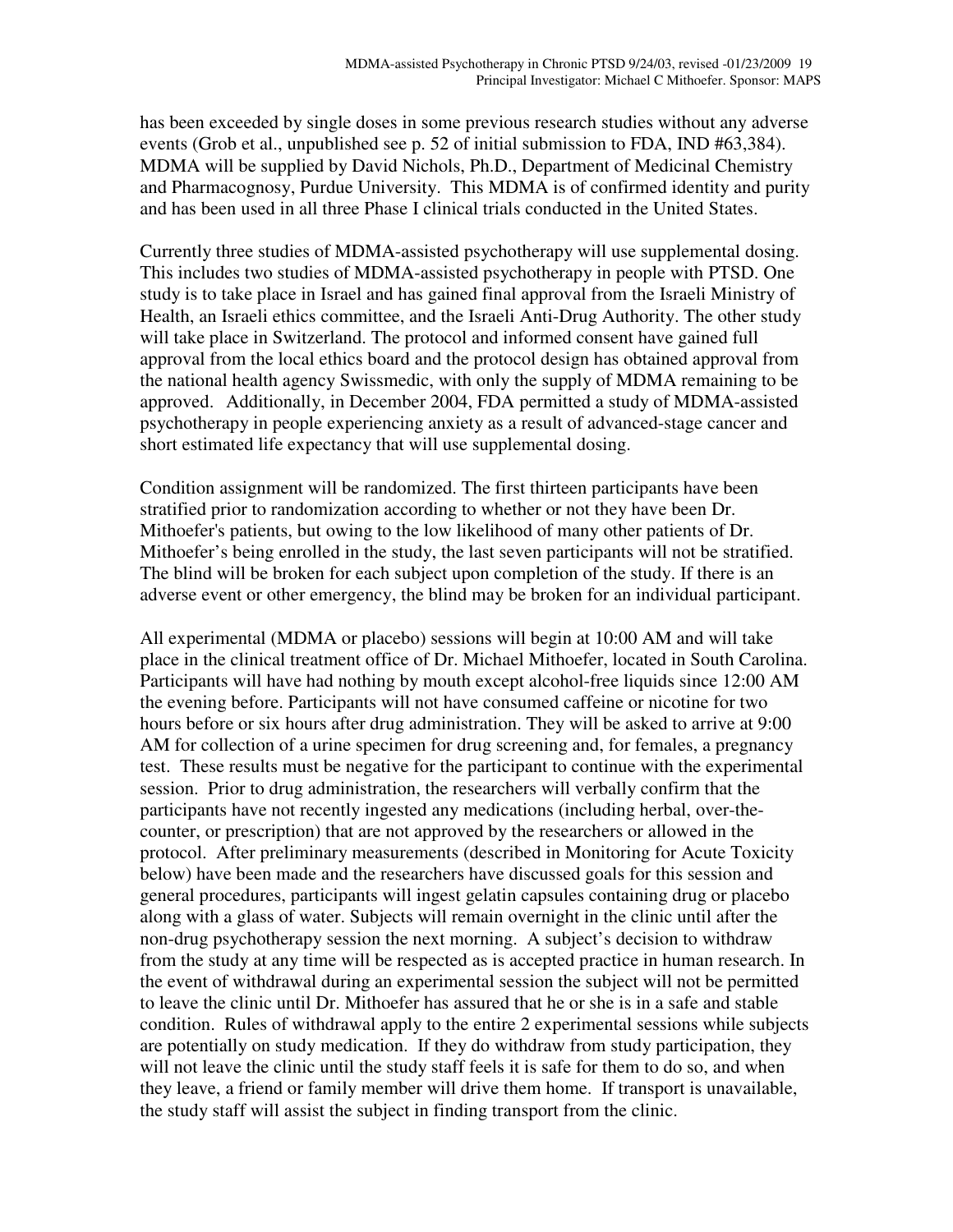### **Measures during Experimental Intervention Session**

Measures made during the experimental sessions are primarily made for safety monitoring and are described below for "Monitoring for Toxicity." In addition, the investigators will make audio and video recordings of each experimental session. Comparison of information gathered from these recordings may be qualitatively or quantitatively examined in an attempt to gain a better understanding of the effects of MDMA within a psychotherapeutic context, but the recordings themselves will not be treated as outcome measures. Audio and video recordings will be used for manual development and potentially for training therapists to perform MDMA-assisted therapy. For more details on audio and video recordings, see Appendix B.

## **Psychotherapeutic Procedures during Experimental Session**

The MDMA or placebo sessions will be supervised and facilitated by the principal investigator, male investigator/psychiatrist (Michael C. Mithoefer MD.) accompanied by an experienced female registered nurse (Ann T. Mithoefer.). Both Michael and Ann Mithoefer will be present throughout the sessions. The sessions will be conducted following the principles developed by Stanislav Grof, MD for LSD psychotherapy (Grof, 1980, pp. 123-147) and for Holotropic Breathwork (Grof 2000: pp. 178-183) and adapted for MDMA-assisted psychotherapy by Metzner and by Greer and Tolbert (Metzner and Adamson 2001; Greer and Tolbert 1998). Both therapists have been trained and certified in Holotropic Breathwork facilitation by Grof, and have years of experience working therapeutically with this model in non-drug Holotropic Breathwork sessions. The principal investigator also has extensive experience treating PTSD in his psychiatric practice using both medications and psychotherapy. More detail on the psychotherapeutic approach to be used in this protocol can be found in a treatment manual draft for MDMA-assisted psychotherapy (Ruse et al. 2002). The protocols will be exactly the same for each experimental session.

At the beginning of the session, the researchers will discuss with the subject his or her intentions for the session, including intentions regarding working with psychological issues related to their PTSD. After the session begins, subjects will recline in a comfortable position with eyes closed or wearing eyeshades if preferred. They will listen to a program of music designed to support their experience by initially aiding relaxation and later evoking and supporting deep emotions and the emergence of unconscious material. (Bonny and Savary 1990; Grof 2000: pp.186-191; Grof 1980; Unkefer 1990). After the first hour, if the participant has not spoken spontaneously, the investigators will check in with him/her about the nature of the experience. Approximately 2 to 2.5 hours after the initial dose, the investigators will assess whether a supplemental dose can be administered. If the investigators believe that it is safe and appropriate to do so, and if the participant agrees to a supplemental dose, then the participant will receive a supplemental dose of either 62.5 mg MDMA or placebo. The supplemental dose will be administered in the same manner as the initial dose. For the rest of the experience, as appropriate, the investigators will engage with the participant to support and encourage emotional processing and resolution of whatever psychological material is emerging. The investigators will also encourage periods of time in which the participant remains silent with eyes closed and with attention focused inward in order to allow for the further unfolding of the inner experience.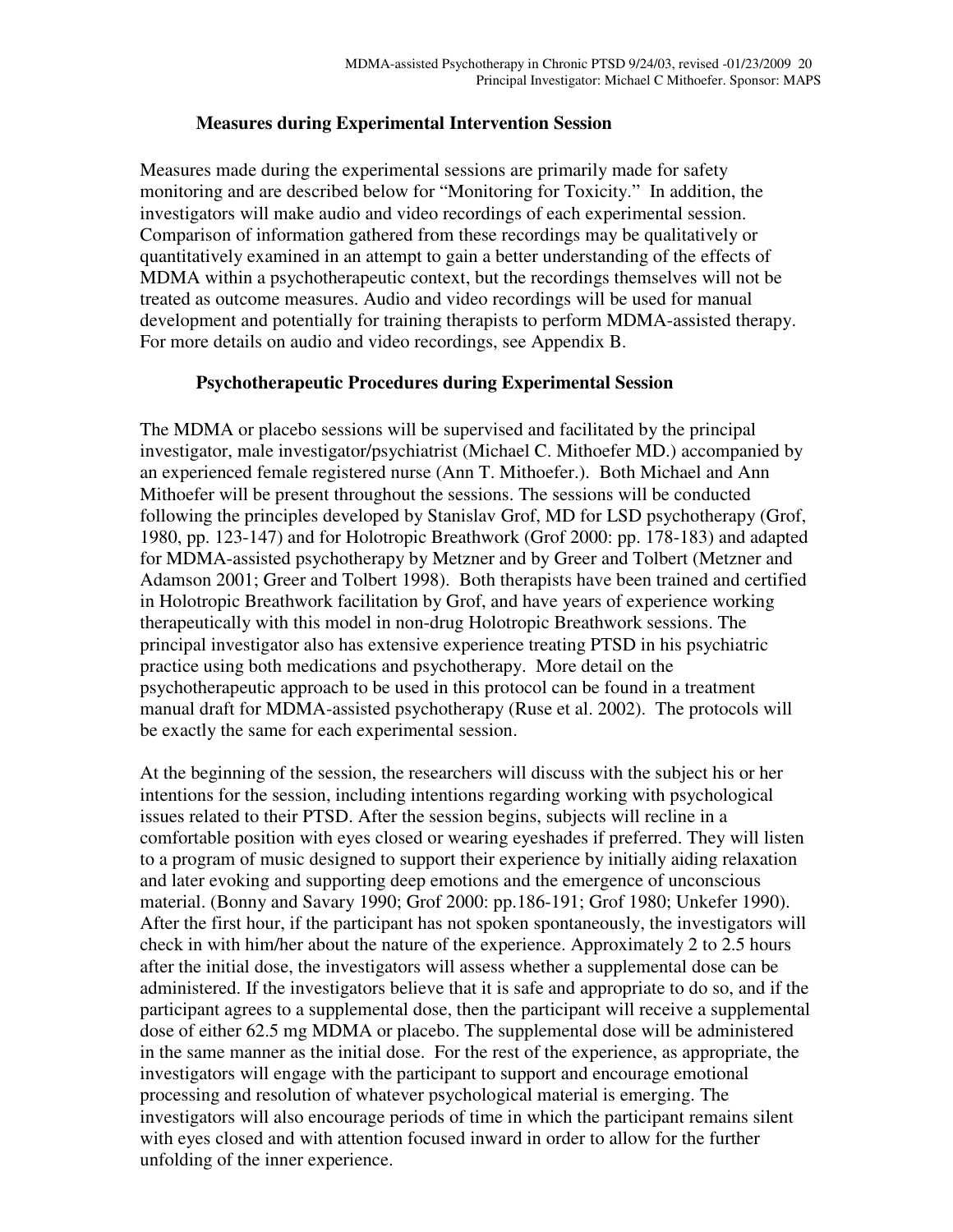Electrolyte containing fluids will be available ad lib throughout the session within the limits described in "Monitoring for Toxicity." Food will be available during the latter part of the session. Foods provided will include crackers or bread, fruit and vegetables, and soups. After the conclusion of the session, dinner will be made available by the attendant, with breakfast offered the next morning.

After approximately eight hours, if all medical parameters are acceptable and the subject is alert, ambulatory and emotionally stable, the session will be ended. During the last 30 - 60 minutes of the session, the attendant (an RN) will join the investigators and the subject in order to become familiar with the subject's state of mind, and any wishes the subject might have in the way of food or activity during the evening. If the subject so desires, an additional designated support person (a spouse, partner, relative or friend) may join in this meeting. After the researchers leave (when they have judged the subject to be emotionally and medically stable), the subject will spend the rest of the evening and night in Dr. Mithoefer's offices where he or she will have a private room to sleep in. The room will be an office designated for that purpose and will be furnished with comfortable furniture and a sofa-bed. All records pertaining to the study and any other sensitive material will be securely stored in a separate area of the clinic. The attendant will be on duty during this time and will have a separate room in which to rest. The clinic has a kitchen with eating area, two bathrooms, several offices, and a yard with an outdoor table and chairs. Since the office is in a quiet, attractive area, the subject, accompanied by the attendant, may spend time in the yard, walk in the neighborhood to enjoy nature. Subjects will, however, be encouraged to use much of the time for rest and for a period of reflection and integration in a quiet atmosphere. The subject may request that a spouse, partner or friend also remain with them during the night, but this must be approved by Dr. Mithoefer after he has met this support person and has discussed the possible advantages and pitfalls with the study subject.

During the night following the experimental session, Dr. Mithoefer will be at home within ten minutes drive of the office, and the attendant will be instructed to call him if the subject is experiencing emotional difficulties or any other problems. Dr. Mithoefer will be willing to return to the office to meet additional needs or provide requested support to the subject, and will be available throughout the night of the experimental session. (At all other times during the study the principal investigator or a covering psychiatrist familiar with the study will be on call 24 hours a day, seven days a week, to handle any concerns or emergencies related to the protocol. The participant will be given a wallet card with a pager number to call immediately if any problems occur.)

When the researchers return to meet with the subject for the scheduled ninety-minute therapy session occurring on the following morning, the attendant will go off duty. After this psychotherapy session, a person previously selected by the subject will provide a ride home. If the subject is unable to locate an individual willing or able to take them home, or if the designated person is unable to assist the subject due to unforeseen events, the investigators will assist the subject in finding an alternative means of returning home.

Starting on the day of the non-drug psychotherapy session following each experimental session, one of the investigators will contact the subject via telephone on a daily basis for one week. The investigators will use clinical judgment to assess the psychological wellbeing of the subject during this period of time. If there are any indications of continuing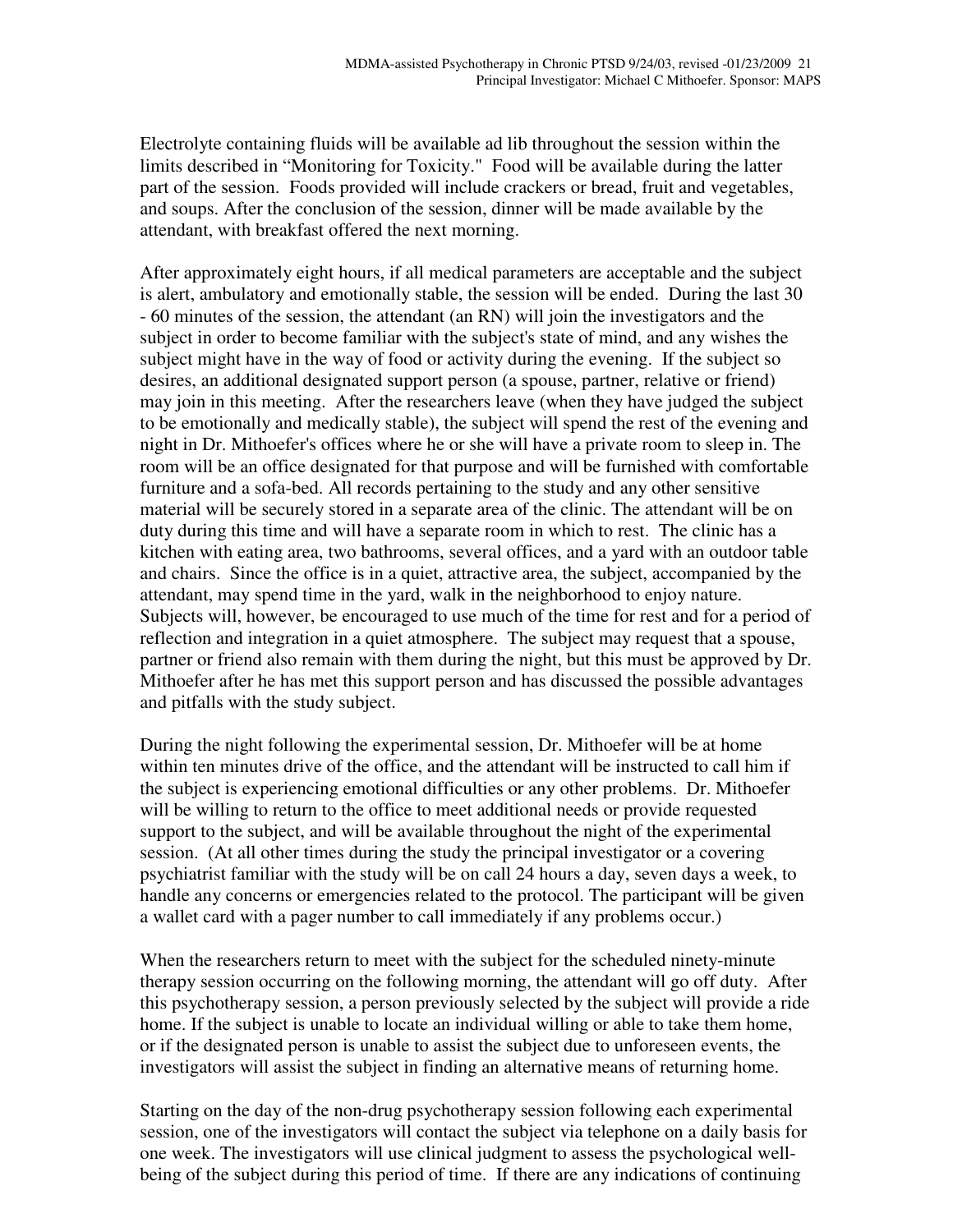anxiety or distress, the investigators may arrange to work on reducing the distress at a specially scheduled non-drug therapy session, through continuing contact, or at the next regularly scheduled non-drug therapy session. The subject may also initiate contact with the investigators at any time throughout the study.

## **Monitoring for Toxicity**

There is now a considerable body of information indicating that the likelihood of significant toxicity from the doses of MDMA used in this kind of setting is very low. Phase 1 studies conducted in the United States and Europe have failed to demonstrate toxicity (Cami et al. 2000; Grob et al. 1996; Harris et al. 2002; Lester et al. 2000; Liechti et al. 2001; Mas et al. 1999; Tancer and Johanson 2001; Vollenweider et al. 1998). Doses of up to 2.5 mg/kg were employed in one of the studies conducted in the US (Grob et al., In Preparation), with eight subjects receiving doses equal to or exceeding the dose of 125 mg proposed in this study. In another US Phase I study (personal communication, Tancer, 2001), over twenty subjects were administered doses larger than 125 mg.

Likewise, psychiatrists in the US and Europe reported using MDMA in a large number of patients before the drug was made illegal. The therapists did not report any severe adverse effects occurring during or after MDMA-assisted psychotherapy sessions (Adamson 1985; Greer and Tolbert 1986; Gasser 1994; Metzner and Adamson 2001; Widmer 1997).

A controlled study of the effects of two doses of 100 mg MDMA given four hours apart failed to report any adverse events (Pacifici et al. 2002), and an uncontrolled psychotherapy study employed supplemental doses frequently half the size of an initial dose (Greer and Tolbert). Anecdotal accounts of psychotherapists who conducted MDMA-assisted psychotherapy prior to its scheduling indicate that supplemental dosing was used (Stolaroff 2004).

Although serious untoward reactions are unlikely, the researchers will closely and continuously monitor participants during experimental sessions. To date, there have been no adverse events requiring the assistance of an additional emergency medicine physician occurring during any of the 31 experimental sessions. Of these 31 sessions, MDMA was administered in 23. All increases in blood pressure, pulse or temperature have resolved uneventfully without clinical intervention. The researchers have extensively communicated with the FDA to ensure that sufficient personnel and equipment are available to manage even very unlikely acute adverse effects. Throughout all the sessions, participants will be attended by Michael Mithoefer, M.D., and Ann Mithoefer, BSN. Michael Mithoefer is board certified in internal medicine and psychiatry and is now re-certified in Emergency Medicine as of October 27, 2005. He had previously been board certified in Emergency Medicine and practiced emergency medicine for 10 years before going into psychiatry. Dr. Mithoefer also maintains Advanced Cardiac Life Support certification throughout the study. Ann Mithoefer was a nurse in a cardiac care unit before going into psychiatric nursing. In addition, the researchers will hire a currently practicing emergency department nurse to be present in an adjoining room during at least the first five hours of each experimental session. The investigator, assisting investigator, and emergency medicine nurse will provide a team of one experienced emergency physician and two registered nurses to respond in the unlikely event of a medical emergency.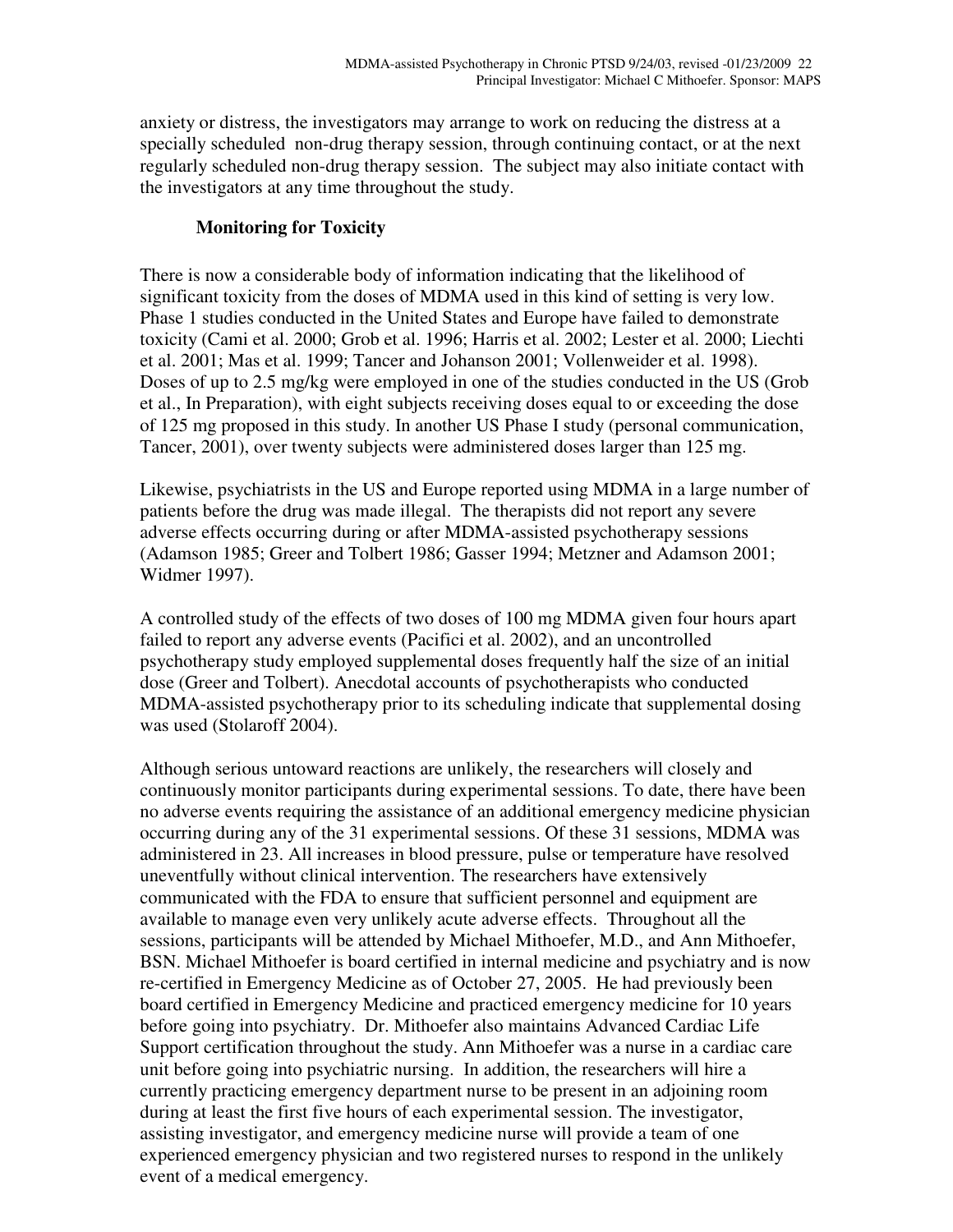Blood pressure and pulse will be measured at the outset of each experimental session, once every 15 minutes for 6 hours, and then every 30 minutes for 3 more hours. If at any time the blood pressure exceeds 160 systolic or 110 diastolic or pulse exceeds 110, measurements will be taken every 5 minutes until the values fall below these levels or until they have been decreasing for 15 minutes or have stabilized at a level judged by the investigator to be safe. Body temperature will be measured at the outset and then hourly for 6 hours. The physician may also call for more frequent measurements in the event of clinically significant changes. The SUD (a brief self-report measure of volunteer distress) will be repeated at 60-90 minute intervals.

Both non-drug sessions and experimental sessions will be conducted in the psychiatric offices of Michael Mithoefer MD. The offices are located 2.6 miles from the nearest emergency room. The office will be equipped with a "crash cart" containing the emergency drugs and equipment necessary to respond to any complications. Benadryl, injectable epinephrine and other standard emergency drugs and equipment will be available on-site as a means of treating any potential allergic reactions or other medical emergencies. Available emergency medications include antihypertensive agents (such as nitroprusside and labetolol), pressor agents, anxiolytics, and intravenous fluids. In addition to drugs, the crash cart will contain a defibrillator (with telemetry capability), an oxygen tank, a 12-lead electrocardiogram (EKG) device, a suction device, a pulse oxometer, an IVAC pump and intubation equipment (including laryngoscope, and endotracheal tubes). We will have equipment for placing an arterial line and monitoring arterial pressure. The researchers have established (in communication with the FDA) contingency plans for responding to those adverse events that appear most likely, based on a comprehensive review of case reports of toxicity in illicit MDMA users reported in the Investigator's Brochure (See Appendix). With these personnel and equipment, the researchers would be able to stabilize a subject in the office and then transport them by ambulance if hospital admission were required. The researchers have contacted the Charleston County Emergency Medical Services and learned that, in 2001, the average response time for an ambulance to arrive at a location in the sector where the research will be conducted was 8 minutes, 55 seconds. Transportation time to the East Cooper Medical Center Emergency Room should take no more than 10 minutes.

An assay of the liver enzyme ALT will be performed at research follow-up four days after the second MDMA/placebo session so as to detect any change or decline in liver function. Participants will be closely monitored for any change in emotional or cognitive function in the weeks following each session employing the experimental intervention.

Written notice will be given to the IRB and the FDA within five days of the occurrence of a life-threatening adverse event, and within 15 days of the occurrence of any serious but not life-threatening events.

The Data Safety Monitoring Board (DSMB) will be composed of three individuals, at least one of whom is psychiatrist and another a psychotherapist. The DSMB will have scheduled meetings after the first five subjects have completed their first experimental sessions, again after these same subjects have completed their final follow-ups, after subjects 6-10 have completed their final follow-ups, and after subjects 11-15 have completed their final follow-ups. DSMB meetings will also be held to review every report of a serious adverse event, or more frequently if the DSMB so chooses. After each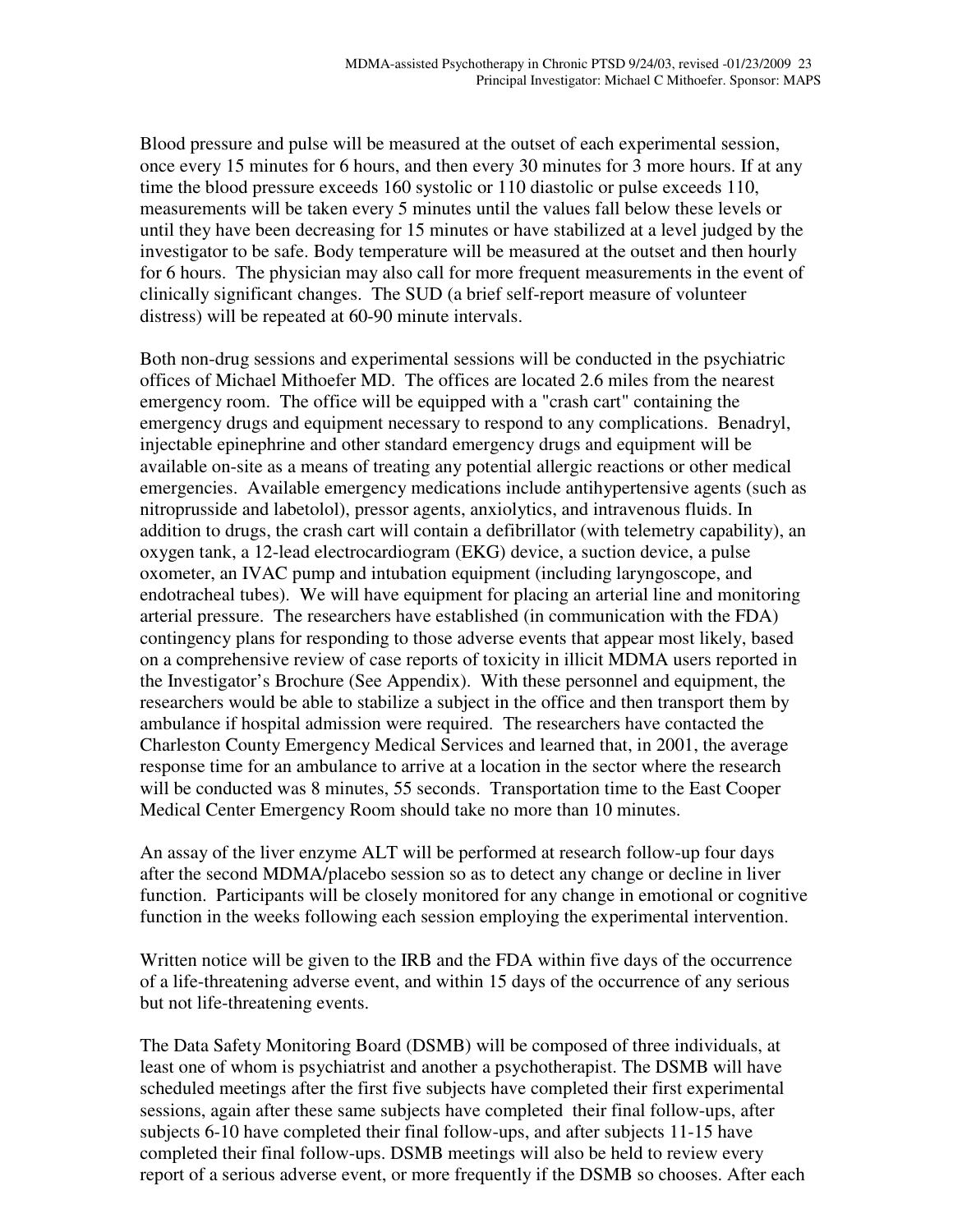meeting, the DSMB will present a report to the sponsor, the IRB and the FDA recommending whether the study should be continued as is, modified, or halted. Any new findings deemed relevant to study participation will be communicated to each potential participant during informed consent.

We feel that these precautions and the contingency plans described in the appendix represent a very cautious approach to the remote possibility of a serious complication.

## Research Follow Up

The follow-up will begin 3 to 7 days after the first experimental (MDMA or placebo) session. There will be a total of three research follow-up interviews. The first two will be done 3 to 7 days after the first and second experimental sessions, respectively. The CAPS, IES and SCL-90-R will be administered as outcome measures to be compared with baseline scores. All outcome measures will be administered by Mark Wagner PhD, a consultant experienced in administering psychological and neurocognitive assessments. He will have no involvement in the experimental sessions and will be blinded to what occurs during the sessions. A research follow-up will also be done at two months after the second experimental session. The measures of cognitive function administered during baseline (RBANS, PASAT and Rey-Osterrieth Complex Figure) will be administered again at the last research follow-up, and the measures of PTSD symptoms will be administered again.

The research and experimental intervention aspects of this project will be kept as separate and distinct as possible. Dr. Wagner, the psychologist obtaining all information gathered during research follow-up, will not be involved in monitoring the subjects during the experimental sessions, and will, therefore, be naïve to complaints of medication side effects. He will also be blind to whether participants have been assigned to the MDMA or placebo condition.

Participants will also be reassessed for psychological and physical status by the physician-investigator immediately following this session and weekly for at least 3 weeks after each session.

Participants' reasons for consenting to participate in the study, their experience during and after participation and perceived costs and benefits of participating will be assessed during the final research follow-up through the RRPQ, a self-report measure of responses to research participation. Responses to this measure will be examined throughout the study to determine whether participants feel that they were unduly influenced or coerced into participating, and further actions will be taken to reduce undue influence if it is consistently detected through RRPQ responses.

At the end of the study, participants will be asked to complete and sign a video recording permission form regarding whether or not they will allow people in sponsor's training program for teaching MDMA-assisted therapy to view video recordings of their session, with our without identifying information.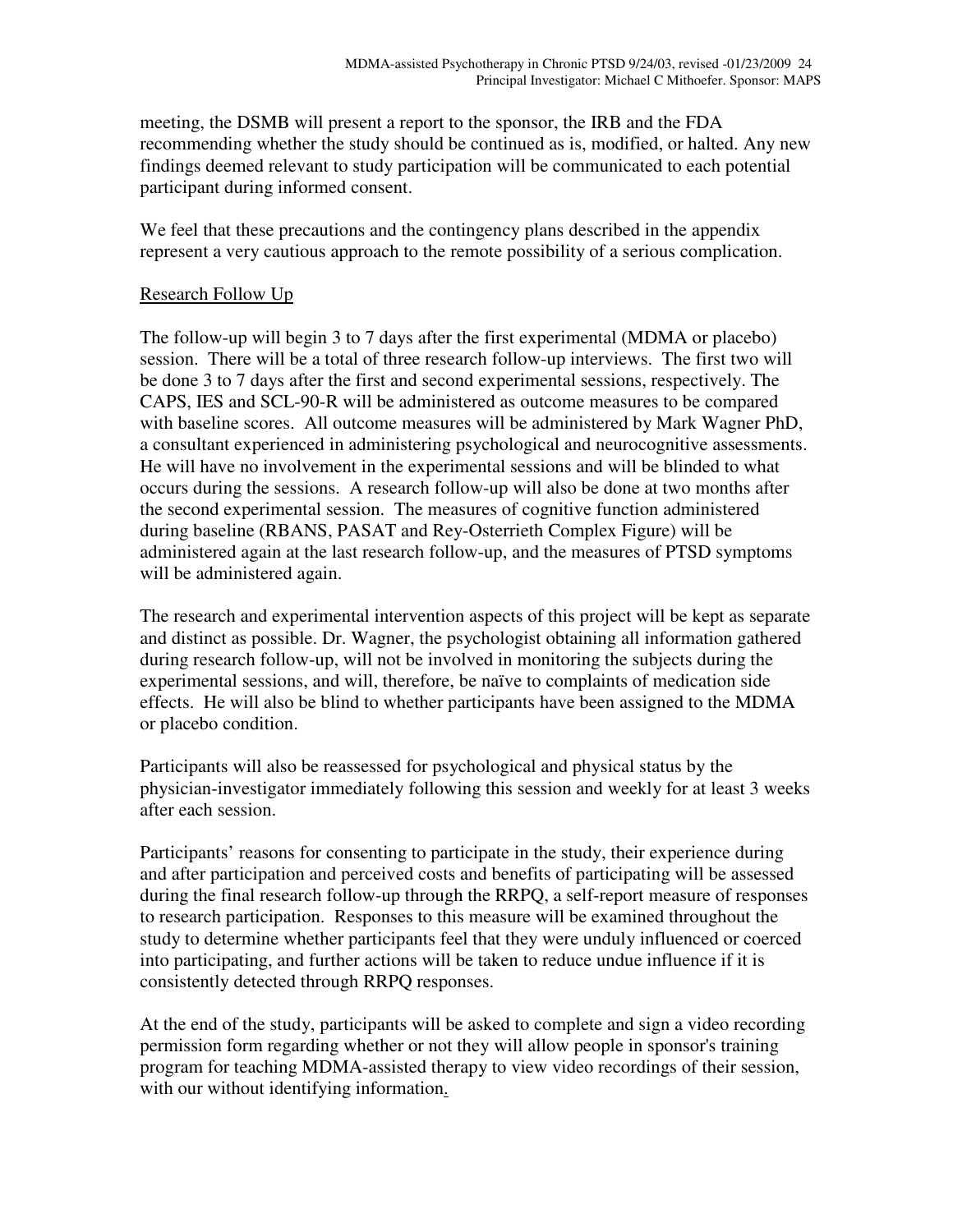### Therapy Follow-up

Participants will see the investigators one day after each of the two experimental (MDMA or placebo) sessions. During these 90-minute follow-up sessions, participants will be encouraged to describe their experiences during the experimental sessions and to freely express any thoughts, feelings, questions or concerns they have. The WAI, the measure of quality of working alliance administered during the second introductory session, will be administered again at each therapy follow-up session. Participants will also be asked to indicate whether they believe they received MDMA or placebo at each follow-up session. The primary purpose of these sessions will be to support the participant in further processing, understanding and integrating of the experience. It will also be an opportunity for the investigators to gather information, in an unstructured format, about the effects of MDMA or placebo and to provide data with which to evaluate after the conclusion of the study whether the blind was maintained for subjects.

#### Third Open-Label Experimental Session

After each participant has completed the Visit 17 follow-up session, the blind will be broken for that subject, as per previous revisions of the protocol.

- If a subject has received MDMA and has undergone both experimental sessions without any clinically significant adverse event, then the subject will be offered participation in a third, open-label, MDMA-assisted experimental session. Procedures for this third MDMA-assisted session will be the same as in the first two experimental sessions, except that all participants will receive MDMA. Subjects will undergo a therapy follow-up session 24 hours after the open-label MDMA-assisted therapy session identical to therapy-follow-up sessions occurring after other experimental sessions. Subsequently there will be two additional nondrug psychotherapy sessions scheduled to occur approximately one and two weeks after the MDMA-assisted session to facilitate integration of material arising during the open-label session. These non-drug therapy sessions will follow procedures identical to those described for previous non-drug therapy sessions, except that participants will not complete the process measure of therapeutic alliance. All outcome measures will be administered two months after the openlabel MDMA-assisted psychotherapy session, including CAPS, IES and SCL90R. For the reasons detailed below, neurocognitive assessments will not be administered again.
- Participants who receive placebo and enroll in the open-label continuation ("Stage 2") described below will be offered a third open-label session unless the investigators believe it is contraindicated or the participant declines. The third session will take place four to six weeks after the second open-label MDMA session. It will be preceded by one introductory session to re-acquaint the participant with study procedures, and it will be followed by non-drug psychotherapy follow-ups 24 hours, and approximately one week and two weeks later. PTSD symptoms will be assessed two months after the third MDMA session. In both cases, PTSD symptoms will be assessed four to six weeks after the second MDMA session."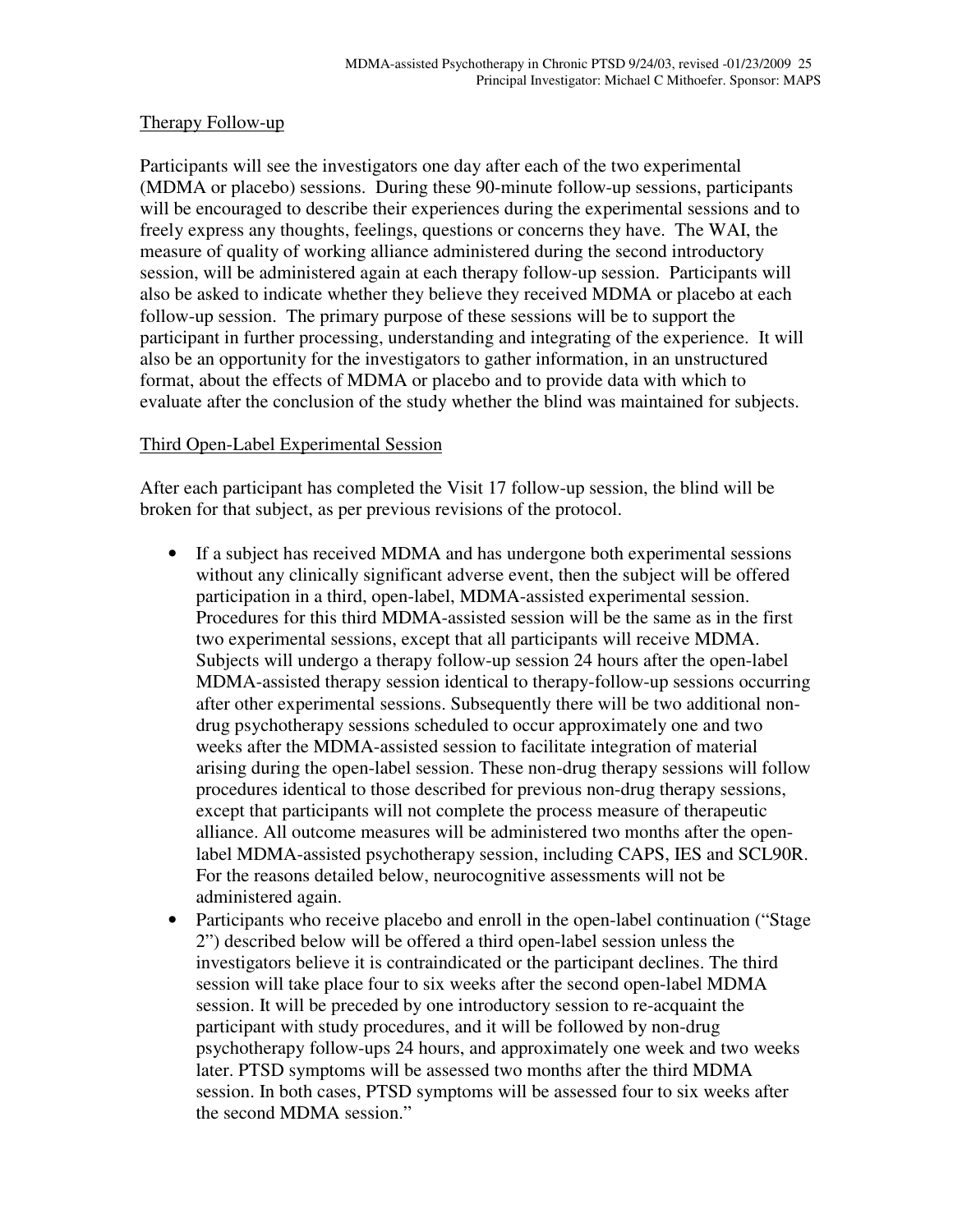#### Open Label Continuation for Placebo Subjects

Participants who received placebo during the course of the study may enroll in an openlabel continuation of the study wherein they will undergo three MDMA-assisted psychotherapy sessions and a continued course of therapy follow-up sessions. Participants will give written informed consent to take part in this second stage of the study, with consent given separately from the initial consent. If the participant consents to take part in this open-label continuation (or "Stage 2") of the study, he or she would undergo three experimental sessions with an initial dose of 125 mg MDMA followed by a supplemental dose of 62.5 mg MDMA. The participant would undergo one preparatory non-drug psychotherapy session prior to the first experimental session, and he or she would receive non-drug psychotherapy follow-up sessions according to a similar schedule described for the first stage of the study. This schedule includes a non-drug psychotherapy session conducted a day after each experimental session, two non-drug psychotherapy sessions occurring between the first and second MDMA experimental sessions, and two non-drug psychotherapy sessions occurring within 3 weeks of the second MDMA experimental session. The final outcome measures from Visit 17 in the initial study would serve as baseline measures for the second stage (the open-label continuation), and outcome measures would not be repeated until two months after the second experimental session in the second stage of the study. An exception to this would be situations in which more than 30 days have passed between visit 17 and visit 18 (the first experimental session in the open-label continuation). In this case outcome measures would be repeated in visit 17.1 as indicated in the table of visits for Stage 2 below. Participants will not receive a second medical examination after the second MDMAassisted session in Stage 2. Procedures for non-drug psychotherapy sessions, experimental sessions, weekly telephone contact and research follow-up sessions will be the same except that outcome measures will only be administered four to six weeks after the second experimental session and again two months after the third experimental session. Non-experimental and experimental sessions will be recorded to audio and video. These recordings will be used for manual development and potentially for training therapists to perform MDMA-assisted therapy. Full names and addresses are unlikely to appear on the video or audio tapes. However, if they do, they will be edited out. Face shots will not be excised from recordings viewed by the investigators or sponsor. (For more details on recording, see Appendix B.) Due to generally high scores found so far in participants completing Stage 1, the WAI, a process measure of therapeutic alliance, will not be administered again during Stage 2. Since performing a third neurocognitive examination is costly, and three forms do not exist for the RBANS so performance could reflect a learning curve produced from prior experience with the measures, neurocognitive function will not be assessed for a third time on the final follow-up.

If, after the second open-label session of Stage 2, the subject has undergone both MDMA-assisted sessions without any clinically significant adverse events, then he or she will be offered participation in a third, open-label, MDMA-assisted experimental session. Procedures for this third session will be the same as for the previous two as described above. The third MDMA-assisted session will be scheduled four to six weeks after the second MDMA-assisted session. Follow-up non-drug psychotherapy visits will also be identical in procedure to previous psychotherapy follow-ups, including a non-drug therapy session occurring 24 hours after the MDMA-assisted session, and two non-drug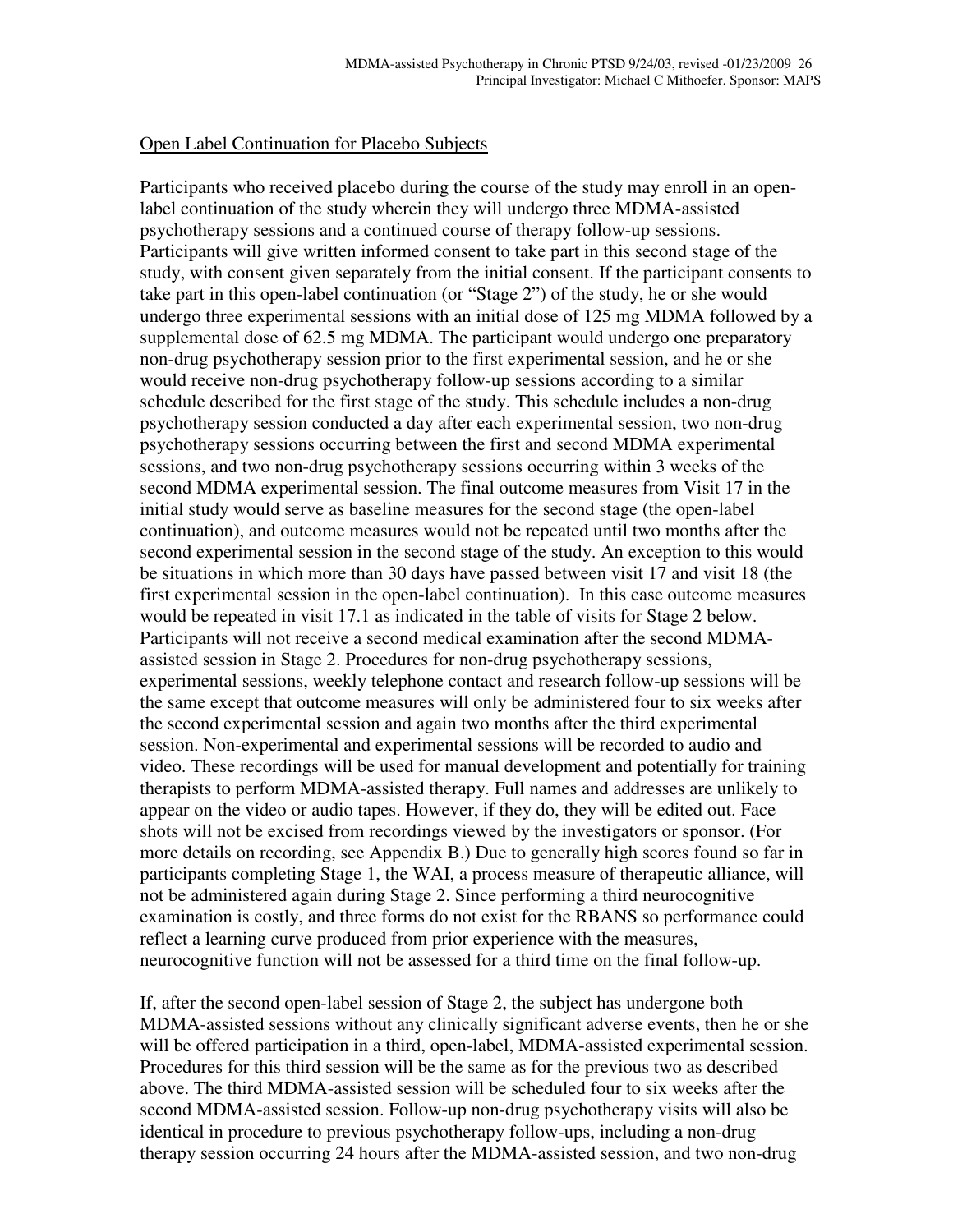psychotherapy sessions, as described above. Repeat outcome measures will be administered two months after the third MDMA-assisted session.

| Time:<br>d=days<br>w=week<br>m=month<br>$\underline{\mathbf{p}} = \mathbf{post}$ |               | <b>After</b><br>v <sub>17</sub> | $+1d$<br>v18 |              | Between v18<br>and v22 | $3-5w$<br>after<br>v18 | $+1$<br>day<br>v22 | <b>Between</b><br>$v22$ and $v27$ |             | $4 - 6$<br>w p<br>$\mathbf{v}$<br>22 | $4-6$<br>w p<br>v<br>22 | $4-6 w$<br>$\mathbf{p}$ v<br>22 | 1 d<br>$\mathbf{p}$<br>v27 |              | <b>Between</b><br>$v27$ and<br>v31 | $+8 w$<br>p v27 |
|----------------------------------------------------------------------------------|---------------|---------------------------------|--------------|--------------|------------------------|------------------------|--------------------|-----------------------------------|-------------|--------------------------------------|-------------------------|---------------------------------|----------------------------|--------------|------------------------------------|-----------------|
| Visit                                                                            | $17*$         | $2 - 18$                        | $2-19$       | $2 - 20$     | $2 - 21$               | $2 - 22$               | $2 - 23$           | $2 - 24$                          | $2 -$<br>25 | $2 -$<br>26                          | $2 -$<br>27             | $2 - 28$                        | $2 -$<br>29                | $2 -$<br>29  | $2 -$<br>30                        | $2 - 31$        |
| <b>Baseline</b><br>Eval.                                                         | X             |                                 |              |              |                        |                        |                    |                                   |             |                                      |                         |                                 |                            |              |                                    |                 |
| Psycho<br>Therapy                                                                | $x^*$         |                                 | X            | $\mathbf{X}$ | $\mathbf{X}$           |                        | $\mathbf{X}$       | X                                 | X           |                                      | $\mathbf{X}$            |                                 | X                          | $\mathbf{X}$ | X                                  | $**$            |
| <b>MDMA</b><br>Session.                                                          |               | X                               |              |              |                        | $\mathbf X$            |                    |                                   |             |                                      |                         | $\mathbf{X}$                    |                            |              |                                    |                 |
| Medical<br>Examinat<br>ion                                                       | $X^{\Lambda}$ |                                 |              |              |                        |                        |                    |                                   |             |                                      |                         |                                 |                            |              |                                    |                 |
| Psycholo<br>gical<br>Measures                                                    | X             |                                 |              |              |                        |                        |                    |                                   |             | X                                    |                         |                                 |                            |              |                                    | X               |

## **Schedule of Visits-Stage 2**

\*Participants enrolled in Stage 2 less than one month after completing Stage 1 will have their introductory psychotherapy session for Stage 2 at the final follow-up for Stage 1(visit 17), , and the PTSD symptom measures done in visit 17 will also serve as baseline measures for Stage 2. People starting Stage 2 more than one month after visit 17 will have an additional introductory psychotherapy session and will have PTSD symptoms measured during a separate visit scheduled after the final Stage 1 follow-up. The additional visits referred to above will be numbered 17.1 and 17.2 for the evaluation and the psychotherapy visits respectively \*\* Closing session

^ Only participants who have completed Stage 1 more than a month prior to being enrolled in Stage 2 will receive a second medical examination to ensure that they still meet subject eligibility criteria.

### Long-Term Follow-up

Participants may take part in a long-term follow-up involving re-assessment of their PTSD symptoms and assessing the impact of study participation. The long-term followup will be scheduled to occur at least ten months after completing Stage 1 for all participants in the MDMA condition and any in the placebo condition who did not enter Stage 2, and for at least ten months after completion of Stage 2 for all participants who took part in this open-label study continuation. The independent rater will re-administer the CAPS, and participants will complete the NEO, the IES, and a questionnaire concerning experiences since taking part in the study. The questionnaire will include questions about the presence, type and duration of perceived benefits to participating, presence and type of perceived harm from study participation, initiating new psychotherapy, new use of psychiatric medication, and any use of ecstasy after taking part in the study. The CAPS will be administered over the telephone or in person, and the questionnaires will be mailed to participants. Participants will be provided with a return envelope listing the principal investigator's office postal address as both main and return address. The investigators will administer a separate consent for the long-term follow-up to all new participants on the final study visit of Stage 1 or Stage 2, and they will mail consent materials to all previous participants. The long-term follow-up will allow the investigators to assess the longevity of any changes in PTSD symptoms and to see how taking part in the study has affected participants' lives. If there are any placebo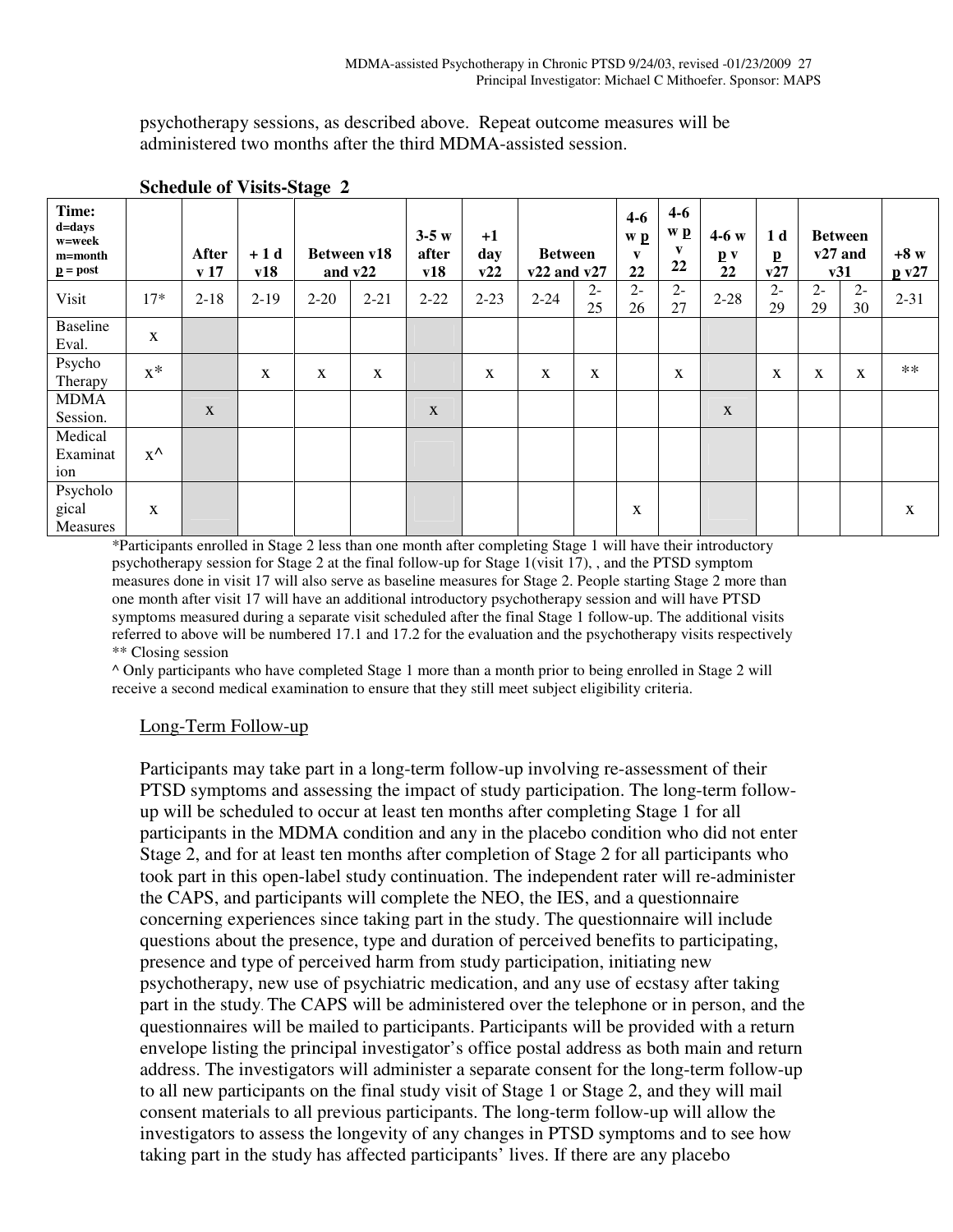| Time and Events: M-P1 (63,384) Long-Term<br><b>Follow-Up</b> |                                  |                |                |                                  |
|--------------------------------------------------------------|----------------------------------|----------------|----------------|----------------------------------|
|                                                              | V <sub>1</sub>                   | V <sub>2</sub> | V <sub>3</sub> | V <sub>4</sub>                   |
|                                                              | Pre-study                        | Consent        | Questionnaires | <b>CAPS</b><br><b>Assessment</b> |
|                                                              | After main study                 |                | After consent  | After<br>questionnaires          |
|                                                              | $M_{\cdot}$<br>Ballard/Mithoefer | M. Ballard     | M. Ballard     | Mark                             |
| Check contact info                                           | X                                |                |                |                                  |
| Mail Consent                                                 | X                                |                |                |                                  |
| Consent                                                      |                                  | X              |                |                                  |
| <b>Mail Questionnaires</b>                                   |                                  | X              |                |                                  |
| <b>Custom Questionnaires</b>                                 |                                  |                | X              |                                  |
| <b>NEO</b>                                                   |                                  |                | X              |                                  |
| <b>IES</b>                                                   |                                  |                | X              |                                  |
| <b>CAPS</b>                                                  |                                  |                |                | X                                |

participants who decline to take part in Stage 2, the investigators can also make informal comparisons between those who received MDMA and those who received no MDMA during the study.

### Costs to Participants.

There will be no costs to the study participants. The sponsor will cover all costs of study participation. Charges for treatment of the participant's condition that are unrelated to the research study or any of its procedures will continue to be billed to the health insurance provider of the participant or to the participant him or herself. It is anticipated that there will not be any charges for treatment that is unrelated to the study except in the case of participants who previously received therapy from the principal investigator and who will continue to receive ongoing treatment that is not related to participating in the study.

### Treatment and Compensation of Study Related Injury

Treatment of a study-related emergency would first be billed to a participant's health insurance provider. The sponsor will cover any direct costs relating to the treatment of a study-related emergency that are not covered by a participant's health insurance. Most study-related emergencies can be treated by the investigators as described under "Monitoring for Toxicity and within the Appendix. If the investigator cannot treat a study-related emergency, then there are contingency plans for the transport of participants to the nearest hospital, East Cooper Medical Center.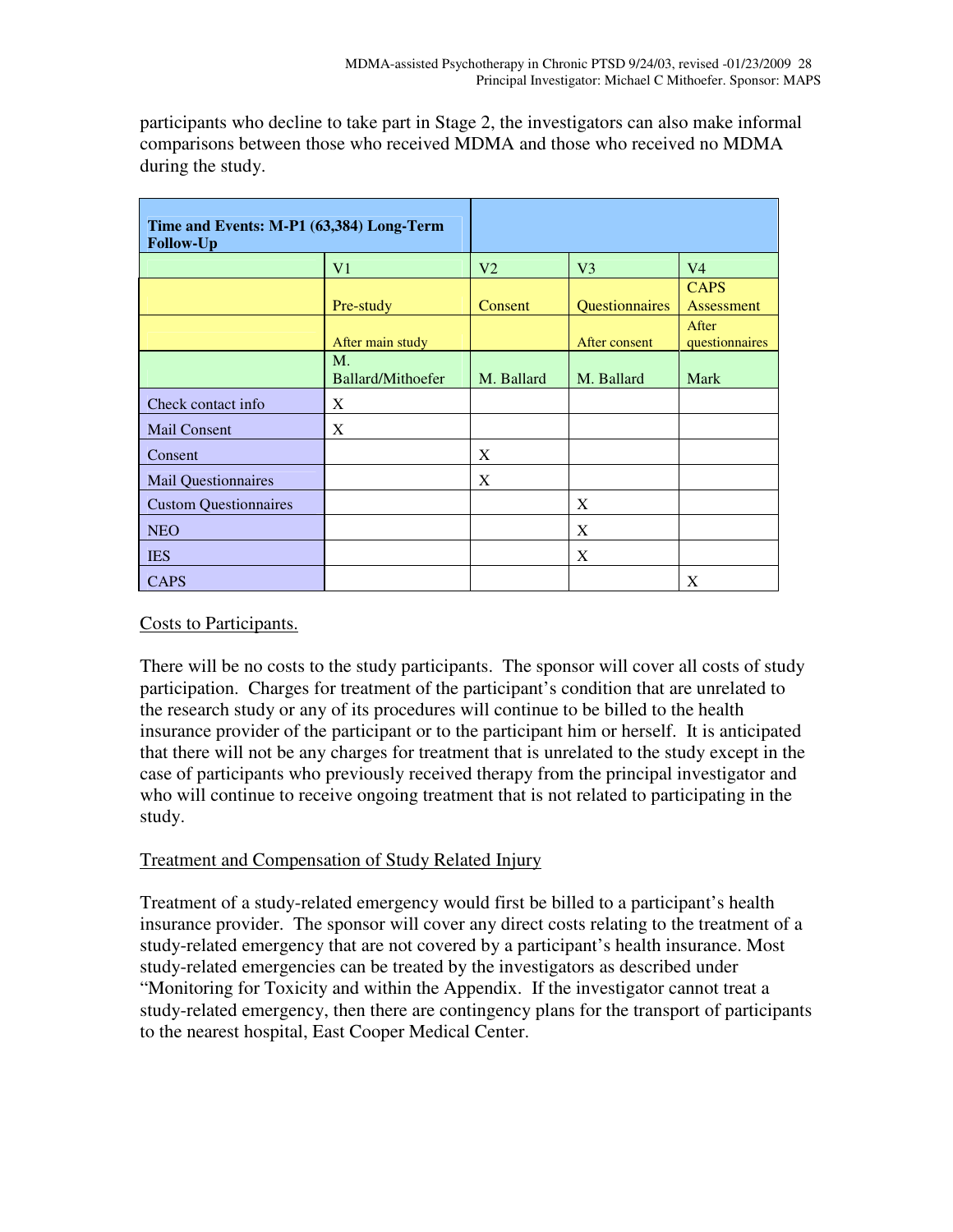### Risks to Participants

## **Risks and Discomforts Associated with Drawing Blood**

Blood specimens will be obtained from the subjects during the evaluation and follow-ups as listed above. Temporary discomfort may arise as a result of sampling blood. Participants may experience temporary discomfort at the blood drawing site. There is also a remote possibility of inflammation or infection at the blood drawing site. Blood samples will be used for the most part to determine whether the participant is healthy and can safely take part in the study. Hence the temporary discomfort is outweighed by the need to ensure that participants are healthy, meet all inclusion criteria at screening, and are not experiencing adverse effects after the MDMA or placebo sessions.

## **Risks and Discomforts Associated with Screening Procedure**

Medical data will be collected via history and physical examination, and via measurement of vital signs. Submitting to a full medical examination may be time consuming, and may be distressing or uncomfortable for some. Because medical examinations are part of the screening procedure, they cannot be omitted from the study design.

Psychological and neuropsychological data will be obtained through interviews and neuropsychological testing. Because these interviews require individuals to discuss their condition, they may prove upsetting for some. Because psychiatric interviews and discussion of PTSD symptoms are used during screening, they cannot be avoided. The investigators have experience working with people with PTSD, and they will seek to reduce anxiety and distress during these interviews.

## **Risks and Discomforts Associated with Non-Experimental and Experimental Psychotherapy**

During non-drug and experimental sessions, participants will be asked to think about and discuss their thoughts and emotions relating to the traumatic event or events. They may experience intense emotional responses to recalling and speaking about this material. Even in a therapeutic context, thinking about and discussing the trauma, symptoms related to the trauma or the effects of PTSD on life function can produce distress during and immediately after non-experimental and experimental sessions. Psychotherapy is conducted as part of the research study, including the experimental intervention (MDMAassisted psychotherapy), and people undergoing psychotherapy are expected to confront unpleasant thoughts, feelings and memories in the process of therapy. Because psychotherapy is an integral part of the research study design, the potential distress arising from psychotherapy is unavoidable.

### **Risks and Discomforts Associated with the Experimental Intervention**

In doses similar to those proposed for this study, MDMA produces sympathomimetic effects similar to the effects of a moderate dose of methamphetamine or other stimulants (Cami et al. 2000; Grob et al. In Preparation; Grob et al. 1996; Harris et al. 2002; Lester et al. 2000; Liechti et al. 2001a; Tancer et al. 2002; Vollenweider et al. 1998). The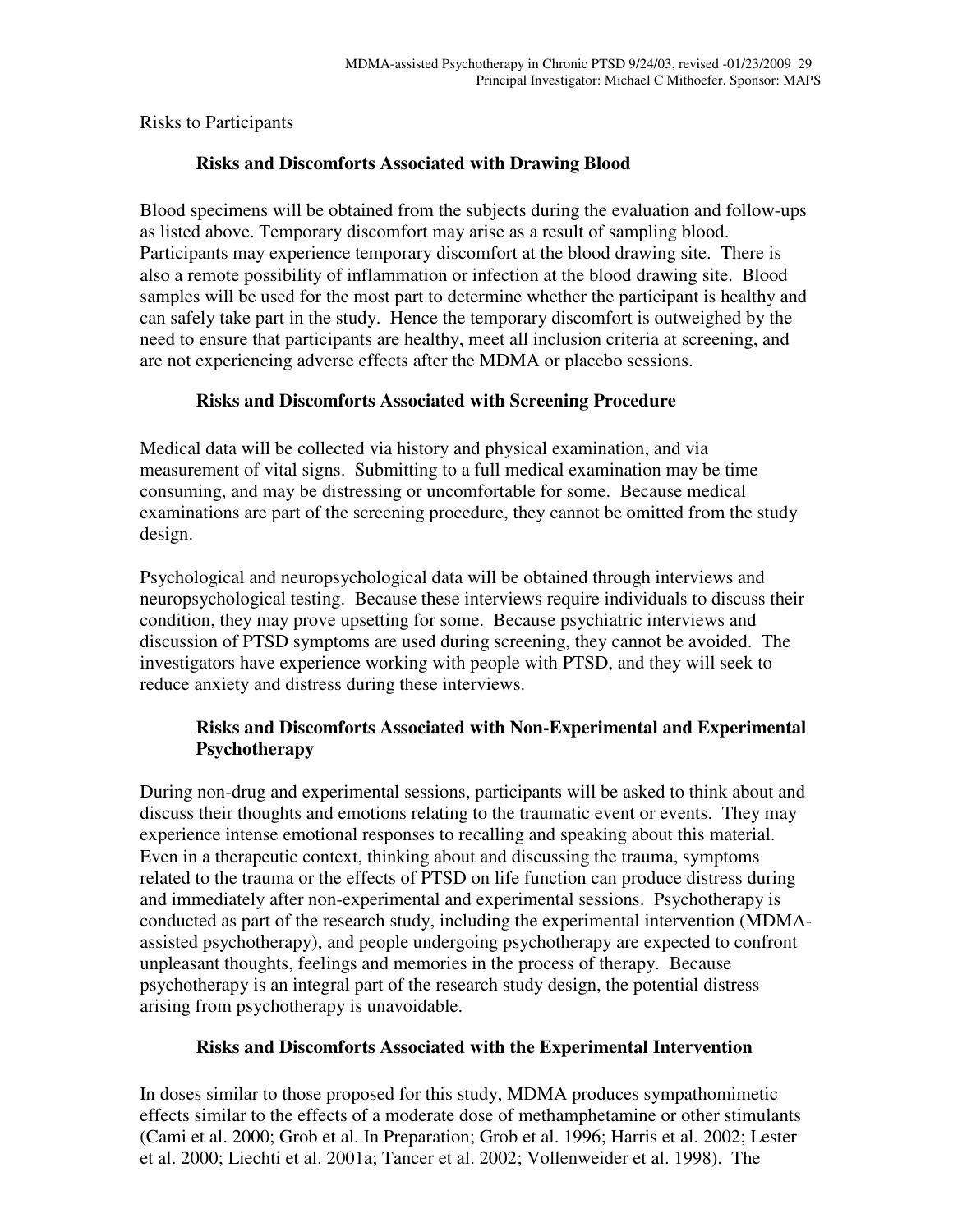amount of MDMA used in this study is not likely to produce changes in blood pressure or heart rate greater than 40% of resting values. These changes should last no more than six hours. These changes have been well-tolerated by volunteers in previous studies and should not pose large risks to our participants, who have been carefully screened for cardiovascular and related problems. In less than 5% of volunteers, increases in blood pressure were higher. Clinical intervention was not required in any of these cases. Nonetheless, careful monitoring of participants and predefined contingency plans will allow the researchers to rapidly identify and manage any related toxicity.

MDMA also may produce mild alterations in perception and altered perception of time (Cami et al. 2000; Vollenweider et al. 1998). Women may be more sensitive to these effects of MDMA (Liechti et al 2001a). Some participants receiving MDMA report experiencing periods of increased anxiety (Harris et al. 2002; Tancer and Johanson 2001; Vollenweider et al. 1998). Psychological distress could arise at any time after the onset of the effects of MDMA, from the first indications of drug effects until the last effects have dissipated (approximately 3 to 5 hours after drug administration). Anxiety or distress may last for as little as 15 minutes or for as long as 5 hours. In previous Phase I studies, these symptoms have been modest, self-limiting, and responded well to reassurance from investigators. In the proposed study, participants will have the intention of confronting and working through traumatic experiences. Hence signs of psychological distress, panic or other unpleasant psychological reactions are to be expected. During the preparatory sessions, participants will be made aware of the fact that difficult emotions, including grief, rage and fear or panic, may arise during the MDMA sessions and should be understood as presenting an opportunity for addressing and dealing with these traumatic events. If significant anxiety persists more than a few hours after the expected end of the experimental session, contingency plans (described in appendix) include the continued presence of the investigators, support and assistance provided by an individual close to the participant, and the possibility of administering anti-anxiety agents.

Side effects of MDMA are modest and generally have not been associated with serious discomfort by volunteers in previous studies (Cami et al. 2000; Liechti et al 2001a; Tancer 2001; Vollenweider et al. 1998). Decreased appetite, jaw clenching, and dry mouth are commonly reported during peak MDMA effects, while fatigue may be felt up to several days afterward. Less commonly, mild anxiety and depressed mood are reported one and three days after MDMA administration (Harris et al. 2002; Liechti et al. 2001a; Liechti et al. 2000b; Liechti and Vollenweider 2000a; b; Vollenweider et al. 1998). Some of these effects are very likely to occur, but proper preparation and follow-up support will reduce the difficulties participants might have with acute or sub-acute side effects, so that they will not be unduly troubled by them.

MDMA may produce modest changes in immune functioning, lasting two to three days. A research team in Spain has studied the immunological effects appearing after the administration of one or two doses of 100 mg MDMA (Pacifici et al. 2000; Pacifici et al. 2001). They reported a decline in CD4 cells, smaller CD4/CD8 ratio, attenuated lymphocyte proliferation in response to mitogen, and an increase in natural killer (NK) cells, with effects diminishing but still detectable 24 hours after drug administration. MDMA decreased production of pro-inflammatory cytokines, including IL-2 and interferon-Gamma and increased production of anti-inflammatory cytokines, including IL-4 and IL-10. Generally, MDMA appeared to decrease the concentration of Th1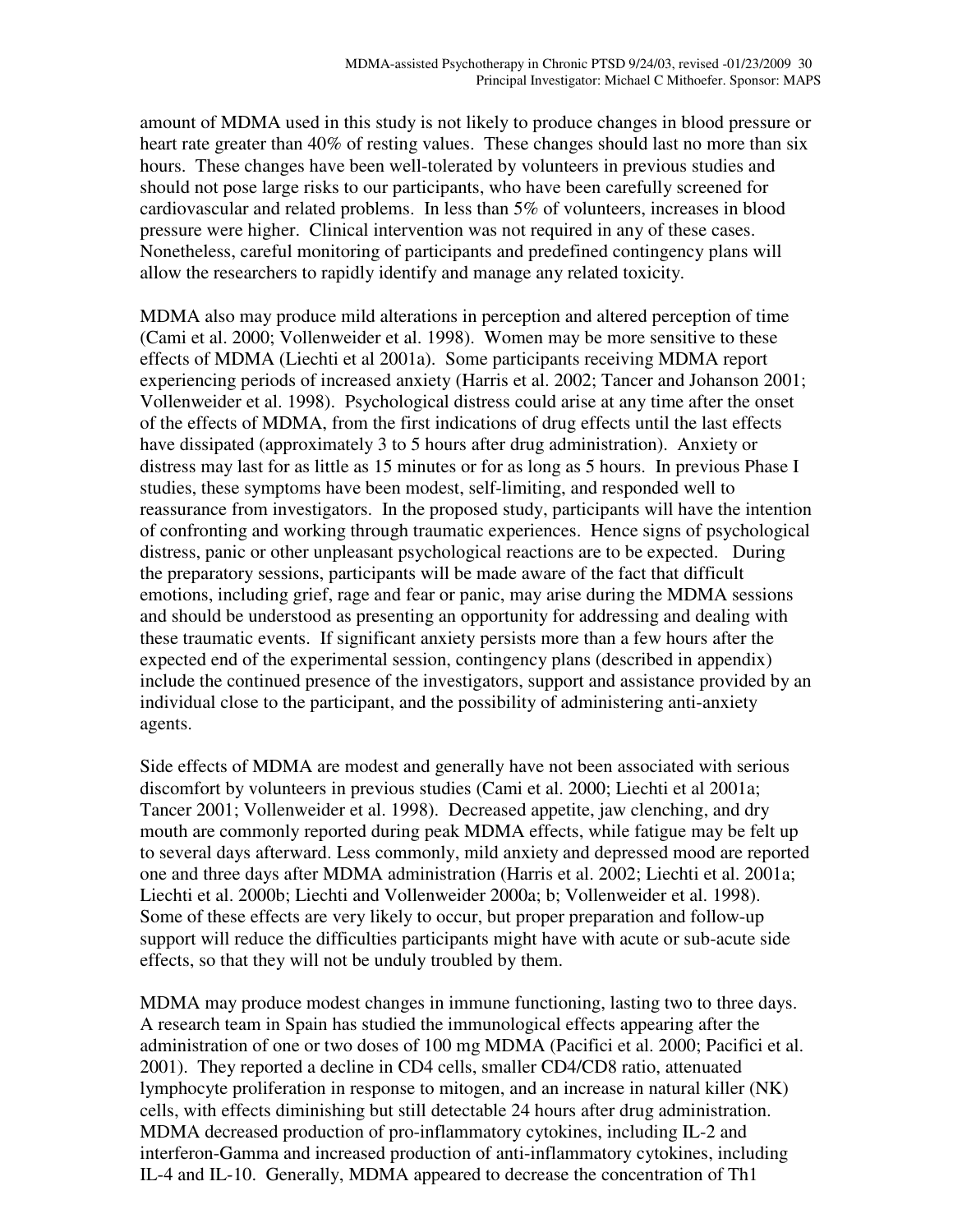cytokines and increase the amount of Th2 cytokines measured in blood. The mechanism of this MDMA-induced immunomodulation is unclear but may involve MDMA-induced glucocorticoid release or sympathomimetic activity. Changes of similar magnitude and duration have been previously noted after ingestion of other psychoactive agents, such as alcohol or cocaine (Pacifici et al. 2000; Pacifici et al. 2001). Because of their limited duration, these changes are not likely to have clinical significance beyond a possibly increased risk of the common cold or similar illness for several days. Previous Phase I studies have not reported any indication of increased risk of illness occurring after MDMA administration. Individuals who are positive for HIV or have other immunocompromising diseases will be excluded from the protocol.

MDMA may cause modest changes in cerebral blood flow lasting several weeks after drug exposure. These changes have been hypothesized to be the result of short-term down-regulation of serotonergic receptors controlling cerebral vasodilatation (Reneman et a. 2002; Reneman et al. 2000). MDMA induced decreased regional and global cerebral blood flow (CBF) 10 to 21 days after administration (Chang et al. 2000), as reported in a study of 10 ecstasy users given two separate ascending doses of MDMA at a two-week interval, with comparisons made at baseline and after the administration of both doses. Doses per administration in this study ranged from approximately 17 mg (0.25 mg/kg) to approximately 175 mg (2.5 mg/kg). The authors did not find differences in regional or global CBF when 21 MDMA-experienced volunteers (with a reported 211  $\pm$  340 exposures) were compared to 21 nonusers (data are presented in the same paper), suggesting that effects on CBF do not last indefinitely. There are no known consequences of these changes and neurocognitive performance was not altered in these volunteers.

Serious MDMA toxicity is rare even in uncontrolled settings, considering the millions of users taking ecstasy of unknown identity, potency, and purity (Baggott, 2002; see Investigator's Brochure). Many users routinely consume estimated MDMA doses that are several times higher than those proposed in the current protocol without any apparent toxicity. Under unsupervised and nonmedical conditions, the most common serious adverse event involves hyperthermia, which often appears to be influenced by prolonged physical exertion (dancing) and other unsafe conditions of use, such as high ambient temperature. In addition to hyperthermic syndromes, other rare adverse events include dysphoric responses, hyponatremia, and hepatotoxicity. In the proposed clinical study, volunteers will be carefully monitored for signs and symptoms of these unlikely events. Contingency plans for responding to these events are described in an appendix.

Risks posed by MDMA to pregnant women are not known. One of two studies of ecstasy users suggests that use of ecstasy and other drugs during pregnancy may be associated with some abnormalities at birth, but the meaning of these findings are in dispute. Women who are able to bear children will be required to use effective contraception during the study and pregnant women will be excluded from participation, with pregnancy tests performed before each drug administration.

MDMA is classified as a Schedule I compound, largely on the basis of its growing popularity at night clubs and parties in the early to mid-1980s. Whether or not MDMA's abuse potential will negatively affect people with PTSD exposed to MDMA when given along with psychotherapy is an open question for which there is no direct data. However, instead of experiencing euphoria, people with PTSD undergoing MDMA-assisted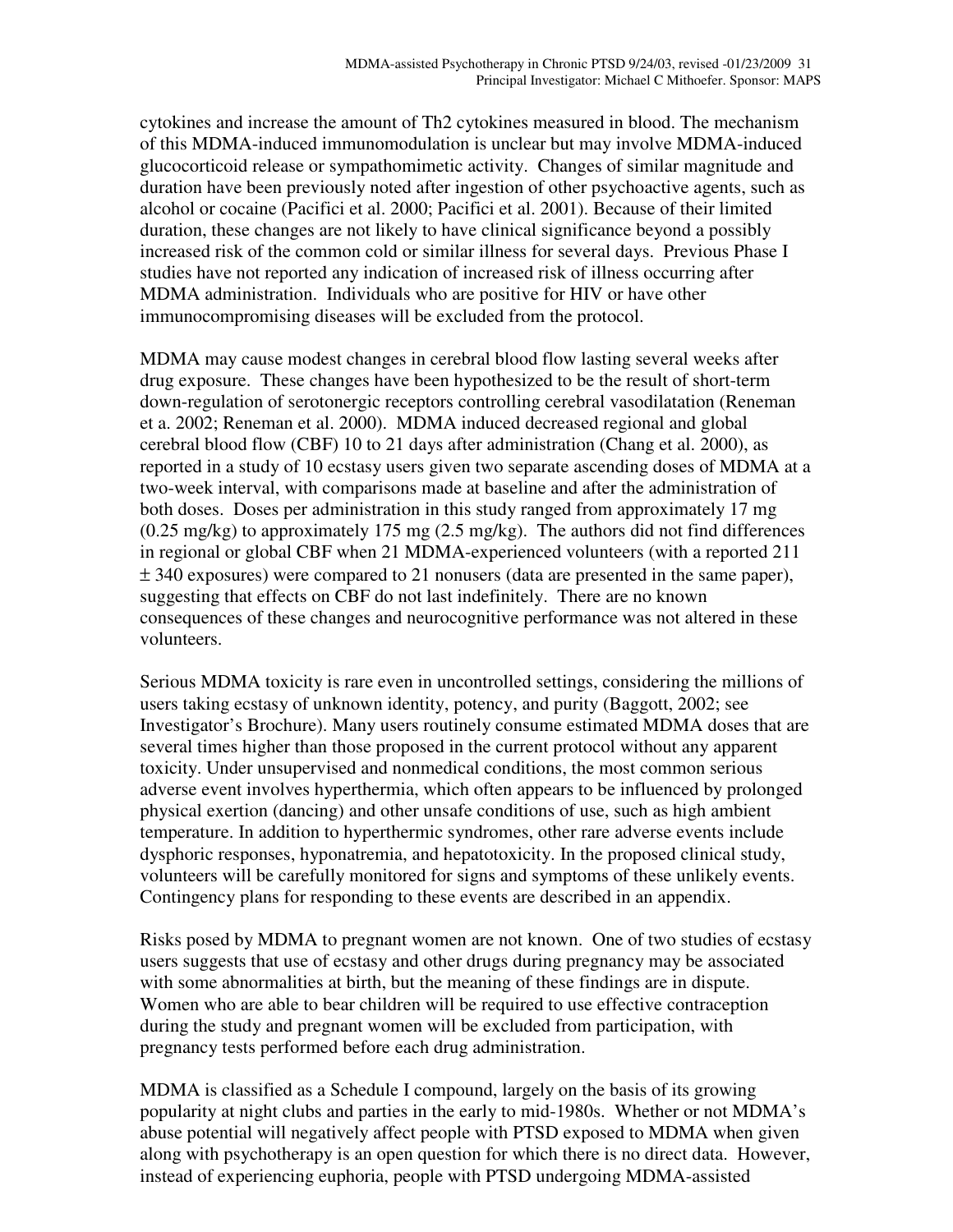psychotherapy during the experimental sessions are likely to experience painful and frightening emotions and memories related to the original traumatic incident. As a result, it seems unlikely that people with PTSD undergoing this emotionally challenging experimental intervention will find the experience pleasurable or safe enough to pursue MDMA use in unsupervised and uncontrolled settings.

There is no evidence that MDMA-naïve healthy volunteers exposed to MDMA in previous Phase 1 clinical studies have been motivated to seek out and use MDMA in nonmedical settings. For example, Liechti et al. (2001) reviewed the effects of MDMA in 54 male and 20 female volunteers who had participated in clinical studies. Liechti and colleagues stated that "none of the participants expressed any interest in taking MDMA as a recreational drug" after participation in an MDMA study.

There is known to be significant comorbidity for substance abuse among individuals with PTSD, though specific data on the relationship between MDMA use and PTSD have not been reported. Currently, there is no definite evidence concerning the causal relations between the two disorders, and it is unclear whether PTSD precipitates substance abuse or whether people with pre-existing substance abuse are at greater risk for PTSD. The most commonly accepted hypothesis for the relationship between PTSD and substance abuse is that of self-medication (Meisler, 1996). Since individuals undergoing the proposed experimental intervention will be encouraged to confront traumatic events during the experimental intervention rather than defending against them or avoiding them, it seems likely that these individuals will subsequently be less inclined to choose to self-medicate through the self-administration of MDMA.

In the currently proposed study, diversion is not an issue because MDMA will only be administered under supervision of a psychiatrist and no take-home doses will be permitted. MDMA will be handled following all regulations pertaining to the handling and dispensing of controlled substances within research studies.

## **Potential Neurotoxicity Associated with Ecstasy Use**

Extensive studies in animals indicate that high or repeated dose MDMA exposure can damage serotonergic axons originating in the dorsal raphe nucleus of the brainstem, probably as a result of oxidative stress, and this damage is associated with decreases in serotonin, serotonin metabolites, and serotonin transporter site density (See Baggott and Mendelson 2001; Green et al. 1995; O'Callaghan and Miller 1994 and Chapters 4 and 5 in the Investigator's Brochure). Although some regrowth occurs, seemingly permanent redistribution of axons was noted in a study with squirrel monkeys (Hatzidimitriou et al. 1999). Similar changes can be induced by methamphetamine and some other psychostimulants (Miller and O'Callaghan 1996; Molliver et al. 1990; O'Callaghan and Miller 1994; Sabol et al. 1995; Seiden and Kleven 1989; Seiden and Sabol 1996). There is controversy over the extent to which analogous changes occur in humans. Imaging studies comparing ecstasy users with non-users have found evidence of lower binding to serotonin transporter re-uptake (SERT) sites (McCann et al. 1998; Obrocki et al. 2000; Reneman et al. 2001a; Reneman et al. 2001b; Semple et al. 1999). Because these studies use novel experimental techniques to compare self-identified drug users and non-users, it is not always clear what is being measured or how apparent differences relate to MDMA exposure (Kish 2002). More importantly, there has been no evidence of these changes in clinical studies. Vollenweider and colleagues measured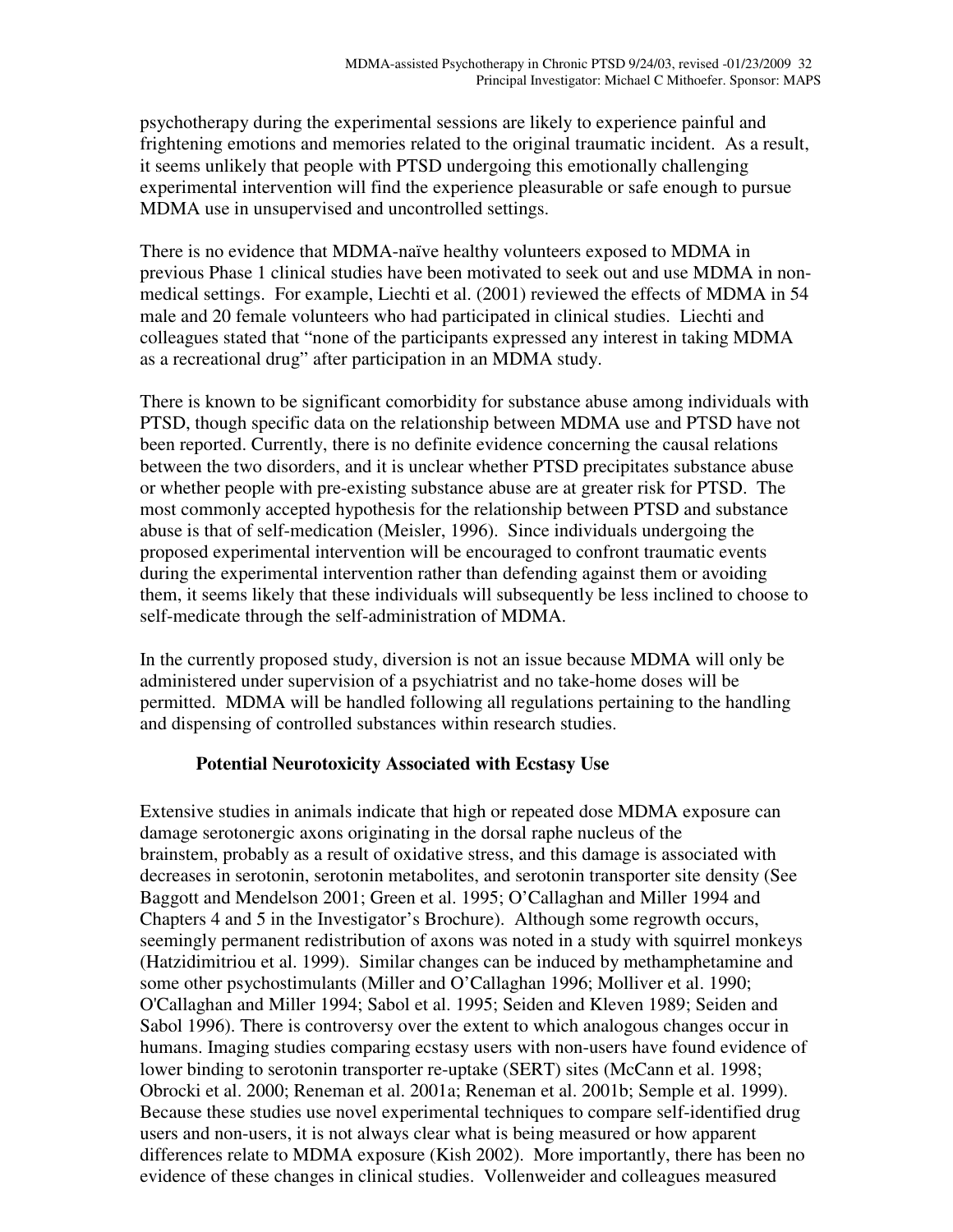serotonin transporter density using positron emission tomography (PET) with the same radioligand employed in one of the previous studies [11 C]McN5652 (McCann et al. 1998) before and after a clinical administration of approximately 105-120 mg (1.5-1.7 mg/kg) MDMA (Vollenweider et al. 2001; 2000). Comparisons were made in a pilot study with six MDMA-naïve healthy volunteers, and later in a second study with additional volunteers  $(n = 8)$ . Vollenweider and colleagues failed to find any lasting differences in scans made before and after MDMA administration. These findings indicate that it is unlikely that MDMA will produce significant serotonergic toxicity at the dosage that will be used in the proposed study.

If long-term serotonergic changes do occur in some humans, it is not known if these changes have clinically significant consequences. Studies of illicit ecstasy users have suggested that repeated MDMA use may be associated with lowered neurocognitive performance, including measures of verbal memory (Bhattachary and Powell 2001; Bolla et al. 1998; Gouzoulis-Mayfrank et al. 2000; McCann et al. 1999; Morgan 1999; Reneman et al. 2000; Rodgers 2000; Zakzanis and Young. 2001a) and executive function (Gouzoulis-Mayfrank et al. 2000; Verkes 2000; Wareing et al. 2000; Zakzanis et al. 2001b). There is continuing controversy over whether these findings reflect pre-existing differences or the effects of other drug use (particularly cannabis). The possible decreases are clinically insignificant, and do not appear to disrupt the lives of most ecstasy users examined in these studies. As is also the case with imaging studies, conclusions drawn from examining regular ecstasy users may be inappropriately applied to the administration of one or two doses of MDMA in a controlled environment. A yetunpublished study failed to find decreased memory in ecstasy users reporting a lifetime dose of 20 to 40 tablets, with decreased memory function only appearing in ecstasy users reporting a lifetime dose of 80 or more tablets (Gouzoulis-Mayfrank, data presented at the 2001 National Institute on Drug Abuse MDMA Conference). A Phase I study comparing 14 ecstasy users at baseline and again after two separate administrations of MDMA, at doses per administration ranging from 0.25 mg/kg (approximately 17 mg) to 2.5 mg/kg (approximately 175 mg) (combined dose of 0.75-4.75 mg/kg, or approximately 52.5-332.5 mg) in a controlled setting failed to find differences between performance on an extensive battery of neurocognitive tests given at baseline and after MDMA administration (Boone et al. In Preparation, also see Investigator's Brochure). Measures employed in this study included assessments of verbal recall and executive function. It would thus appear that while regular ecstasy use may be related to subtle decline in some areas of cognitive function, administration of MDMA at therapeutic doses does not appear to produce differences in neurocognitive function. Lastly, some recently published studies failed to find reduced memory function in ecstasy users when compared with cannabis user controls (Simon et al. 2002). Based on the above data, and additional data listed in the Investigators Brochure, it appears very unlikely that two doses of 125 mg of MDMA will have any lasting untoward effect on neurological functioning.

Some researchers believe that MDMA is neurotoxic in humans even at doses used in clinical trials (McCann et al. 2001). Relying on a commonly used calculation for estimating pharmacological effects across species and data from studies in rats and monkeys, the researchers claim that humans should be even more sensitive to the effects of MDMA than smaller animals with higher metabolisms. However, their use of interspecies scaling may be inappropriate in this case. Interspecies scaling models may not be suited for estimating effects of extensively metabolized drugs, and there is some evidence that calculations using less than three different species are not as accurate as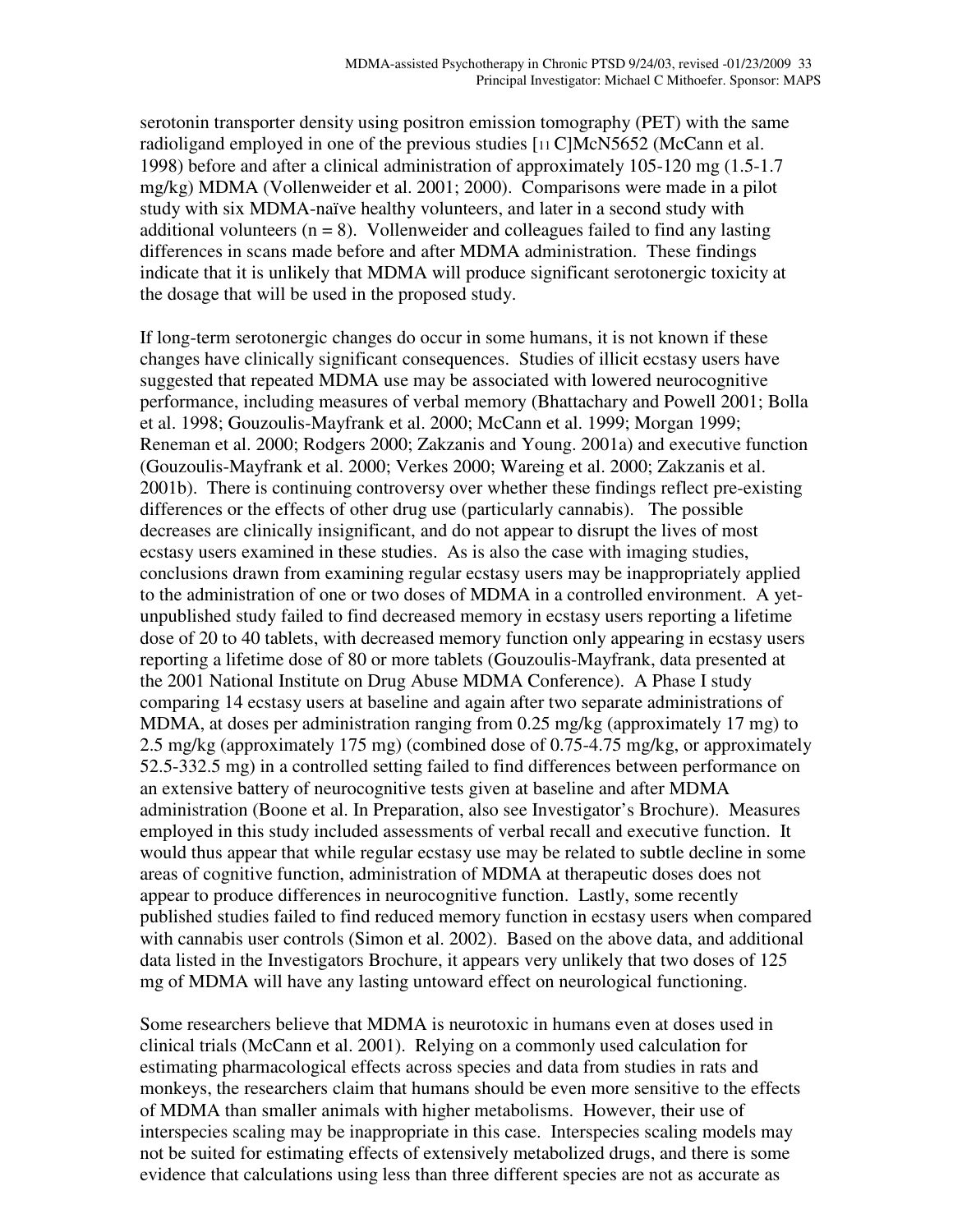those using three or more species (Mahmood and Balian 1996). Vollenweider et al. (2001) compare published pharmacokinetic data for humans and rats and conclude that human exposure to MDMA after 125 mg is significantly less than the lowest known consistently neurotoxic MDMA dose in Sprague-Dawley rats, 20 mg/kg, sc, (Battaglia et al. 1988; Commins et al. 1987). At these doses, human MDMA plasma area under the curve (AUC) are approximately 30% of the rat AUC. Similarly, human Cmax are approximately 10% of rat Cmax. The same research team that has used interspecies scaling to calculate a neurotoxic dose in humans has found no signs of neurotoxicity when 2.5 mg/kg was administered once every two weeks to squirrel monkeys over a period of four months (Vollenweider et al. 1999b, citing personal communication from Ricaurte to Swiss Federal Ethical Committee). Taken together, these findings suggest that the dose of 125 mg MDMA is very unlikely to produce serotonergic neurotoxicity in humans.

We have carefully considered the risks of such neurotoxicity and conclude that they are minimal in the proposed study. This conclusion is supported by empirical and toxicokinetic evidence and is consistent with the lack of toxicity reported in previous clinical MDMA studies. Similar conclusions have apparently been drawn by the Food and Drug Administration, which has permitted this research and several Phase I clinical trials by other research groups in the United States. Moreover, a series of letters in the journal Neuropsychopharmacology discussed the risks of neurotoxicity in MDMA studies (Gijsman et al. 1999; Lieberman and Aghajanian 1999; McCann and Ricaurte 2001; Vollenweider et al. 2001; 1999a), leading two of the journal editors to conclude that there is no evidence that the MDMA exposures in the studies of Vollenweider and colleagues (similar to those currently proposed) were neurotoxic (Aghajanian and Lieberman 2001). A team of researchers in Spain have also been permitted to conduct human trials with MDMA in the treatment of PTSD associated with sexual assault (Bouso 2001).

Nevertheless, the risks of neurotoxicity arising from MDMA administration will be discussed with all participants prior to and during the informed consent process. The investigators will monitor each participant for psychological and neurocognitive status throughout the study.

### Alternative treatments and procedures:

The alternative to participating in the research study is to decide not to take part in the study. The decision not to participate in this research study will not in any way alter or compromise the care offered to individuals receiving therapy from the investigator or any physician involved in this research study.

The investigators will discuss alternatives to study participation, including other available treatments, with all potential participants.

There are a number of recognized treatments for PTSD. Treatment often includes both psychotherapy and medication. Most commonly recommended psychotherapeutic treatment for PTSD include anxiety management (stress inoculation training), cognitive therapy, exposure therapy and psychoeducation. Psychodynamic psychotherapy and Eye Movement Desensitization and Reprocessing are also used to treat PTSD.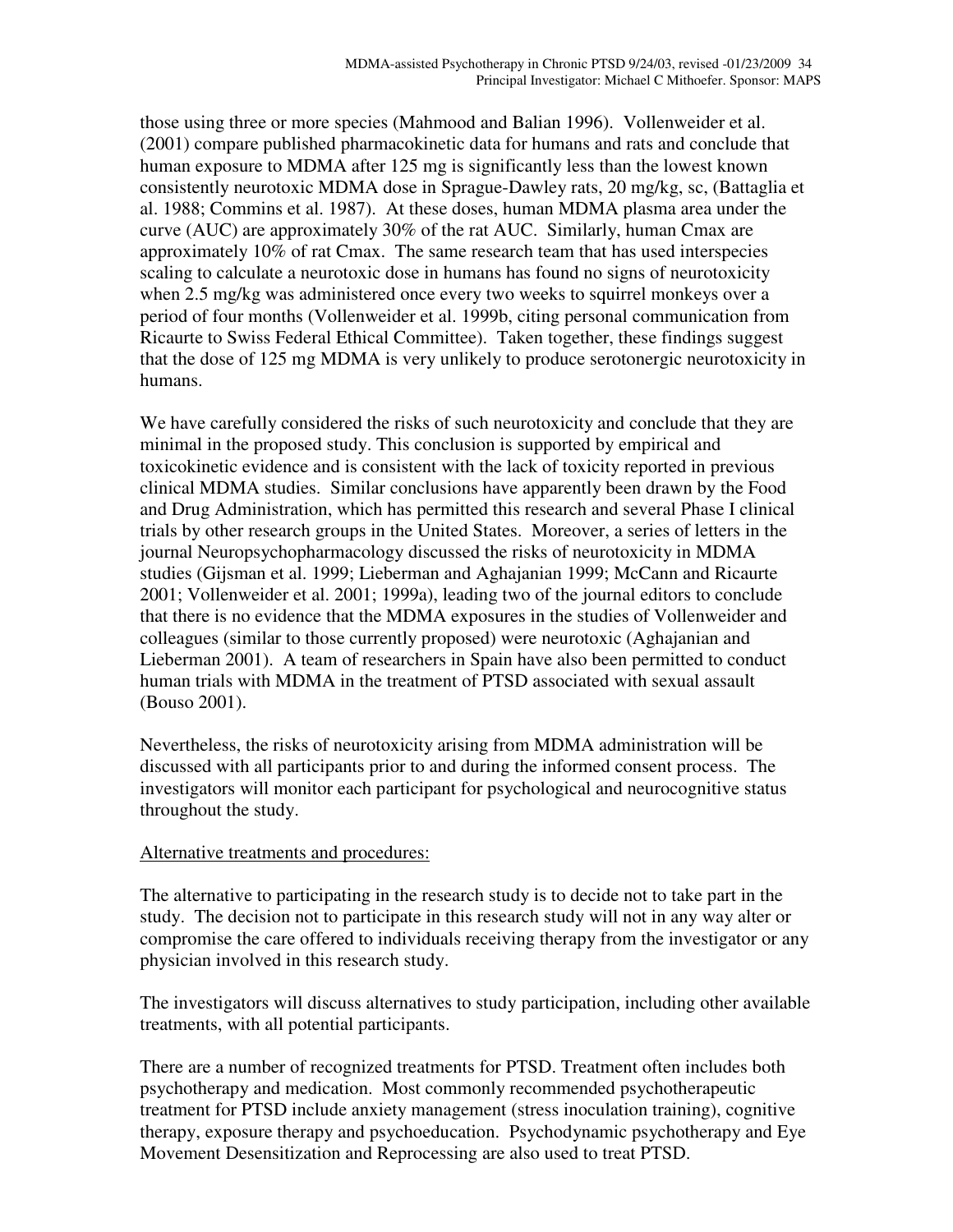The only drugs that are currently FDA approved for treatment of PTSD are sertraline and paroxetine. Sertraline has been shown to decrease the hyperarousal and avoidance symptoms, but not the re-experiencing symptoms, of PTSD. Paroxetine has been shown to have an effect on all three categories of symptoms in approximately 62 % of patients. Other medications commonly used are other SSRIs, nefazedone, venlafaxine, tricyclic antidepressants, benzodiazepines, buspirone, zolpidem and mood stabilizers.

The alternative to having non-experimental and experimental sessions recorded to video is not to consent to have sessions recorded to video disc. While audiorecording of sessions is included as part of study methods in the informed consent, consent to session videorecording is made on a separate document.

## Confidentiality of Records

Every effort will be made to strictly safeguard the confidentiality of all participants. Despite this, privacy cannot be guaranteed. Data collected from each participant will be identified only by the participant's initials on the source document and by a randomly generated numeric code on all secondary documents and databases. Any materials or questionnaires mailed to participants will be sent along with stamped envelopes using the office address of the principal investigator both as main and return address, and questionnaires will only be marked with a newly assigned subject number, and participants will be instructed not to place their name on the questionnaire. The investigators will retain a key associating these new numbers with those assigned to participants upon study enrollment. All measures, records, audio and video recordings will be kept in a locked file drawer in a locked office. Access to measures will be limited to regulatory agencies, researchers assessing the participant for changes in symptoms, and individuals analyzing data. Researchers with access to data will not be provided with any information that would identify participants by name or by other means, such as social security number.

Participants will sign forms for the release of information to any of the individuals who will need to obtain this information. Interested parties might include the prescribing physician or psychiatrist.

Removing identifying information from data and restricting access to researchers directly involved in assessing the participants should prevent the dissemination of confidential data, with or without identifying information. Maintaining data in a secure environment will prevent the accidental or deliberate examination or removal of data. While it is possible that individuals may be identified on audiotape or video recording through means other than their names, restricting access to audiorecordings or video recordings greatly reduces the opportunity for identification.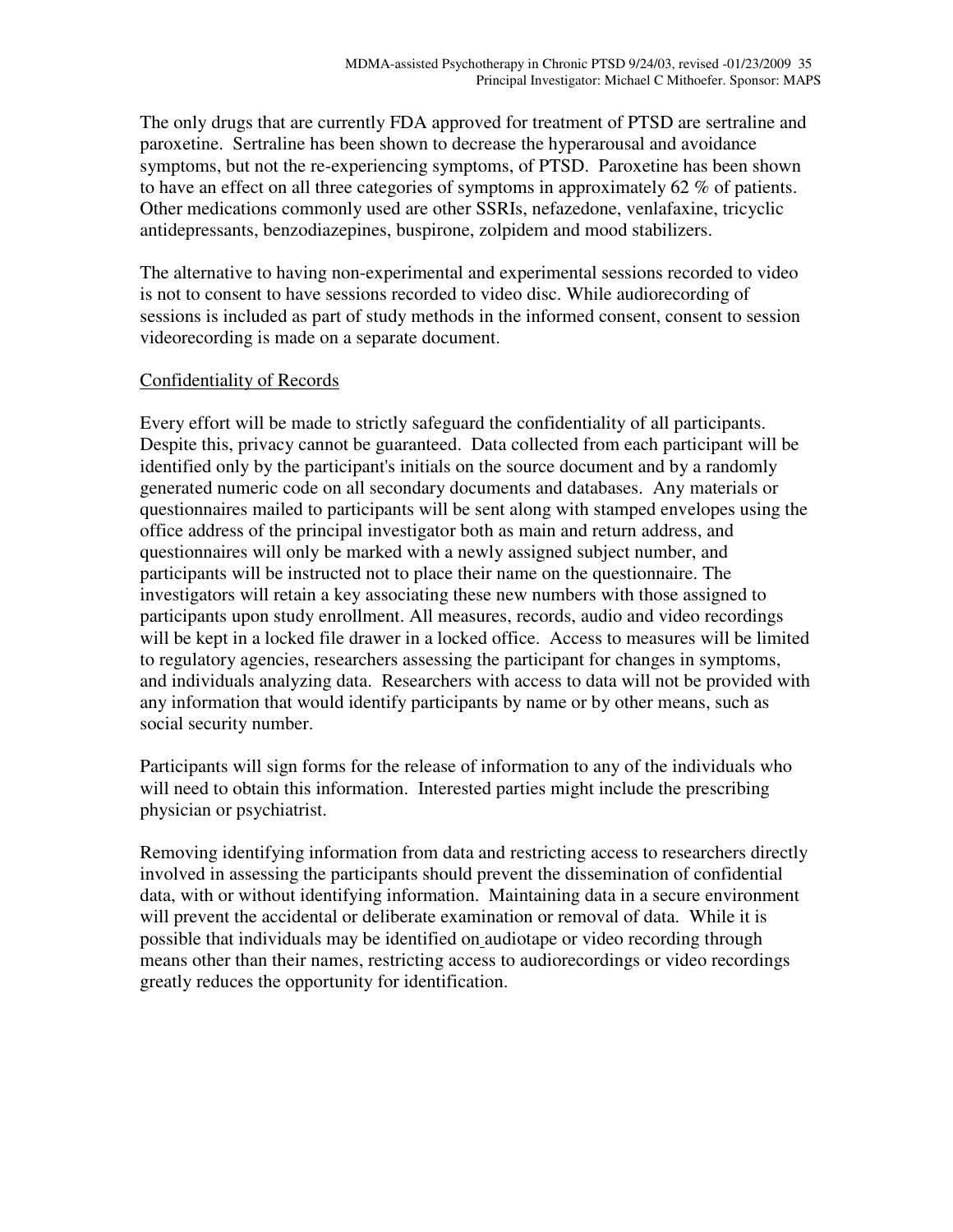#### Risk-Benefits Analysis

While there are a number of available means for the treatment of PTSD, the search for a wider array of potential treatments is crucial. Not all individuals with PTSD respond to the currently available treatments. MDMA-assisted psychotherapy may prove to be yet another treatment option for people with PTSD. If it is found to be safe and efficacious in this population, then a potentially greater number of people will be able to improve their quality of life through the reduction or alleviation of PTSD symptoms.

Our participants will be individuals suffering from PTSD that is refractory to treatment or who are unwilling or unable to attain or tolerate conventional PTSD therapies, and they will receive 10 to 11 non-drug psychotherapy sessions throughout the course of the study, in addition to the two experimental sessions. Hence participants will not be denied an available treatment when taking part in this study. If they are interested in doing so, participants who have yet to undergo other therapies prior to entry into this study may undertake those therapies after study completion. Some participants may be better able to tolerate MDMA-assisted psychotherapy than other psychotherapies. It is possible that, as hypothesized, MDMA-assisted psychotherapy will reduce PTSD symptoms. Since PTSD disrupts all aspects of life, including social and occupational function, even small decreases in symptom severity, frequency or intensity would benefit study participants. If this pilot study demonstrates improvement in PTSD symptoms, then future research may assist in the development of a novel treatment for PTSD.

There is good evidence that administering two doses of 125 mg MDMA in a clinical setting poses a low risk to the subjects. Previous studies examining the effects of MDMA in humans found that it has been well-tolerated, and no lasting toxicity has been reported in clinical trials with MDMA (Cami et al. 2000; Grob et al.; Grob et al. 1996; Lester et al. 2000; Tancer et al. 2001; Vollenweider et al. 1998). There is no evidence for long-term changes in serotonin function or neurocognitive function after a small number of MDMA administrations conducted during a clinical trial (Boone et al., In Preparation; Vollenweider, 2001; 2000). Case reports of therapeutic work carried out before the scheduling of MDMA indicate that MDMA can be safely administered to people reporting symptoms of PTSD (Adamson 1985; Gasser 1994; Greer and Tolbert 1986; Grinspoon and Bakalar 1986). In conclusion, MDMA has been safely administered in numerous Phase I studies of MDMA and in therapeutic settings, and low risks are presented by the administration of a small number of doses of MDMA in a clinical setting.

Reports and anecdotal accounts indicate that, before MDMA was placed in Schedule 1, therapists conducting MDMA-assisted psychotherapy administered an additional dose of approximately one half the size of the initial dose to prolong the therapeutic effects of the drug (Stolaroff 2000), and this procedure was well-tolerated. Participants in an uncontrolled study of MDMA-assisted psychotherapy were offered a supplemental dose of MDMA during the course of therapy (Greer and Tolbert 1986). There is limited formal data concerning the risks associated with the addition of a second smaller dose of MDMA, but studies of the effects of two doses of 100 mg, either administered four or 24 hours apart (Farre et al. 2004; Pacifici et al. 2001) suggest that a smaller supplemental dose would slightly elevate subjective and physiological effects. Prolonging the therapy session is expected to offer the potential benefit of improving PTSD symptoms, since there will be more time to rely on the anxiolytic and insight-fostering effects of MDMA.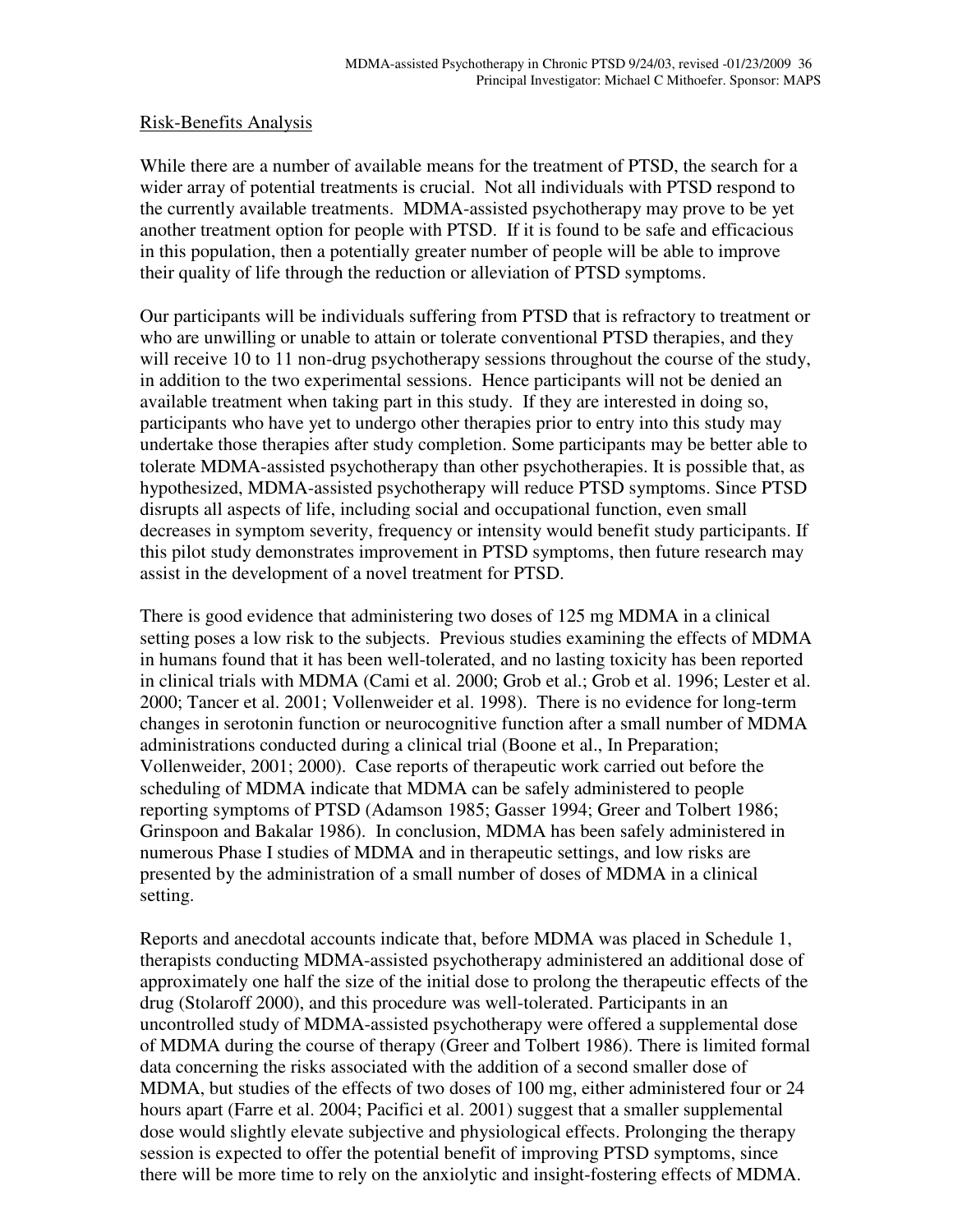The possibility of developing a novel means of reducing or alleviating symptoms in treatment-refractory posttraumatic stress disorder outweigh the low risks of three experimental sessions in a controlled laboratory setting, each administering 125 mg doses of MDMA with supplemental doses of 62.5 mg after 2 to 2.5 hours.

## References

- Adamson S (1985) Through the gateway of the heart: Accounts of experiences With MDMA and other empathogenic substances. Four Trees Publications, San Francisco, CA.
- Aghajanian GK, Lieberman JA (2001) Response. Neuropsychopharmacology 24: 335- 336,
- American Psychiatric Association (1994) Diagnostic and Statistical Manual of Mental Disorders (DSM-IV). APA, Washington DC.
- Baggott M (2002) Preventing problems in ecstasy users; Reduce use to reduce harm. J Psychoactive Drugs, 34: 145-162.
- Baggott M, Mendelson J (2001) Does MDMA cause brain damage? In Holland J (Ed). Ecstasy: The complete guide. Inner tradition; Rochester VT. (pp. 110-145).
- Blake DD, Owens MD, and Keane TM (1990). Increasing group attendance on a psychiatric unit: an alternating treatments design comparison. J Behav Ther Exp Psychiatry, 21: 15-20.
- Bhattachary S and Powell JH. (2001). Recreational use of 3,4 methylenedioxymethamphetamine (MDMA) or 'ecstasy': Evidence for cognitive impairment. Psychological Medicine, 31: 647-658.
- Bolla KI, McCann UD, Ricaurte GA (1998) Memory impairment in abstinent MDMA ("Ecstasy") users. Neurology 51: 1532-7.
- Bonny HL, Savary LM (1990) Music and Your Mind. Station Hill, Tarrytown, New York.
- Boone, KB, Chang, L., Grob, CS, Poland, RE (Unpublished, In Preparation). Neuropsychological effects of 3,4-methylenedioxymethamphetamine (MDMA or Ecstasy)
- Bouso JC (2001) Using MDMA in the treatment of posttraumatic stress disorder. In Holland J (Ed). Ecstasy; The complete guide. Inner Traditions; Rochester VT. (pp. 248-260).
- Brady K, Killeen T, Saladin M, Dansky B, Becker S (1994). Comorbid substance abuse and posttraumatic stress disorder: characteristics of women in treatment. American Journal of Addiction, 3, 160-164.
- Brady, KT, Charney, DS, Davidson, JRT. (2000) Current Issues in the Management of Posttraumatic Stress Disorder. Medical Education Resources, Littleton, CO.
- Bremner JD, Innis RB, Ng CK et al. (1997) PET measurement of central metabolic correlates of yohimbine administration in posttraumatic stress disorder. Biol Psychiatry 54: 246-256.
- Bremner JD, Staib LH, Kaloupek D, et al. (1999) Neural correlates of exposure to traumatic pictures and sound in Vietnam combat veterans with and without posttraumatic stress disorder: a positron emission tomography study. Biol Psychiatry 45:806-816.
- Breslau N (1998) Epidemiology of Trauma and Posttraumatic Stress Disorder. In Yelda R (Ed.) Psychological Trauma. American Psychiatric Association, Washington: 1- 29.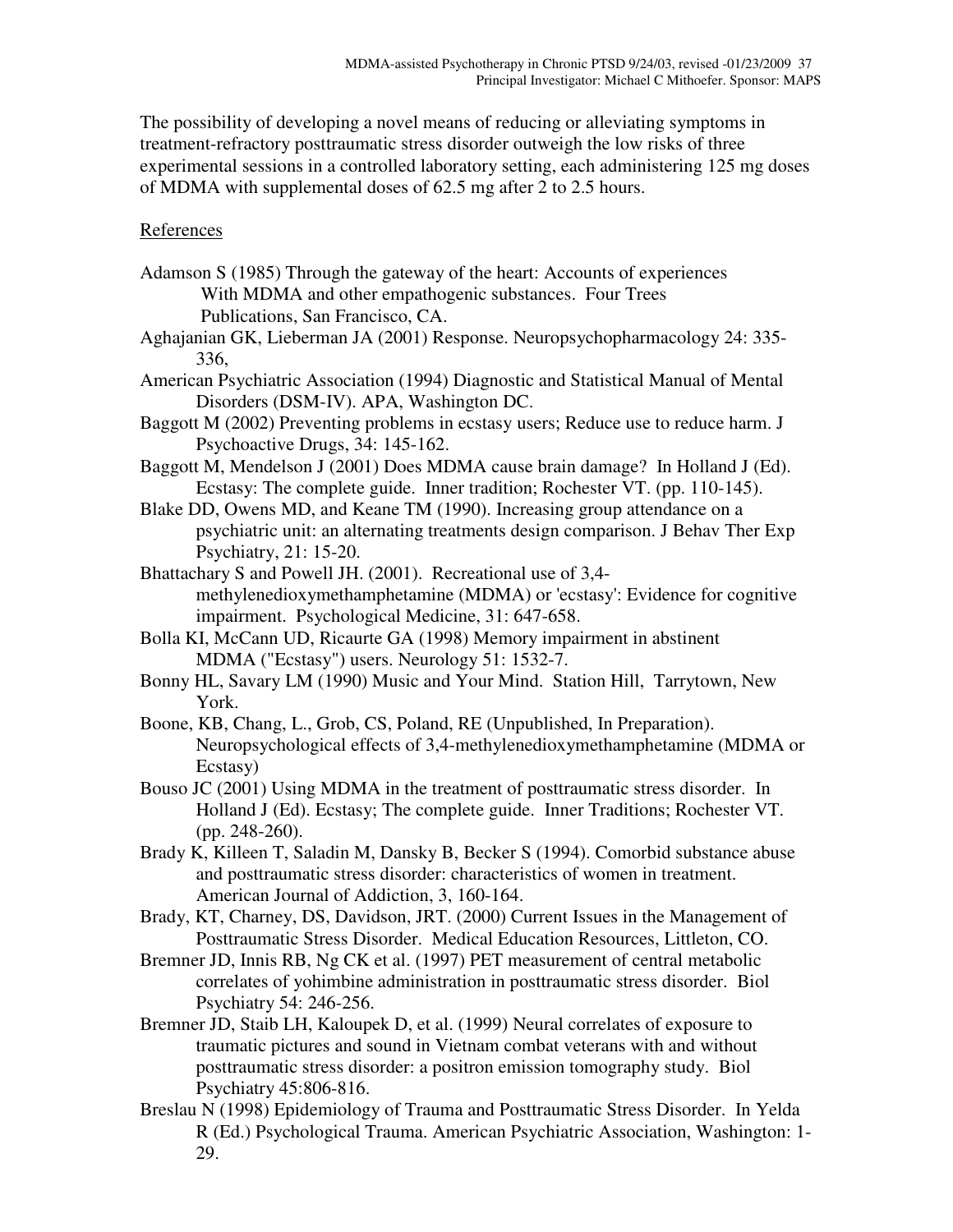- Cami J, Farre M, Mas M, Roset PN, Poudevida S, Mas A, San L, de la Torre R (2000) Human pharmacology of 3,4-methylenedioxymethamphetamine ("ecstasy"): psychomotor performance and subjective effects. J Clin Psychopharmacol 20: 455-66.
- Carvalho M, Carvalho F, Bastos ML (2001) Is hyperthermia the triggering factor for hepatotoxicity induced by 3,4- methylenedioxymethamphetamine (ecstasy)? An in vitro study using freshly isolated mouse hepatocytes. Arch Toxicol 74: 789-93.
- Chang L, Grob CS, Ernst T, Itti L, Mishkin FS, Jose-Melchor R, Poland RE (2000) Effect of ecstasy [3,4-methylenedioxymethamphetamine (MDMA)] on cerebral blood flow: a co-registered SPECT and MRI study. Psychiatry Res 98: 15-28.
- Commins DL, Vosmer G, Virus RM, Woolverton WL, Schuster CR, Seiden LS (1987) Biochemical and histological evidence that methylenedioxymethylamphetamine (MDMA) is toxic to neurons in the rat brain. J Pharmacol Exp Ther 241: 338-45
- Croft, RJ, Mackay, AJ, Mills, ATD, Gruzelier, JGH (2001) The relative contribution of ecstasy and cannabis to cognitive impairment. Psychopharmacology, 153: 373-379.
- de la Torre R, Farre M, Ortuno J, Mas M, Brenneisen R, Roset PN, Segura J, Cami J (2000a) Non-linear pharmacokinetics of MDMA ('ecstasy') in humans. Br J Clin Pharmacol 49: 104-9.
- de la Torre R, Farre M, Roset PN, Hernandez Lopez C, Mas M, Ortuno J, Menoyo E, Pizarro N, Segura J, Cami J (2000b) Pharmacology of MDMA in humans. Ann N Y Acad Sci 914: 225-3.
- Doblin R (2002). A Clinical Plan for MDMA (Ecstasy) in the Treatment of Posttraumatic Stress Disorder (PTSD): Partnering with the FDA. J. of Psychoactive Drugs 34 (2):185-94.
- Downing J (1986) The psychological and physiological effects of MDMA on normal volunteers. J Psychoactive Drugs 18 (4): 335-40.
- Faustman, WO and White, PA (1989). Diagnostic and psychopharmacological treatment characteristics of 536 inpatients with posttraumatic stress disorder. J Nerv Ment Dis, 177(3), 154-9.
- First MB, Spitzer R, Gibbon M, Williams J (1994). Structured clinical interview for Axis I DSM-IV disorders. Patient Edition (SCID-I/P, vs 2.0).
- First MB, Gibbon M, Spitzer R, Williams J and Benjamin L (1997). Structured clinical interview for Axis II DSM-IV disorders. Patient Edition (SCID II).
- Foa EB, Rothbaum BO, Furr JM. (2003) Augmenting Exposure Therapy with other CBT Procedures. Psychiatric Annals, 33(1) 47-53.
- Forsling, M, Fallon, JA, Kicman, AT, Hutt, AJ, Cowan, DA and Henry, JA (2001). Arginine vasopressin release in response to the administration of 3,4 methylenedioxymethamphetamine ("ecstasy"): is metabolism a contributory factor? Journal of Pharmacy and Pharmacology, 53: 1357-1363.
- Freedman RR, Johanson CE, Tancer ME. (2005) Thermoregulatory effects of 3,4 methylenedioxymethamphetamine (MDMA) in humans. Psychopharmacology (Berl) 183: 248-256.
- Gamma A, Buck A, Berthold T, Liechti ME, Vollenweider FX (2000) 3,4- Methylenedioxymethamphetamine (MDMA) modulates cortical and limbic brain activity as measured by [H2 15 O]-PET in healthy humans. Neuropsychopharmacology, 23: 388-395
- Gasser P (1994) Psycholytic Therapy with MDMA and LSD in Switzerland. MAPS Newsletter 5: 3-7.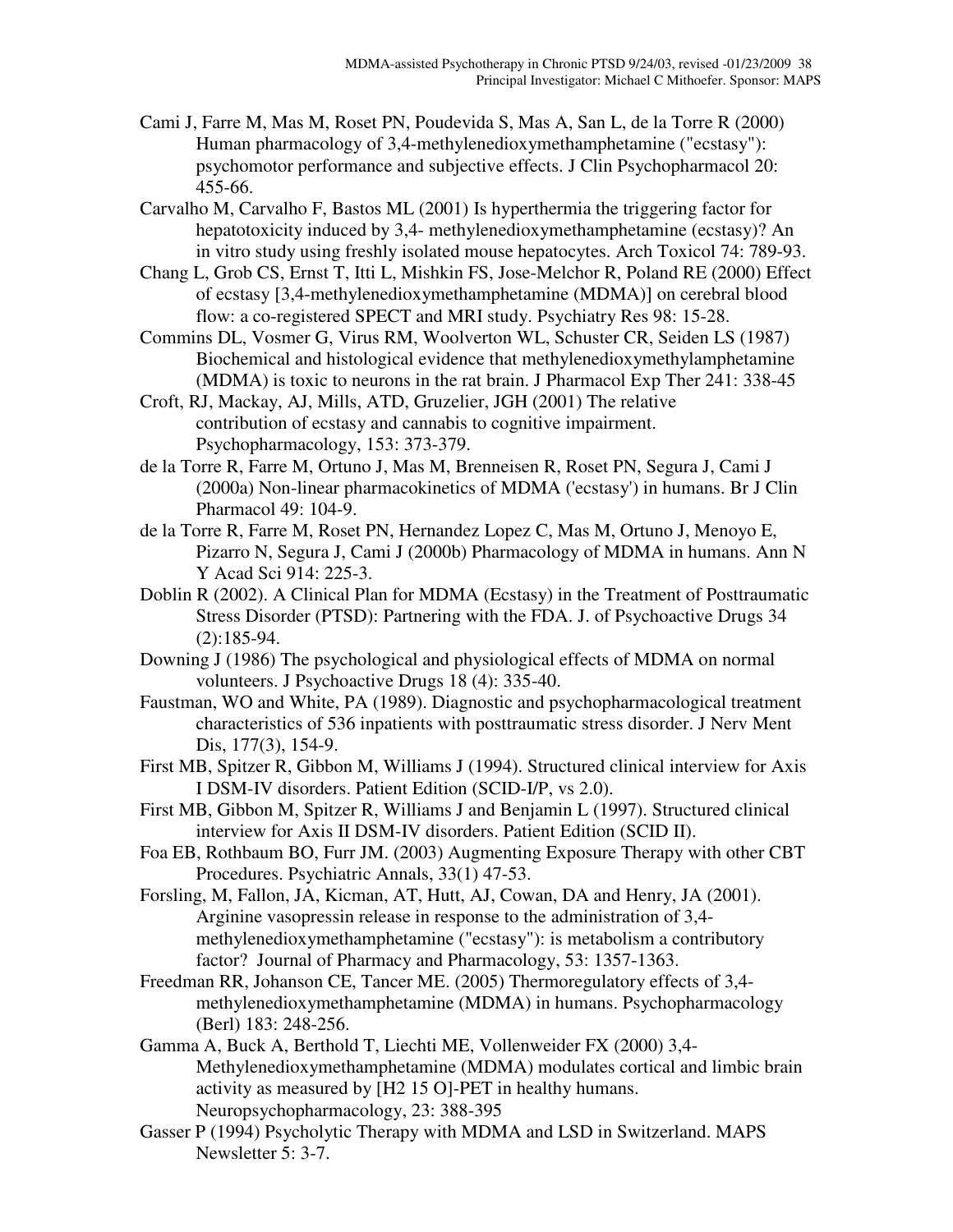- Gijsman HJ, Verkes RJ, van Gerven JM, Cohen AF (1999) MDMA study. Neuropsychopharmacology 21: 597.
- Gouzoulis-Mayfrank, E, Daumann J, Tuchtenhagen F, Pelz S, Becker S, Kunert HJ, Fimm B, Sass H (2000) Impaired cognitive performance in drug free users of recreational ecstasy (MDMA). J Neurol Neurosurg Psychiatry 68: 719-25.
- Green AR, Cross AJ, Goodwin GM (1995) Review of the pharmacology and clinical pharmacology of 3,4-methylenedioxymethamphetamine (MDMA or "Ecstasy"). Psychopharmacology (Berl) 119: 247-60.
- Greer G, Tolbert RA (1986) Subjective reports of the effects of MDMA in a clinical setting. J Psychoactive Drugs 18: 319-27.
- Greer GR, Tolbert R (1998) A method of conducting therapeutic sessions with MDMA. J Psychoactive Drugs 30: 371-9.
- Grinspoon L, Bakalar JB (1986) Can drugs be used to enhance the psychotherapeutic process? Am J Psychother 40: 393-404.
- Grob CS, Poland RE, Chang L, Ernst T (1996) Psychobiologic effects of 3,4 methylenedioxymethamphetamine in humans: methodological considerations and preliminary observations. Behav Brain Res 73: 103-107.
- Grob CS, Poland RE, others (in preparation) Psychological, physiological and neuroendocrine effects of 3,4-methylenedioxymethamphetamine (MDMA, "Ecstasy") in healthy humans.
- Grof S (1980) LSD Psychotherapy. Hunter House, Alameda, CA.
- Grof S (2000) The Psychology of the Future. SUNY Press, Albany, NY
- Harris DS, Baggott M, Mendelson J, Mendelson JE, Jones RT (2002). Subjective and hormonal effects of 3,4-methylenedioxymethamphetamine (MDMA) in humans. Psychopharmacology (Berl). 162: 396-405.
- Hatzidimitriou G, McCann UD, Ricaurte GA (1999) Altered serotonin innervation patterns in the forebrain of monkeys treated with (+/-)3,4 methylenedioxymethamphetamine seven years previously: factors influencing abnormal recovery. J Neurosci 19: 5096-5107.
- Hegadoren KM, Baker GB, Bourin M (1999) 3,4-Methylenedioxy analogues of amphetamine: defining the risks to humans. Neurosci Biobehav Rev 23: 539-53.
- Henry JA and Rella JG (2001). Medical risks associated with MDMA use. In Holland J (Ed). Ecstasy; the complete guide. Inner Tradition; Rochester, VT. (pp. 71-86).
- Holland J (Ed). (2001). Ecstasy, a complete guide: A comprehensive look at the risks and benefits of MDMA. Rochester, VT: Inner Traditions.
- Horowitz M, Wilner N, Alvarez W (1979). Impact of Event Scale: a measure of subjective stress. Psychosom Med, 41, 209-218.
- Horvath AO and Greenberg LS (1989). Development and validation of the Working Alliance Inventory. Journal of Counseling Psychology, 36 (2), 223-233.
- Jaycox, LH, Zoellner L, Foa EB, (2002) Cognitive-Behavior Therapy for PTSD in Rape Survivors. Journal of Clinical Psychology, 58(8) 891 - 906.
- Johnston LD, O'Malley PM, Bachman JG (2001) Monitoring the Future: National Survey Results on Drug Abuse, 1975-2000, Vol. 2 College Students and Adults Ages 19- 40. Bethesda, MD: National Institute on Drug Abuse.
- Kessler RC, Sonnega A, Bromet EJ, Hughes M, Nelson CB, (1995) Posttraumatic stress disorder in the National Comorbidity Survey. Arch Gen Psychiatry 52:1048- 1060.
- Kessler RC, Zhao S, Katz SJ, et al. (1999) Past-year use of outpatient services for psychiatric problems. The National Comorbidity Survey. Am J Psychiatry 156: 115-123.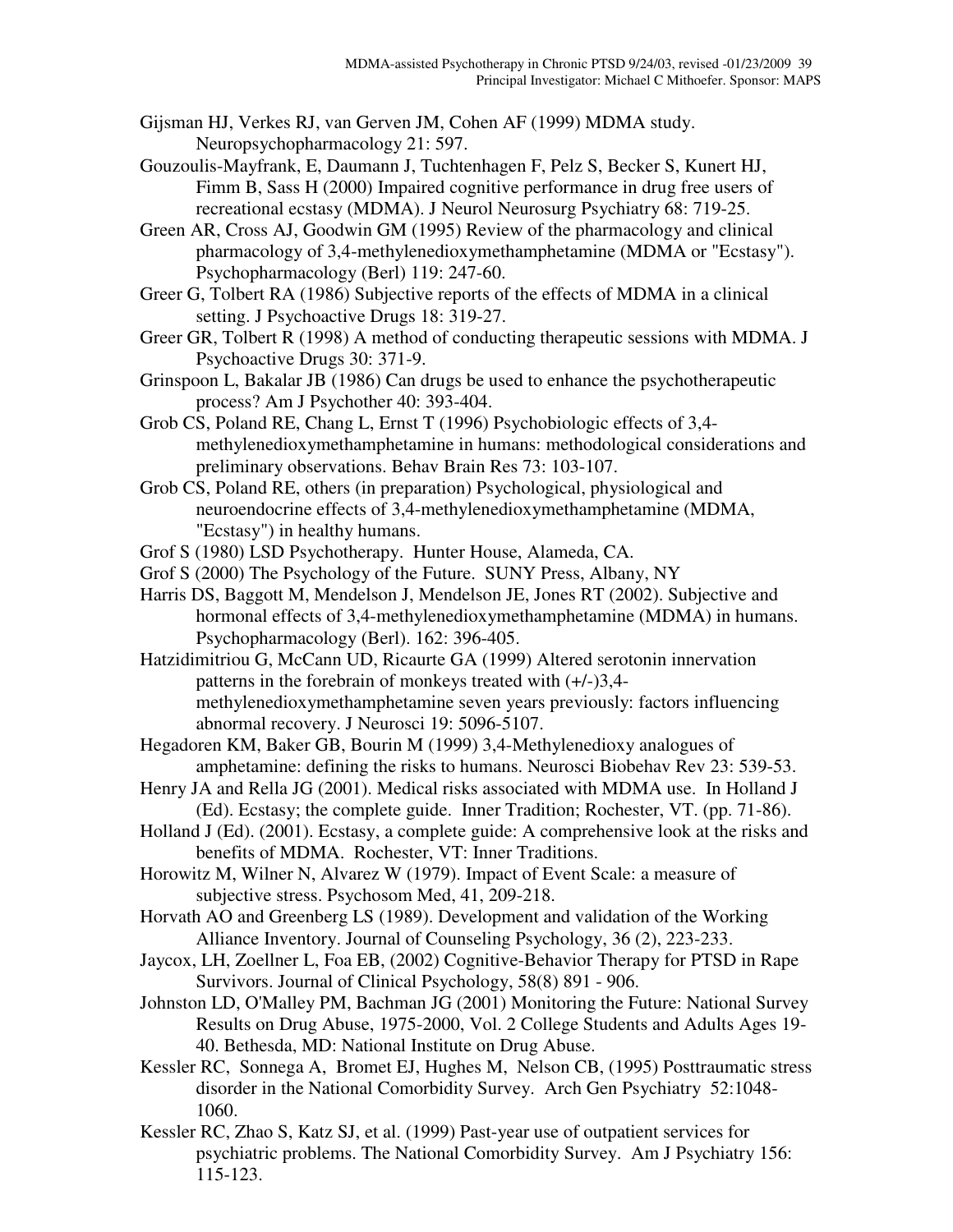- Krupnick JL. (2002) Brief Psychodynamic Treatment of PTSD. Journal of Clinical Psychology, 58(8) 919-932.
- Lester SJ, Baggott M, Welm S, Schiller NB, Jones RT, Foster E, Mendelson J (2000) Cardiovascular effects of 3,4-methylenedioxymethamphetamine. A double- blind, placebo-controlled trial. Ann Intern Med 133: 969-973.
- Lew, R, Sabol KE, Chou C, Vosmer GL, Richards J, Seiden LS (1996) Methylenedioxymethamphetamine-induced serotonin deficits are followed by partial recovery over a 52-week period. Part II: Radioligand binding and autoradiography studies. J Pharmacol Exp Ther 276: 855-65.
- Lieberman JA, Aghajanian GK (1999) Caveat emptor: researcher beware. Neuropsychopharmacology 21: 471-3.
- Liechti ME, Baumann C, Gamma A, Vollenweider FX (2000a) Acute psychological effects of 3,4-methylenedioxymethamphetamine (MDMA, "Ecstasy") are attenuated by the serotonin uptake inhibitor citalopram. Neuropsychopharmacology 22: 513-21.
- Liechti ME, Saur MR, Gamma A, Hell D, Vollenweider FX (2000b) Psychological and physiological effects of MDMA ("Ecstasy") after pretreatment with the 5-HT(2) antagonist ketanserin in healthy humans. Neuropsychopharmacology 23: 396-404.
- Liechti ME, Gamma A, Vollenweider FX (2001a) Gender differences in the subjective effects of MDMA. Psychopharmacology, 154: 161-168.
- Liechti ME, Geyer MA, Hell D, Vollenweider FX (2001b) Effects of MDMA (Ecstasy) on pre-pulse inhibition and habituation of startle in humans after pretreatment with citalopam, haloperidol, or ketanserin. Neuropsychopharmacology 24: 240- 252.
- Liechti ME, Vollenweider FX (2001) Which neuroreceptors mediate the subjective effects of MDMA in humans? A summary of mechanistic studies Hum Psychopharmacol Clin Exp 16: 589-598.
- Liechti ME, Vollenweider FX (2000a) Acute psychological and physiological effects of MDMA ("Ecstasy") after haloperidol pretreatment in healthy humans. Eur Neuropsychopharmacol 10: 289-95.
- Liechti ME, Vollenweider FX (2000b) The serotonin uptake inhibitor citalopram reduces acute cardiovascular and vegetative effects of 3,4 methylenedioxymethamphetamine ('Ecstasy') in healthy volunteers. J Psychopharmacol 14: 269-74.
- Mahmood I and Balian JD (1996). Interspecies scaling; A comparative study for the prediction of clearance and volume using two or more than two species. Life Sci 59; 579-585.
- Mas M, Farre M, de la Torre R, Roset PN, Ortuno J, Segura J, Cami J (1999) Cardiovascular and neuroendocrine effects and pharmacokinetics of 3, 4 methylenedioxymethamphetamine in humans. J Pharmacol Exp Ther 290: 136-45.
- McCann UD, Ricaurte G (2001) Caveat Emptor: Editors Beware. Neuropsychopharmacology 24: 333-334.
- McCann, U, Mertl, M, Eligulashvili, V, Ricaurte, GA (1999) Cognitive performance in 3,4-methylenedioxymethamphetamine (MDMA) users: A controlled study. Psychopharmacology, 143: 417-425.
- McCann UD, Szabo Z, Scheffel U, Dannals RF, Ricaurte GA (1998) Positron emission tomographic evidence of toxic effect of MDMA ("Ecstasy") on brain serotonin neurons in human beings. Lancet 352: 1433-7.
- McElhatton PR, Bateman DN, Evans C, Pughe KR, Thomas SH (1999) Congenital anomalies after prenatal ecstasy exposure. Lancet 354: 1441-2.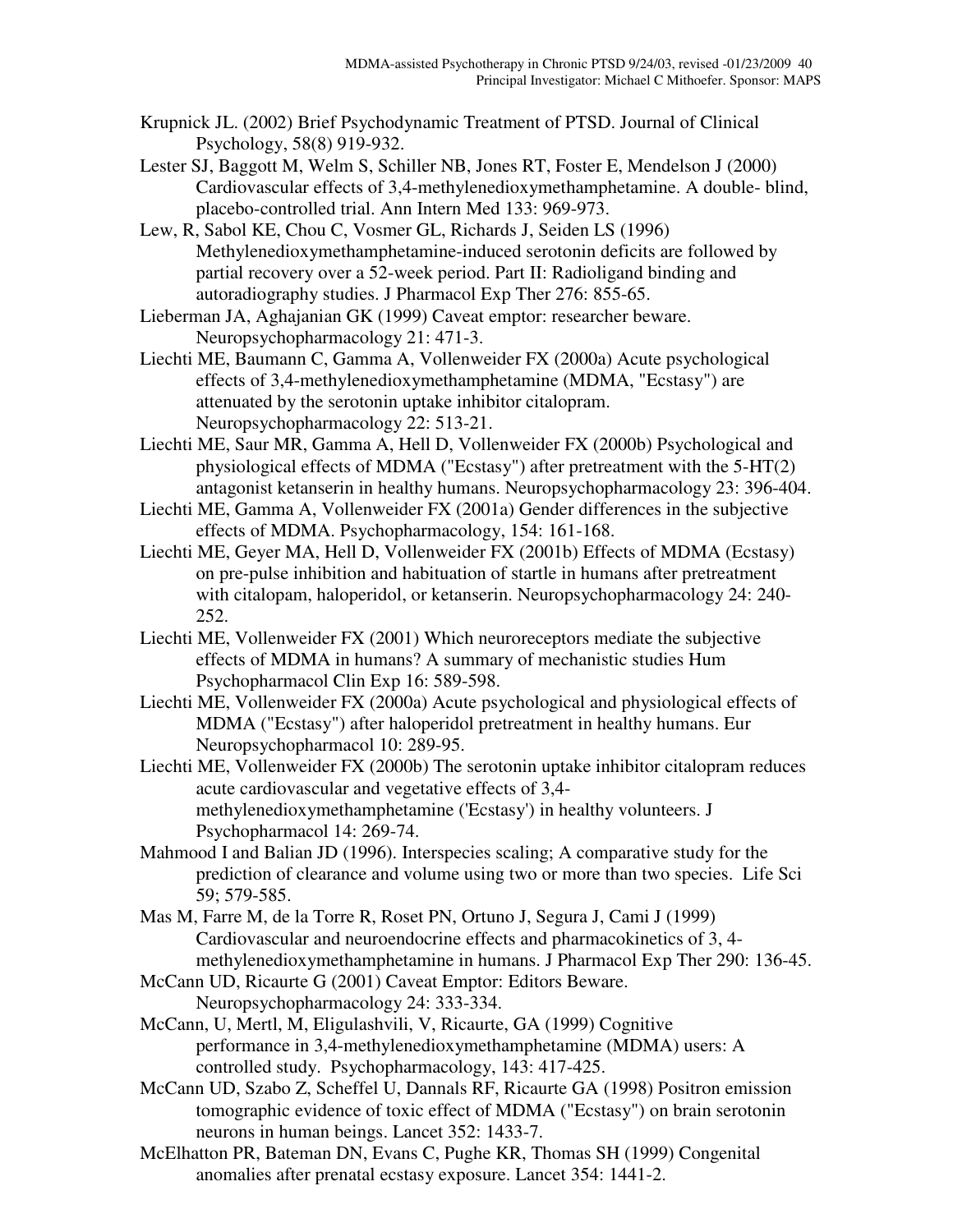- Metzner R, Adamson S (2001) Using MDMA in Healing, Psychotherapy and Spiritual Practice. In Holland J (Ed). Ecstasy: The complete guide. Inner Traditions: Rochester VT. (pp. 182-207). Originally published in ReVision 10(4) (1988) The nature of the MDMA experience and its role in healing, psychotherapy and spiritual practice.
- Miller DB, O'Callaghan JP (1996) Neurotoxicity of d-amphetamine in the C57BL/6J and CD-1 mouse. Interactions with stress and the adrenal system. Ann N Y Acad Sci 801: 148-167.

Mitrushina MN, Boone KB, D'Elia LF (1999). Handbook of normative data for neuropsychological assessment. New York, NY: Oxford University Press.

Molliver ME, Berger UV, Mamounas LA, Molliver DC, O'Hearn E, Wilson MA (1990) Neurotoxicity of MDMA and related compounds: anatomic studies. Ann N Y Acad Sci 600: 649-61; discussion 661-664.

Montgomery S and Bech P (2000) ECNP consensus meeting, March 5-6, 1999, Nice. Post traumatic stress disorder: guidelines for investigating efficacy of pharmacological intervention. ECNP and ECST. European Neuropsychopharmacology. 10: 297-303.

Morgan MJ (1999) Memory deficits associated with recreational use of "ecstasy" (MDMA). Psychopharmacology (Berl) 141: 30-6.

Nichols DE (1986) Differences between the mechanism of action of MDMA, MBDB, and the classic hallucinogens. Identification of a new therapeutic class: entactogens. J Psychoactive Drugs 18: 305-13

Nichols, DE and Oberlender, R. (1990) Structure-activity relationships of MDMA and related compounds: A new class of psychoactive agents? In S.J. Peroutka (Ed.), Ecstasy: The Clinical, Pharmacological and Neurotoxicological Effects of the Drug MDMA. Holland, Kluwer.

Obrocki J, Buchert R, Vaterlein O, Thomasius R, Beyer W, Schiemann T (1999) Ecstasy- -long-term effects on the human central nervous system revealed by positron emission tomography. Br J Psychiatry 175: 186-8

O'Callaghan JP, Miller DB (1994) Neurotoxicity profiles of substituted amphetamines in the C57BL/6J mouse. J Pharmacol Exp Ther 270: 741-751

Pacifici R, Zuccaro P, Farre M, Pichini S, Di Carlo S, Roset PN, Hernandez Lopez C, Ortuno J, Segura J, Cami J, de la Torre R (2000) Immunomodulating activity of MDMA. Ann N Y Acad Sci 914: 215-24

Pacifici R, Zuccaro P, Farre M, Pichini S, Di Carlo S, Roset PN, Ortuno J, Segura J, de la Torre R (1999) Immunomodulating properties of MDMA alone and in combination with alcohol: a pilot study. Life Sci 65: L309-16.

- Pacifici R, Zuccaro P, Lopez CH, Pichini S, Di Carlo S, Farre M, Roset PN, Ortuno J, Segura J, Torre RL (2001) Acute effects of 3,4-methylenedioxymethamphetamine alone and in combination with ethanol on the immune system in humans. J Pharmacol Exp Ther 296: 207-15.Piedmont, Ralph L. (1998). The revised NEO Personality Inventory: Clinical and research applications. NewYork, NY: Plenum Press.
- Randolph, C. (1998). Repeatable Battery for the Assessment of Neuropsychological Status manual. San Antonio: The Psychological Corporation.
- Reneman L, Habraken JB, Majoie CB, Booij J, den Heeten GJ (2000) MDMA ("Ecstasy") and its association with cerebrovascular accidents: preliminary findings. AJNR Am J Neuroradiol 21: 1001-7
- Reneman, L, Booij, K, de Bruin, K, Reitsma, JB, de Wolff, FA, Gunning, WB, den Heeten, GJ, van den Brink, W, (2001a) Effects of dose, sex, and long-term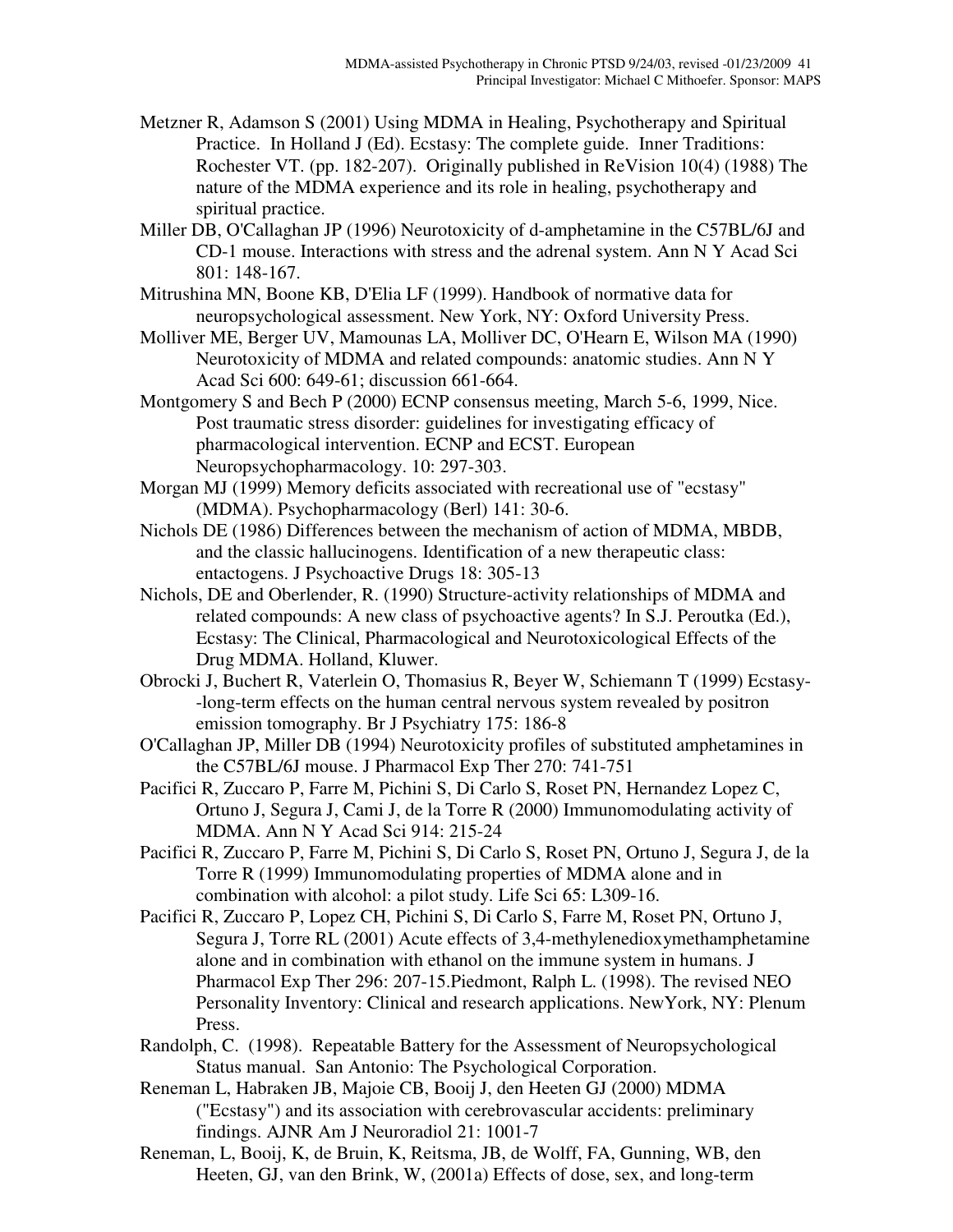abstention from use on toxic effects of MDMA (ecstasy) on brain serotonin neurons. Lancet, 358: 1864-1869.

- Reneman, L, Lavalaye, J, Schmand, B, de Wolff, FA, van den Brink, W, den Heeten, GJ and Booij, J (2001b) Cortical serotonin transporter density and verbal memory in individuals who stopped using 3,4-methylenedioxymethamphetamine (MDMA or "Ecstasy"): Preliminary findings. Archives of General Psychiatry, 58: 901-906
- Reneman L, Endert E, de Bruin K, Lavalaye J, Feenstra MG, de Wolff FA, Booij J (2002) The Acute and Chronic Effects of MDMA ("Ecstasy") on Cortical 5- HT(2A) Receptors in Rat and Human Brain. Neuropsychopharmacology 26: 387- 96.
- Resick PA, Schnicke, M. (1992). Cognitive processing therapy for sexual assault victims. Journal of Consulting and Clinical Psychology, 60: 748 -756.
- Rodgers J. (2000). Cognitive performance amongst recreational users of "ecstasy." Psychopharmacology, 151, 19-24.
- Ruse J, Jerome L, Mithoefer M, Doblin R. (2002) MDMA-assisted psychotherapy for the treatment of posttraumatic stress disorder (PTSD): A treatment manual draft. MAPS.
- Sabol KE, Lew R, Richards JB, Vosmer GL, Seiden LS (1996) Methylenedioxymethamphetamine-induced serotonin deficits are followed by partial recovery over a 52-week period. Part I: Synaptosomal uptake and tissue concentrations. J Pharmacol Exp Ther 276: 846-854
- Seiden LS, Kleven MS (1989) Methamphetamine and related drugs: toxicity and resulting behavioral changes in response to pharmacological probes. NIDA Res Monogr 94: 146-160
- Seiden LS, Sabol KE (1996) Methamphetamine and methylenedioxymethamphetamine neurotoxicity: possible mechanisms of cell destruction. NIDA Res Monogr 163: 251-276
- Semple DM, Ebmeier KP, Glabus MF, O'Carroll RE, Johnstone EC (1999) Reduced in vivo binding to the serotonin transporter in the cerebral cortex of MDMA ('ecstasy') users. Br J Psychiatry 175: 63-9
- Shulgin AT, Nichols DE (1978) Characterization of three new psychotomimetics. In: Stillman RC, Willette RE (eds) The Pharmacology of Hallucinogens. Pergamon, New York
- Shulgin, AT. (1990) History of MDMA. In SJ Peroutka (Ed.) Ecstasy: The Clinical, Pharmacological and Neurotoxicological Effects of the Drug MDMA. Boston, MA, Kluwer Academic Publishers.
- Solomon SD and Davidson JRT (1997) Trauma: Prevalence, impairment, service use, and cost. J Clin Psychiatry. 58(suppl): 5-11.
- Stolaroff M (2004) The Secret Chief Revealed: Conversations with a pioneer of the underground therapy movement. Sarasota FL: Multidisciplinary Association for Psychedelic Studies.
- Tancer, ME and Johnson, C-E (2001). The subjective effects of MDMA and mCPP in moderate MDMA users. Drug and Alcohol Dependence, 65: 97-101
- Unkefer RF (1990) Music Therapy in the Treatment of Adults with Mental Disorders: Theoretical Bases and Clinical Interventions. Schirmer Books, New York.
- Van Dyke C, Stesin A, Jones R, Chuntharapai A, Seaman W (1986) Cocaine increases natural killer cell activity. J Clin Invest 77: 1387-90.
- Verkes, RJ, Gijsman, HJ, Pieters, MSM, Schoemaker, RC, De Visser, S,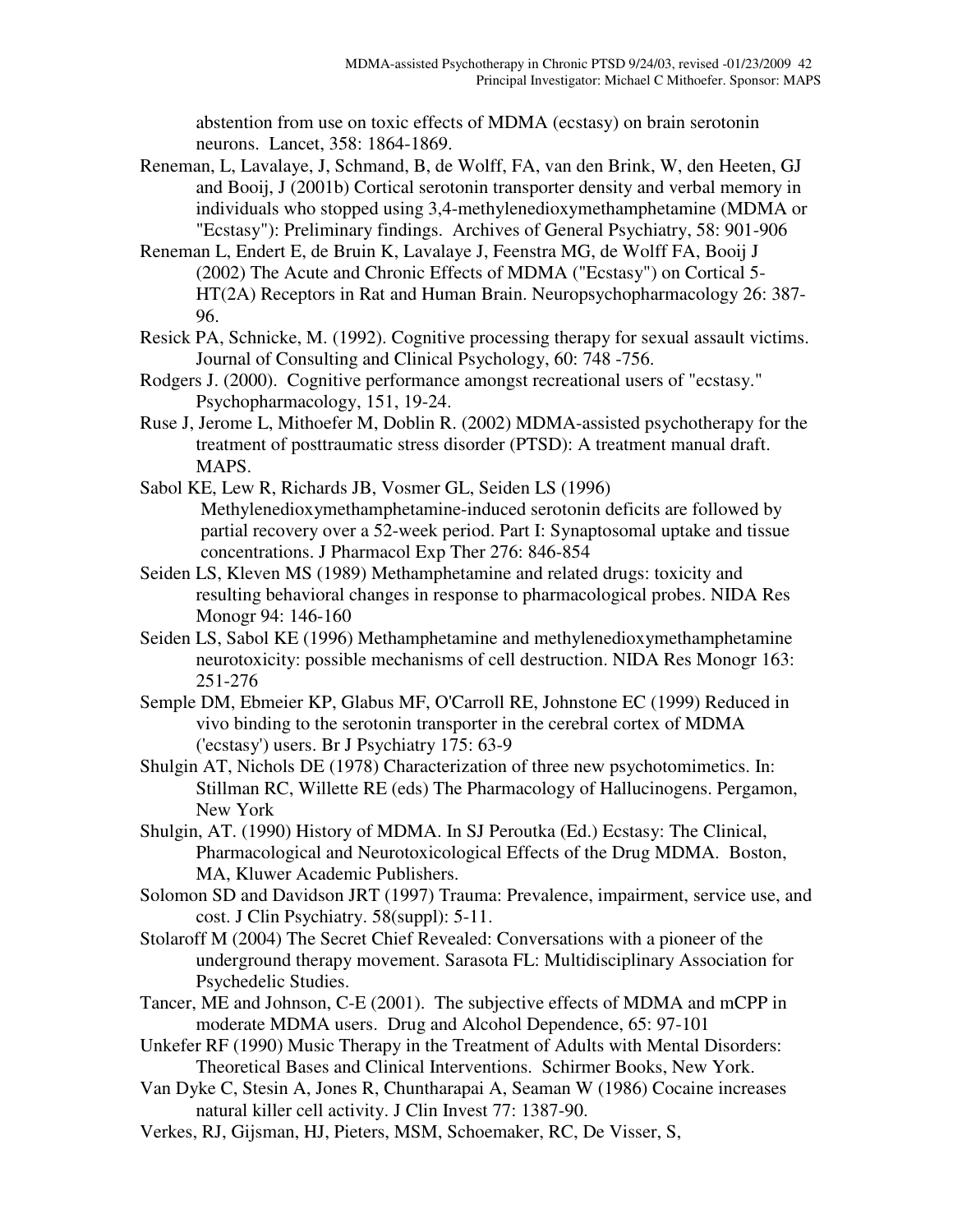Kuijerps, M, Pennings, EJM, de Bruin, D, van de Wijngaart, G, Van Gerven, JM, A, Cohen, A (2000) Cognitive performance and serotonergic function in users of ecstasy. Psychopharmacology, 153: 196-202.

- Vollenweider FX, Gamma A, Liechti M, Huber T (1998) Psychological and cardiovascular effects and short-term sequelae of MDMA ("ecstasy") in MDMAnaive healthy volunteers. Neuropsychopharmacology 19: 241-51.
- Vollenweider FX, Gamma A, Liechti M, Huber T (1999a) Is a single dose of MDMA harmless? Neuropsychopharmacology 21: 598-600.
- Vollenweider, FX, Gucker, P., Schönbächler, R, Kamber, E, Vollenweider-Scherpenhuyzen, MFI, Schubiger, G, Hell, D (2000). Effects of MDMA on 5- HT uptake sites using PET and [11C]-McN5652 in humans. Data presented at 2000 conference of the German Society for Psychiatry, Psychotherapy and Neuromedicine [Deutsche Gesellschaft für psychiatrie, Psychotherapie und Nervenheilkunde].
- Vollenweider FX, Jones RT, Baggott MJ (2001) Caveat emptor; Editors Beware. Neuropsychopharmacology, 24; 461-462
- Vollenweider FX, Remensberger S, Hell D, Geyer MA (1999b) Opposite effects of 3,4 methylenedioxymethamphetamine (MDMA) on sensorimotor gating in rats versus healthy humans. Psychopharmacology (Berl) 143: 365-72.
- Weathers FW, Keane TM, Davidson MD (2001) Clinician-Administered PTSD Scale: A Review of the First Ten Years of Research, Depression and Anxiety 13:132-156
- Widmer S (1997) Listening into the heart of things: The awakening of love: On MDMA and LSD: The undesired psychotherapy. Basic Editions, Basic Editions.
- Wareing, M, Fisk, J Murphy, PN (2000) Working memory deficits in current and previous users of MDMA ("Ecstasy"). British Journal of Psychology, 91: 181- 188.
- Zakzanis, KK and Young, DA (2001) Memory impairment in abstinent MDMA ("ecstasy") users: A longitudinal investigation. Neurology, 56: 966-969
- Zakzanis, KK and Young, DA (2001) Executive function in abstinent MDMA ("ecstasy") users. Medical Science Monitor, 7Medical Science Monitor, 7: 1292-1298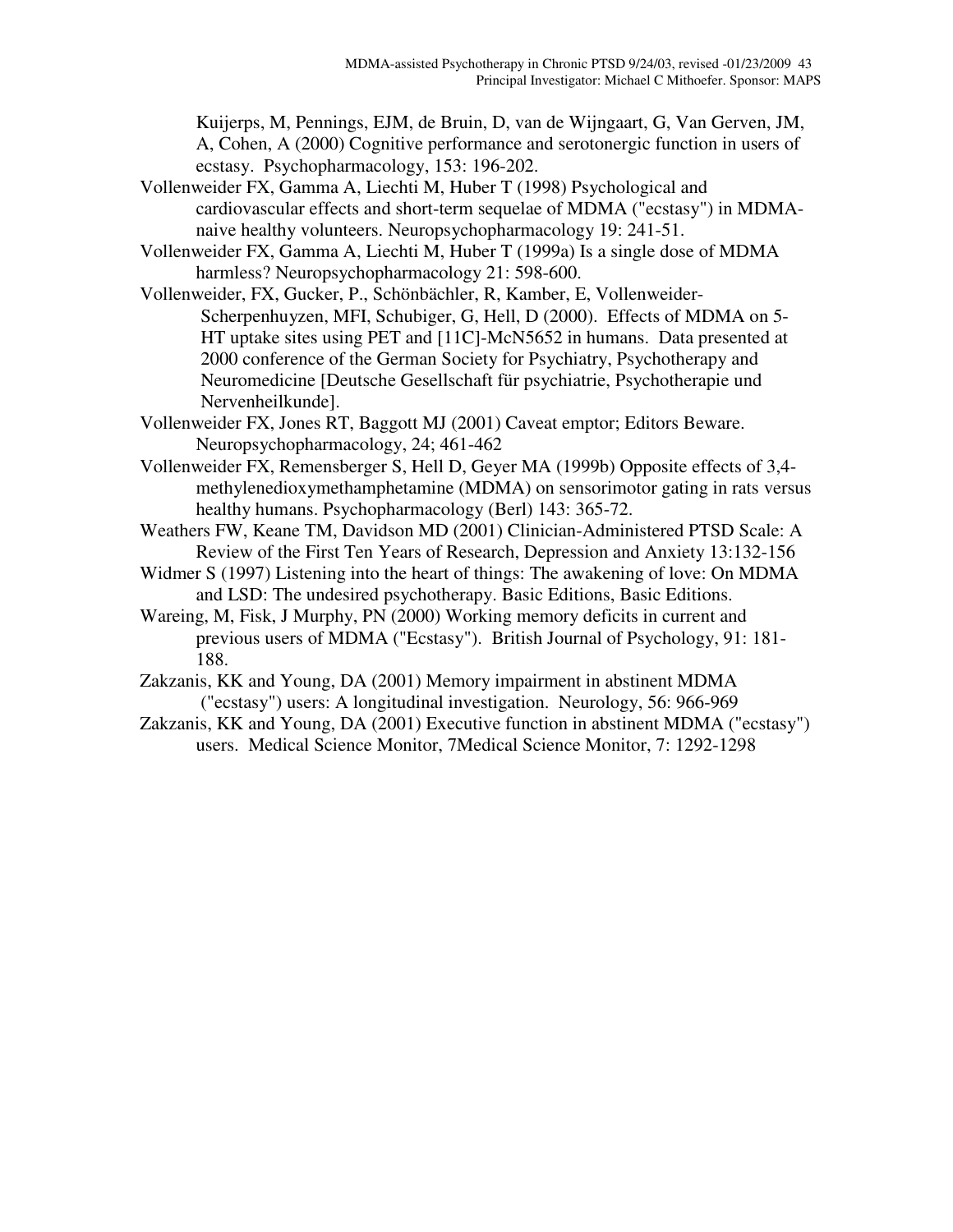## **Appendix A: Procedures for Treating Serious Adverse Events**

Description of potential adverse events and procedures described to address these unlikely events are presented in order of relative likelihood. Contingency plans for responding to these events were all negotiated with and approved by the FDA, and are described below.

### Hypertension

Thus far, hypertension is the only adverse event to have occurred after the administration of MDMA in a controlled, laboratory setting (Grob et al. In preparation; Mas et al. 1999; Vollenweider et al. 1998). Typical physiological effects of MDMA include modest elevations in blood pressure and heart rate, with blood pressure and heart rate returning to normal five hours after drug administration. Clinically significant elevation in systolic blood pressure (30 mm Hg above baseline) has been recorded in less than 5% of volunteers across all human trials conducted so far. Clinically significant increases in systolic blood pressure have lasted for up to two hours and have returned to normal without any intervention. Clinically-significant elevation in blood pressure and heart rate usually begins 30 minutes to an hour after drug administration, and has lasted from 20 minutes to 2 hours, with blood pressure and heart rate returning to normal within approximately five hours after drug administration. None of the cases of elevated blood pressure have required medical intervention.

Individuals with evidence of cardiovascular disorders, including hypertension, will be excluded from study participation. Blood pressure and pulse will be measured at the outset of each MDMA or placebo session, then once every 15 minutes for the first 6 hours, and then every 30 minutes for the next 3 hours. If at any time the blood pressure exceeds 160 systolic or 110 diastolic or the pulse exceeds 110, measurements will be taken every 5 minutes until the values fall below these levels or until they have been decreasing for 15 minutes or have stabilized at a level judged by the investigator to be safe. During this time, the physician-investigator will continually evaluate the participant for increasing blood pressure and signs or symptoms of a developing hypertensive or other cardiovascular or neurologic emergency. If needed, additional care will also be provided by the board-certified emergency room physician and licensed emergency room nurse who will be on standby in the next room. The investigator will make a clinical judgment about whether additional monitoring or treatment is required. If a participant exhibits systolic  $> 220$  or diastolic  $> 120$ , he or she will be considered to be in hypertensive crisis, and will receive immediate treatment to lower blood pressure. Reasons for transport to the intensive care unit (ICU) would include, but not be limited to, severe headache in the setting of hypertension, or angina or neurologic deficits regardless of blood pressure. A crash cart will be immediately available and will contain nitroprusside and other antihypertensives in addition to the usual resuscitation drugs and equipment. This will allow treatment to be instituted without transferring the participant if that should become necessary. The physician-investigator may, at any time, make a clinical judgment to transfer the participant to the ICU in the nearest local hospital for further observation and care.

Any participant who, during the first MDMA session, experiences sustained blood pressure of > 220 systolic or > 120 diastolic or heart rate > 75% predicted maximum will not be given a second experimental session.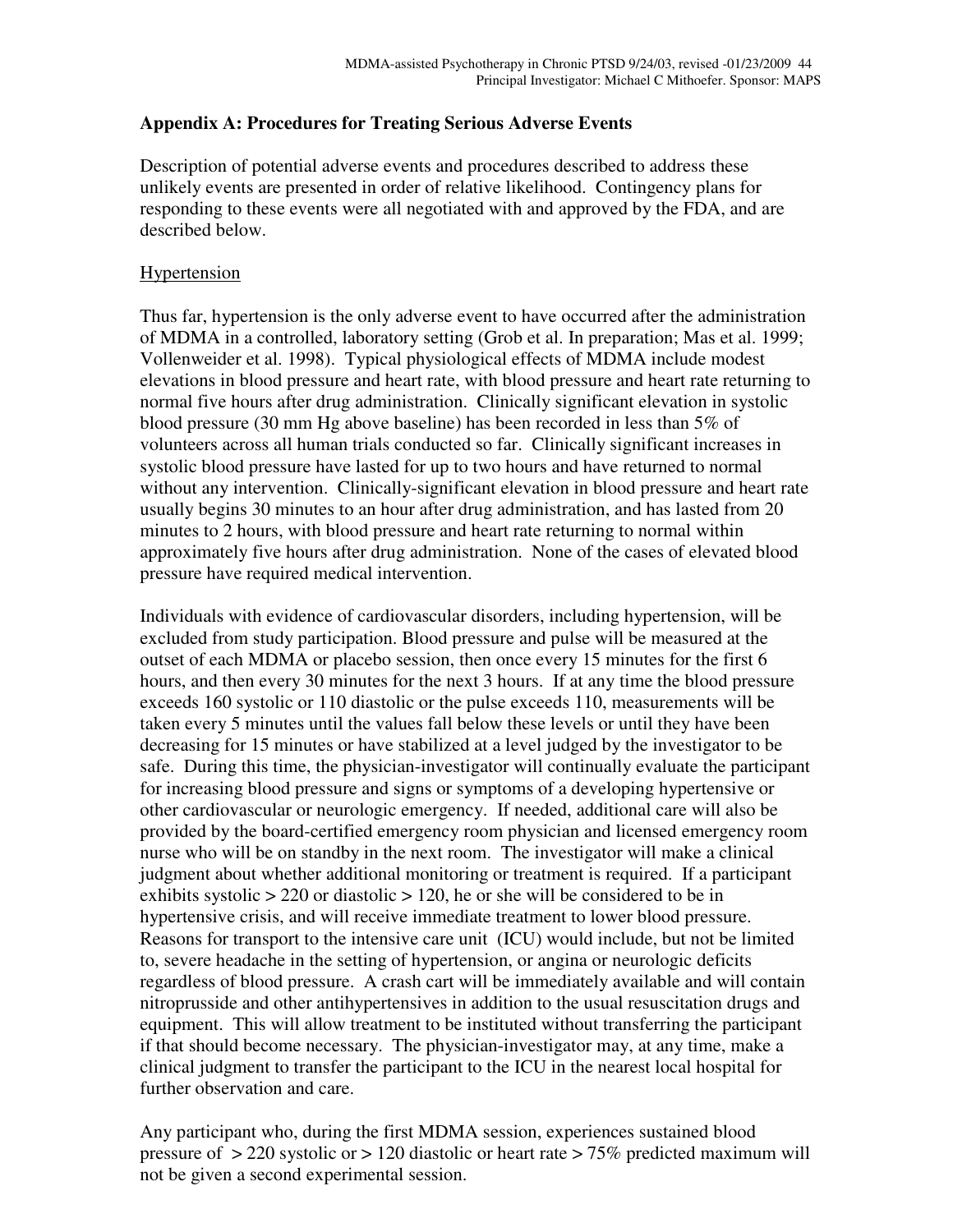### Psychological distress

Reports of MDMA-assisted psychotherapy conducted prior to the scheduling of MDMA indicate that some people receiving MDMA in a therapeutic context experienced periods of increased anxiety and even panic. In the proposed study, participants will have the intention of confronting and working on their traumatic experiences and accepting and working through difficult and painful emotions. Hence, signs of psychological distress, panic or other unpleasant psychological reactions are possible. Psychological distress could arise at any time after the onset of the effects of MDMA until the last effects have dissipated (approximately 3 to 5 hours after drug administration), with anxiety or distress potentially lasting for as little as 15 minutes to as long as 5 hours.

The potential for destabilizing psychological distress will be minimized by excluding people who might be more vulnerable to it (such as people diagnosed with bipolar affective disorder - 1 or with psychotic disorders), by preparing people before the experimental session, by creating an atmosphere of trust during the experimental session, by close monitoring, by daily contact with subjects for the period of a week after the experimental session, and by providing non-drug integrative psychotherapy sessions. Subjects will remain in the offices of the principal investigator for the evening and night of each experimental session. The clinic will be staffed by a trained attendant (an RN) to respond to the needs of the subject. The attendant will be instructed to contact Dr. Mithoefer upon request or at the appearance of signs of a potential adverse event. The overnight stay in a private room in Dr. Mithoefer's clinic and the presence of the attendant should further reduce psychological distress.

People diagnosed with bipolar affective disorder – 1 or with psychotic disorders will not be enrolled in the proposed study.

During the preparatory sessions, participants will be made aware of the fact that difficult emotions, including grief, rage and fear or panic, may arise during experimental sessions. Every effort will be made to help participants resolve difficult symptoms and to arrive at a more comfortable and relaxed state by the conclusion of the session, including empathic listening on the part of the investigators and performance of diaphragmatic breathing by participants.

If, by the end of the 6 to 8 hour experimental session, the participant is still severely agitated or experiencing great psychological distress, the following measures will be taken:

- If a subject is anxious, agitated, in danger of any self harm or is suicidal at the end of the MDMA/placebo session, the investigators will remain with the subject for at least two more hours. During this time, the investigators will employ affect management techniques described in the manual, will talk with the subject to help him or her gain cognitive perspective of their experiences, and will help them implement the self soothing and stress inoculation techniques they were taught in the introductory sessions. If this situation should occur at the end of one of the ninety-minute follow-up sessions at least one of the investigators will be available to stay with the subject for at least two additional hours.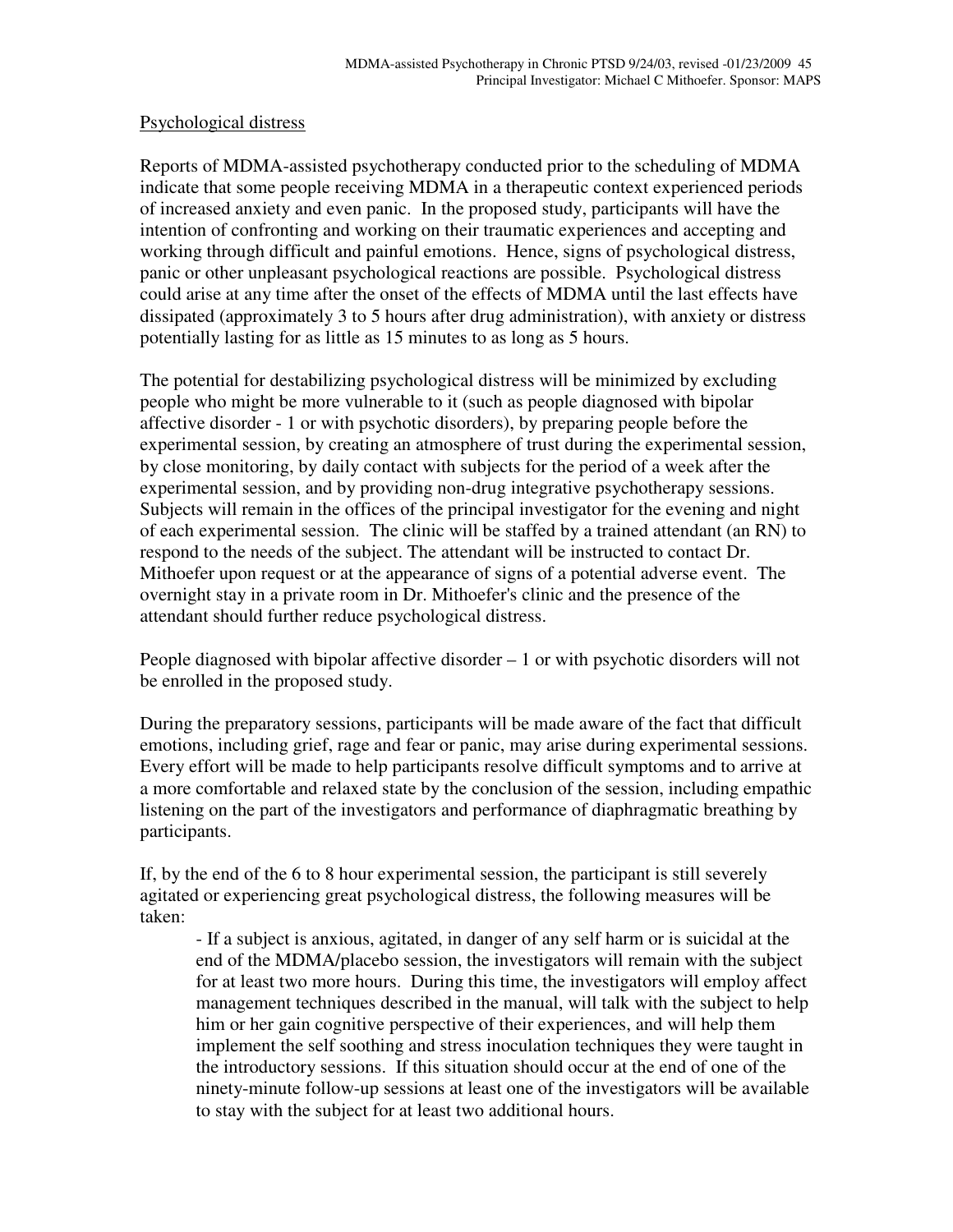- If a subject remains severely anxious, agitated or in danger of self harm or suicide, or is otherwise psychologically unstable at the end of this two hour stabilization period Dr. Mithoefer will decide between one of two options:

> A. A psychiatric nurse, therapeutic assistant or therapist (whose availability we will have arranged ahead of time) , will stay with the subject until the time of his or her appointment with investigators the next day. The investigators will then meet with the subject daily until the period of destabilization has passed. At any time during this process, Dr. Mithoefer may make the clinical judgment to proceed to option B.

B. Hospitalization for stabilization

Participants hospitalized after a severe panic reaction will be suspended from study participation until after recovery or stabilization, at which time the investigator will carefully evaluate the subject's emotional status. If this response occurs during the first experimental session, the investigator may elect to forego the second administration and drop the subject from the study. This decision will be made after discussion with the data safety monitoring committee and the submission of a report to the IRB and the FDA.

For those subjects engaged in an on-going therapeutic relationship, we will actively involve their outside therapists in the management of any psychiatric complications of treatment.

In the event of a participant's experiencing severe, persisting emotional distress, such as panic attacks, severe generalized anxiety or insomnia following an MDMA session, the investigator may prescribe a benzodiazepine or zolpidem as a "rescue medication." If a participant should become psychotic or suicidal, arrangements will be made for him or her to be admitted to the nearest inpatient psychiatric facility of their choice. Residual symptoms will be addressed during the frequent follow-up psychotherapy visits with the investigators.

## Angina or Myocardial infarction

If a participant experiences ischemic type chest pain, whether or not it is associated with hypertensive crisis, he or she will receive oxygen and an IV and will be monitored as described above. He or she will be given nitroglycerin 0.4 mg SL q 5 minutes PRN chest pain pending transport to the hospital. If further evaluation at the hospital reveals that the participant has had an acute myocardial infarction (AMI), he or she will be well within the time frame required for definitive therapy. The American College of Cardiology/American Heart Association guidelines for the treatment of AMI recommend percutaneous transluminal coronary angioplasty (PTCA) as the treatment of choice when it can be performed within 90 minutes of arrival at the hospital in individuals who present within 12 hours of an episode of chest pain lasting more than 30 minutes and who have EKG evidence of AMI (J Am Coll Cardiol 34:890, 1999).

## Stroke

If any participant has neurologic deficits, whether or not they are associated with hypertensive crisis, he or she will receive oxygen and an IV and will be monitored as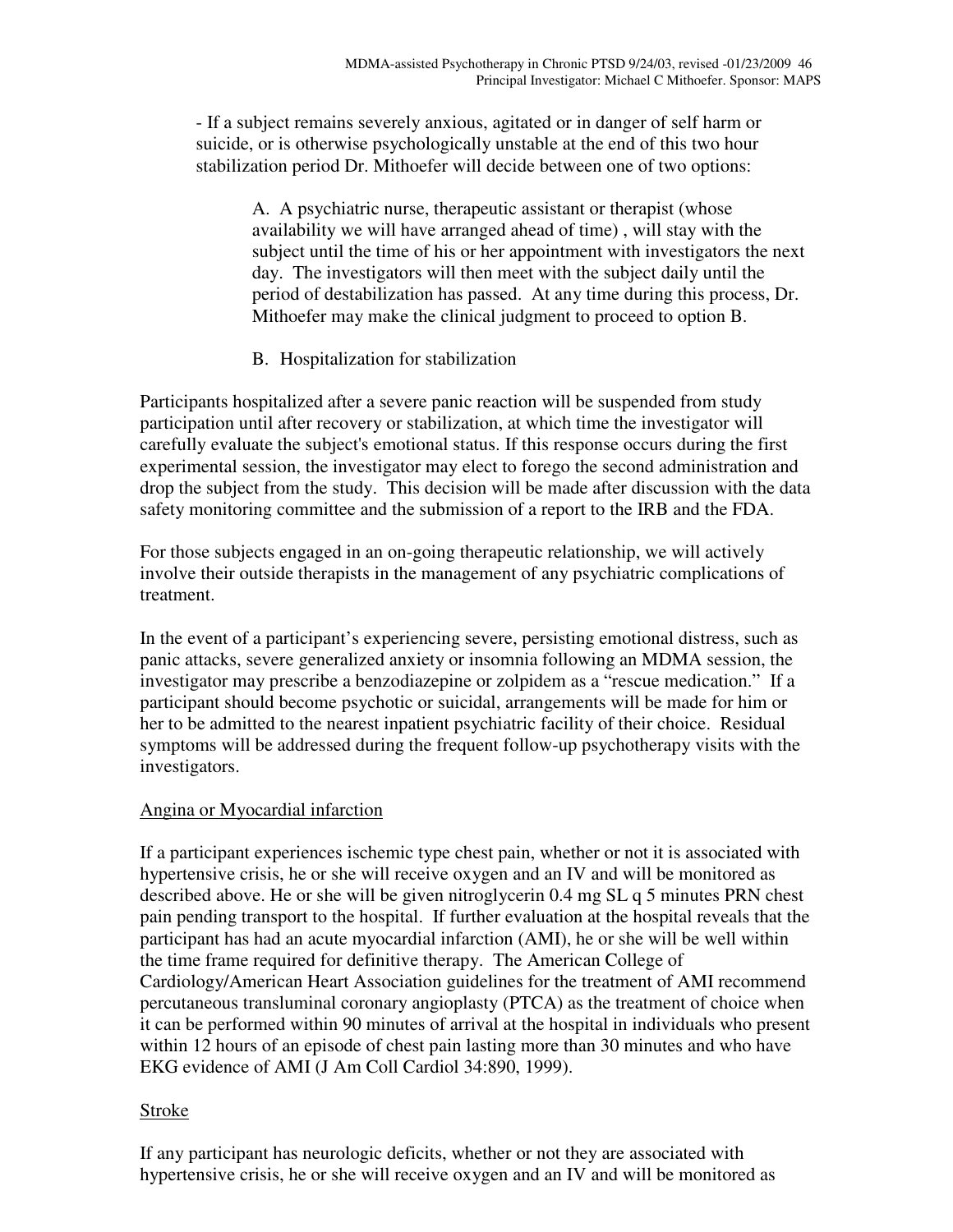described above. He or she will be transported to the hospital for a head CT scan and further management. If evaluation at the hospital reveals a nonhemorrhagic stroke, there will be time to administer recombinant tissue plasminogen within the 3 hour time frame recommended in the American Academy of Neurology/American Heart Association guidelines (Neurology 47:835, 1996).

## Hyponatremia

Hyponatremia (low blood sodium or high blood water) has occurred after use of ecstasy in uncontrolled settings, perhaps as a result of MDMA effects and user behavior (drinking excessive water in order to stave off dehydration) (Henry and Rella 2001). A modest dose of MDMA (47.5 mg) has been demonstrated to induce arginine vasopressin (AVP) release in humans (Forsling et al. 2001). Researchers and therapists have not generally monitored for hyponatremia after MDMA administration. However, hyponatremia has not been reported either in case reports of MDMA-assisted therapy conducted before the scheduling of MDMA or in recently conducted clinical trials.

History of hyponatremia or detection of hyponatremia on initial physical examination will be cause for exclusion from the proposed study. Participants will be given electrolyte solutions such as Gatorade instead of water in order to decrease the likelihood of dilutional hyponatremia. They will not be allowed to drink more than 3 L. of fluids, and fluid intake will be appropriately spread out across the session. If there are any signs or symptoms of hyponatremia, a stat serum sodium will be drawn and fluids will be withheld until the results are obtained. If the serum sodium is less than 125mEq/L, serum and urine osmolality and sodium will be measured, and the subject will be transported to the East Cooper Medical Center, where further intervention can be provided.

## Hyperthermia

Cases of hyperthermia in ecstasy users are probably due in large part to an interaction between drug effects, high ambient temperature found at some dance events and prolonged or vigorous exercise (Henry and Rella 2001). No cases of hyperthermia have been reported in studies wherein MDMA was administered to humans in a controlled environment. Hyperthermia is unlikely to arise in the proposed study because participants will not be exercising and will be in an environment with controlled ambient temperature, which will be kept comfortably cool.

Body temperature will be taken every 60 to 90 minutes throughout each experimental session. If temperature rises more than  $1^{\circ}$  C, attempts will be made to lower it by removing blankets and layers of clothing, decreasing the ambient temperature and, if necessary, directing a fan toward the subject. If at any time the temperature rises more than 1.5° C above baseline despite these efforts, ice packs will be used, blood will be drawn for stat CBC, electrolytes, BUN, creatinine, glucose, CPK, PT, PTT, platelets and liver enzymes, and urine will be collected for urinalysis. If there are significant abnormalities in these tests, if the temperature continues to rise, or if an elevated temperature is associated with delirium or muscle rigidity the participant will be transferred to the ICU at the East Cooper Medical Center.

If, during the first MDMA session, a participant's temperature rises more than  $1 \degree C$ . and does not rapidly come down after the above adjustments have been made in blankets,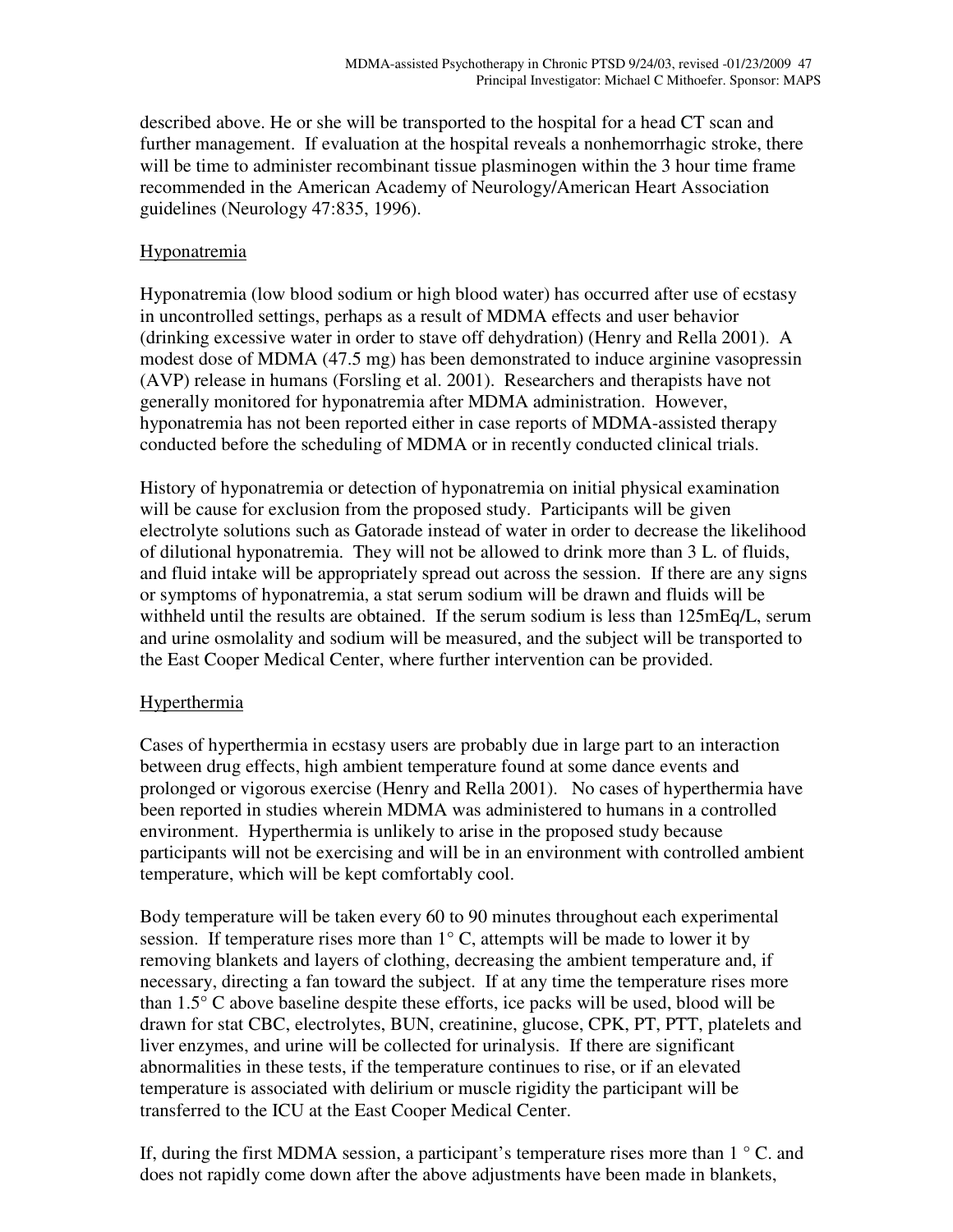clothing, ambient temperature and ventilation, then that participant will not be given a second experimental session.

In order to avoid dehydration, participants will be encouraged to drink at least 750 - 1500 ml. of Gatorade or a similar fluid during the session depending on their size, level of activity and body temperature.

## Hepatotoxicity

Cases of hepatotoxicity have been reported in ecstasy users, and in vitro studies show that MDMA can impair liver cell viability, with effects possibly exacerbated by hyperthermia (Carvalho et al, 1999), but their results suggest that this is very unlikely to occur in the proposed clinical study. The peak liver exposure to MDMA in the proposed clinical study should be approximately one-eleventh the concentration shown to impair cell viability in these in vitro studies. Hepatotoxicity has not been reported to occur in any of the clinical studies where MDMA was administered to research participants.

Liver enzymes will be measured four days after the second experimental session as a means of monitoring for any signs of potential hepatotoxicity. Any participant who shows abnormalities on any of the liver enzyme determinations will receive further evaluation and follow-up by a gastroenterologist.

## Reproductive/Developmental Toxicity

One of two studies of polydrug-using ecstasy users found a possibly increased incidence of developmental abnormalities when pregnant women used illicit drugs including ecstasy (McElhatton et al. 1999). There is some contention as to whether the developmental abnormalities reported in the study conducted by McElhatton and colleagues are, in fact, the result of ecstasy consumption. Pregnant women will be excluded from participation in the proposed study and urine pregnancy tests will be performed before each drug administration.